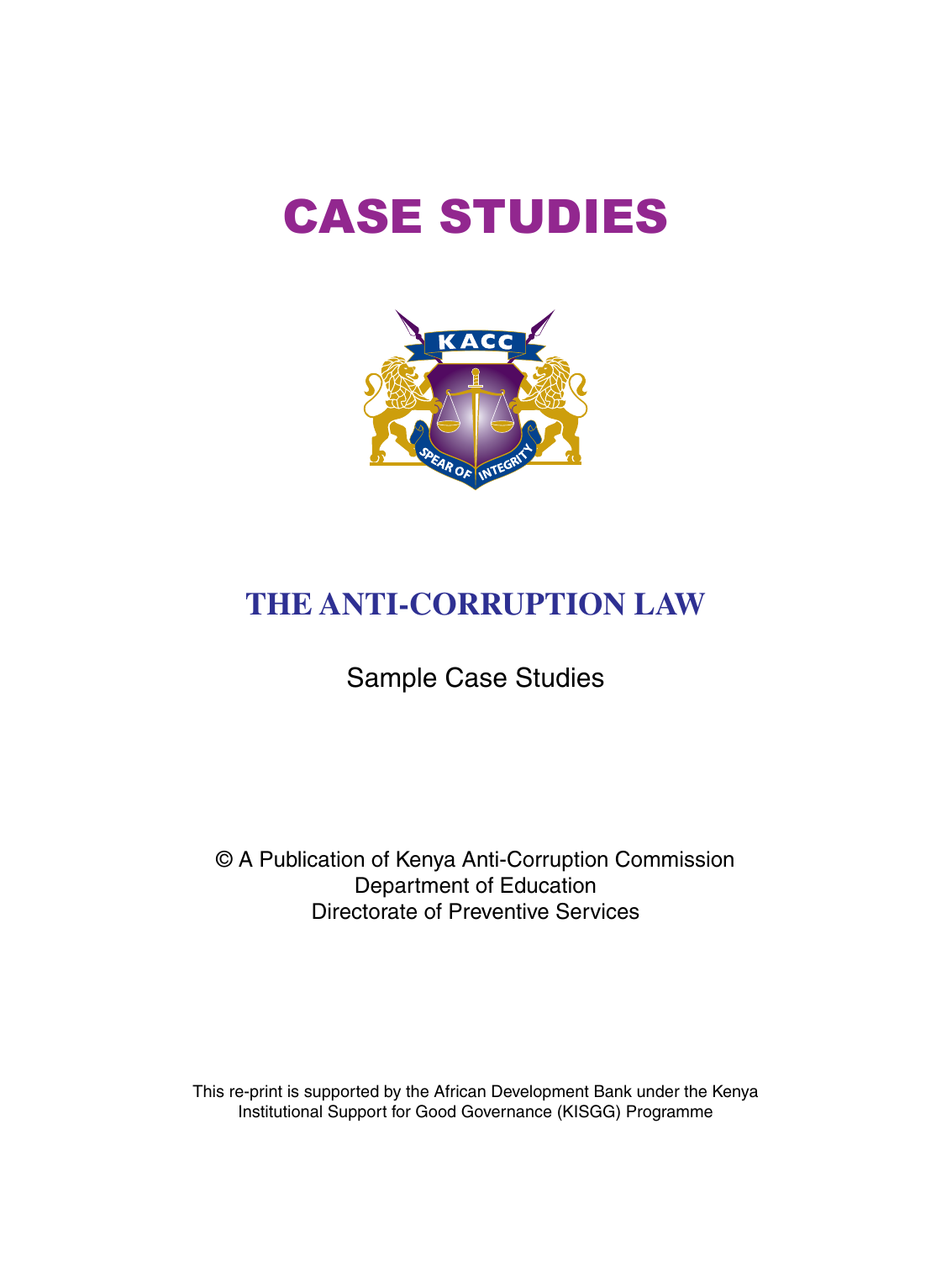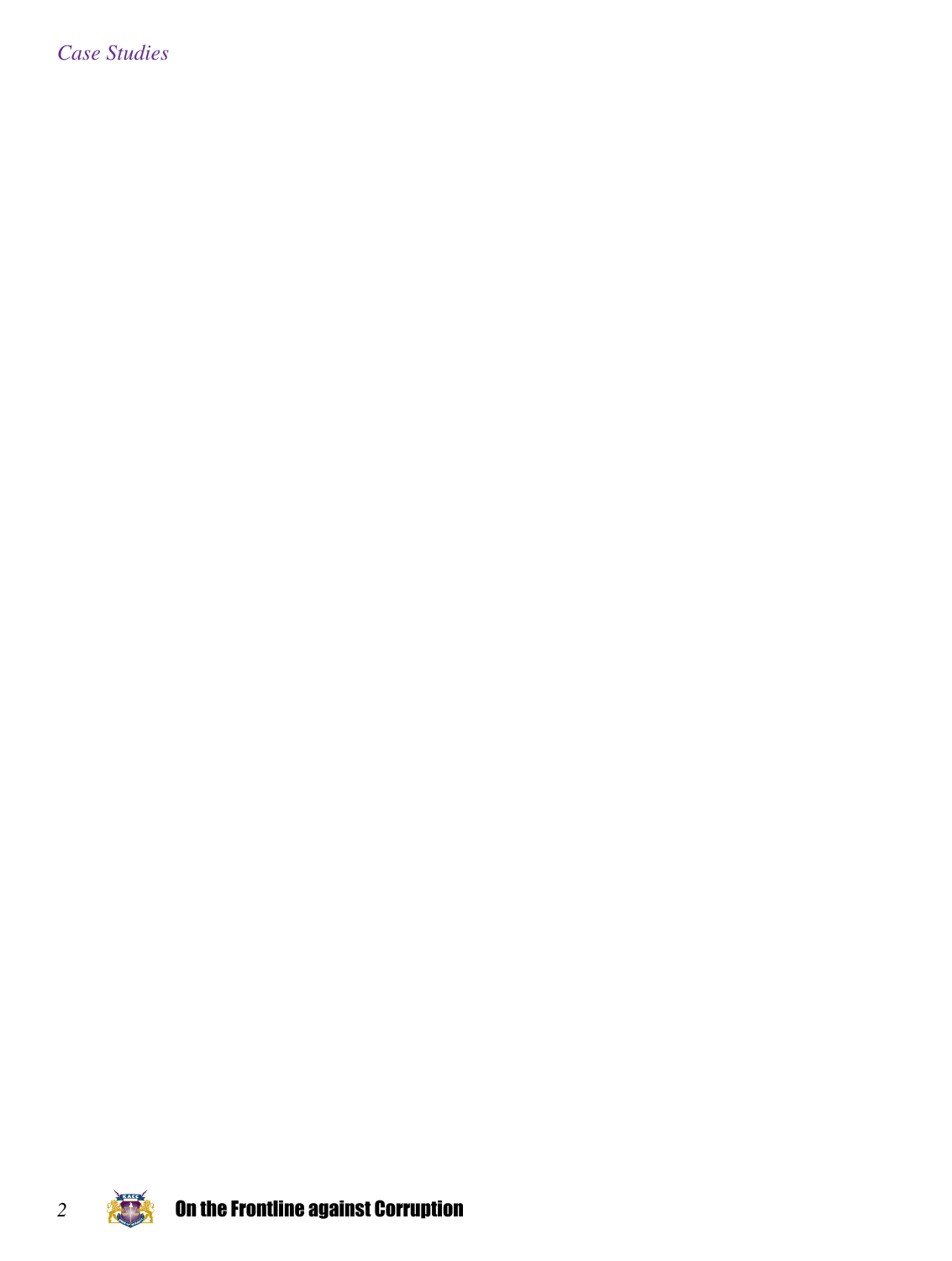# **TABLE OF CONTENTS**

| Questions:  |    |
|-------------|----|
|             |    |
|             |    |
|             |    |
|             |    |
|             |    |
|             |    |
|             |    |
|             |    |
|             |    |
|             |    |
|             |    |
|             |    |
|             |    |
|             |    |
|             |    |
|             |    |
|             |    |
|             |    |
|             |    |
|             |    |
|             |    |
|             |    |
|             |    |
|             |    |
|             |    |
|             |    |
|             |    |
| Questions:. |    |
|             | 49 |
|             |    |
|             |    |
|             |    |
|             |    |
|             |    |
|             |    |
|             |    |
|             |    |
|             |    |
|             |    |
|             |    |
|             |    |

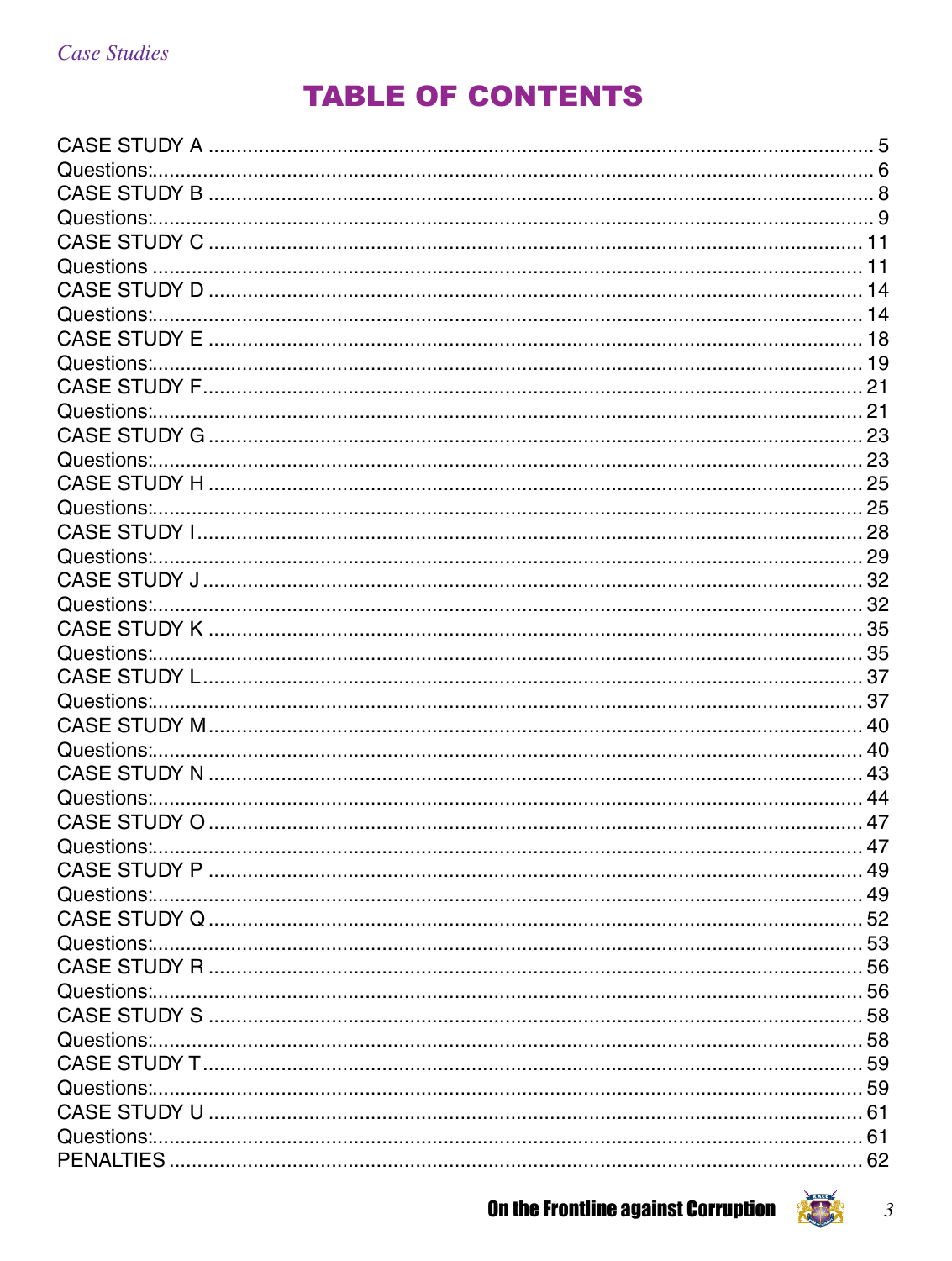# **FOREWORD**

The Kenya Anti-Corruption Commission is committed to ensuring that as many Kenyans as possible fully understand the phenomenon of corruption, its effects on society and the benefits of prevention. In this regard, the Commission has developed this complement of Case Studies to illustrate how corruption and unethical conduct are manifested in real life. The Case Studies will serve as a guide to public officers, private citizens and members of the public to identify, understand, confront and resolve corruption and ethical dilemmas in their daily work and interactions.

The "Cases" in this publication are designed in such a way as to require the reader to isolate and think through the key issues involved. In this way, the reader is enabled to comprehend corruption as defined by our laws and unethical conduct in the practical, real life in which we live as Kenyans. The reader is then provoked to identify appropriate strategies for the resolution of the 'Case.' As we endeavour to develop more reader and user friendly anti-corruption texts, using simpler methods and illustrations, the Commission hopes that more Kenyans will learn and participate knowledgeably and courageously in the fight against corruption. This fight, as we have repeatedly stressed, will only be won when Kenyans make it their personal responsibility to fight corruption.

To benefit meaningfully from these Case Studies, it is important that the reader understands the nature, types and forms of corruption and unethical conduct as defined in the relevant Kenyan laws and other legal instruments. In this regard, the Commission has simultaneously simplified and produced free copies of the Anti-Corruption and Economic Crimes Act 2003, the Public Officer Ethics Acts 2003, and the Public Procurement and Disposal Act 2003 for public dissemination.

Corruption and unethical behaviour have economic, social, political and cultural effects, which are deleterious to the well being of our society. The Case Studies bring out some of these adverse effects in ways that we hope will stir Kenyans from the hopelessness of apathy to the abundance of informed action. It is therefore important that public officers, private citizens and the general public interact with these Case Studies using them as the guiding light in identifying, confronting, and eradicating the evil of corruption from our beloved country.

**Prof. PLO Lumumba, Ph.D Director/Chief Executive Kenya Anti-Corruption Commission**

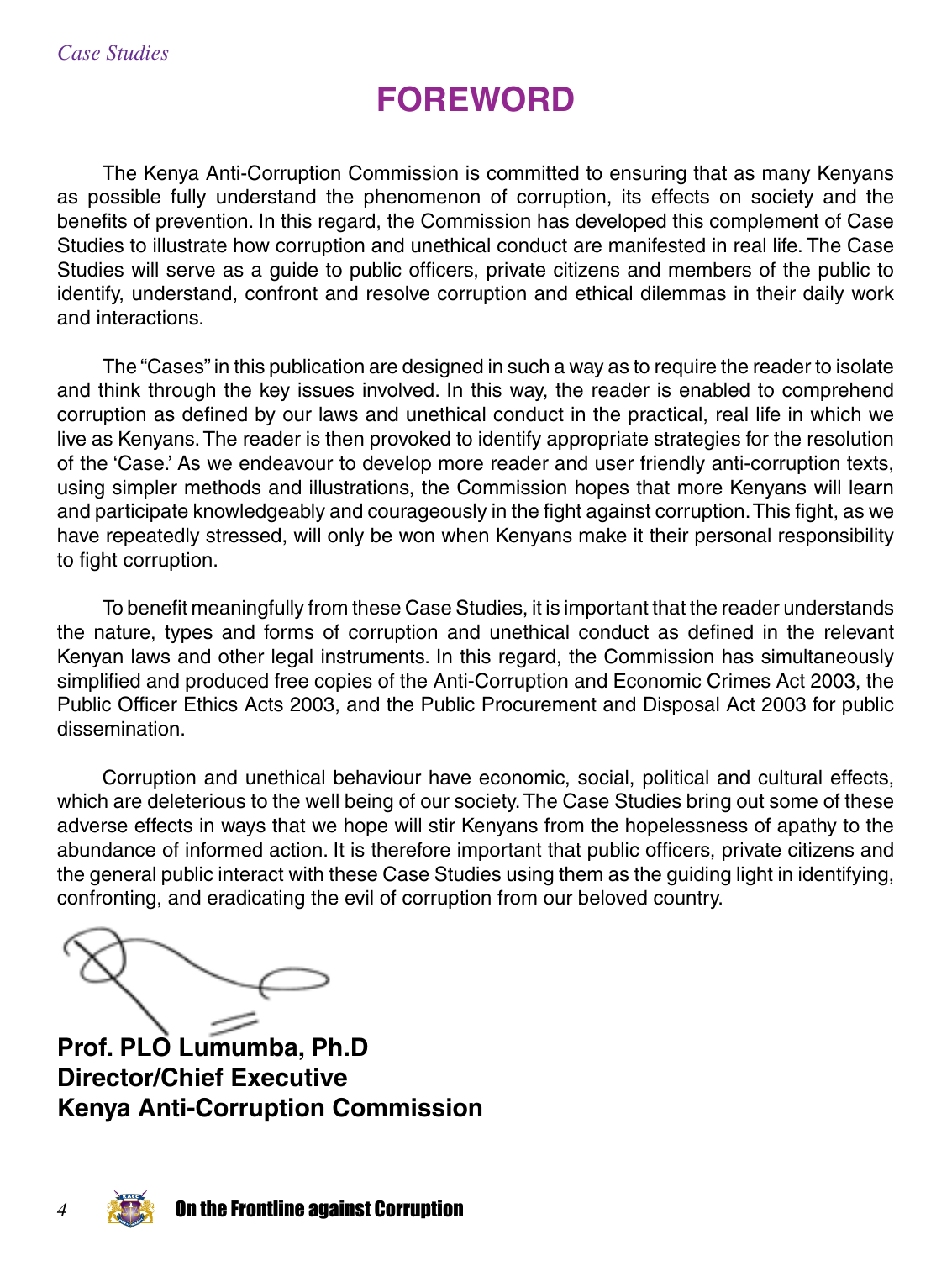# **CASE STUDY A**

**Chotara Mwenzangu** is a foreign student studying at a college in a neighbouring country. He is conducting research on the capacity of the military in Kenya to respond to external attacks for his term paper and would like information on the structure of the military, number of soldiers and the equipment at their disposal. He approaches a government department for this information. At the entrance to the department, he finds a big sign reading **"This is a Corruption-Free Zone"**. Below this sign is a big wooden box on which is written the words **"Report Corruption Here"**.

**Kerich Maarufu,** a Public Officer with the department, attends to him. After listening to Chotara, he informs him that the department is not at liberty to disclose the information as it is classified and touches on matters of national security. Chotara pleads with him for assistance stating that he cannot make any headway on his paper without the information and might be forced to change his research topic altogether. This, he states, is not an option as he is already late in handing in his assignment.

Kerich appears to sympathise with Chotara's predicament. He tells him that he is willing to assist him on condition that Chotara parts with 'something small' and that he is not named as the source of the information. He emphasizes that he will land in serious trouble if it is known that he disclosed such information to Chotara. Chotara promises him that he will not disclose the source of the information.

Kerich directs Chotara to put a stated amount of money in an envelope. He advises him to place the envelope in the middle of a newspaper which he is to bring with him the following day. He should then 'forget' the paper at Kerich's desk when he comes for the information. Chotara agrees.

The following day finds Chotara at Kerich's desk with the envelope hidden in the newspaper. Kerich gives him certain documents containing the information and as agreed, Chotara 'forgets' the newspaper at Kerich's desk as he leaves.

That evening, Chotara boards a bus to go back home. At the border, his bag is inspected and the documents found. Chotara is arrested and asked to explain how he came by them. He discloses that Kerich gave him the documents when he visited him in the office that morning. The following day, the police visit Kerich at his office, and in the presence of his supervisor, question him on how Chotara got the documents. Kerich emphatically refutes ever giving them to Chotara and informs his supervisor and the police that he has no knowledge whatsoever on how Chotara came by the documents. The police leave and ask him to report to the local police station for further questioning later that day.

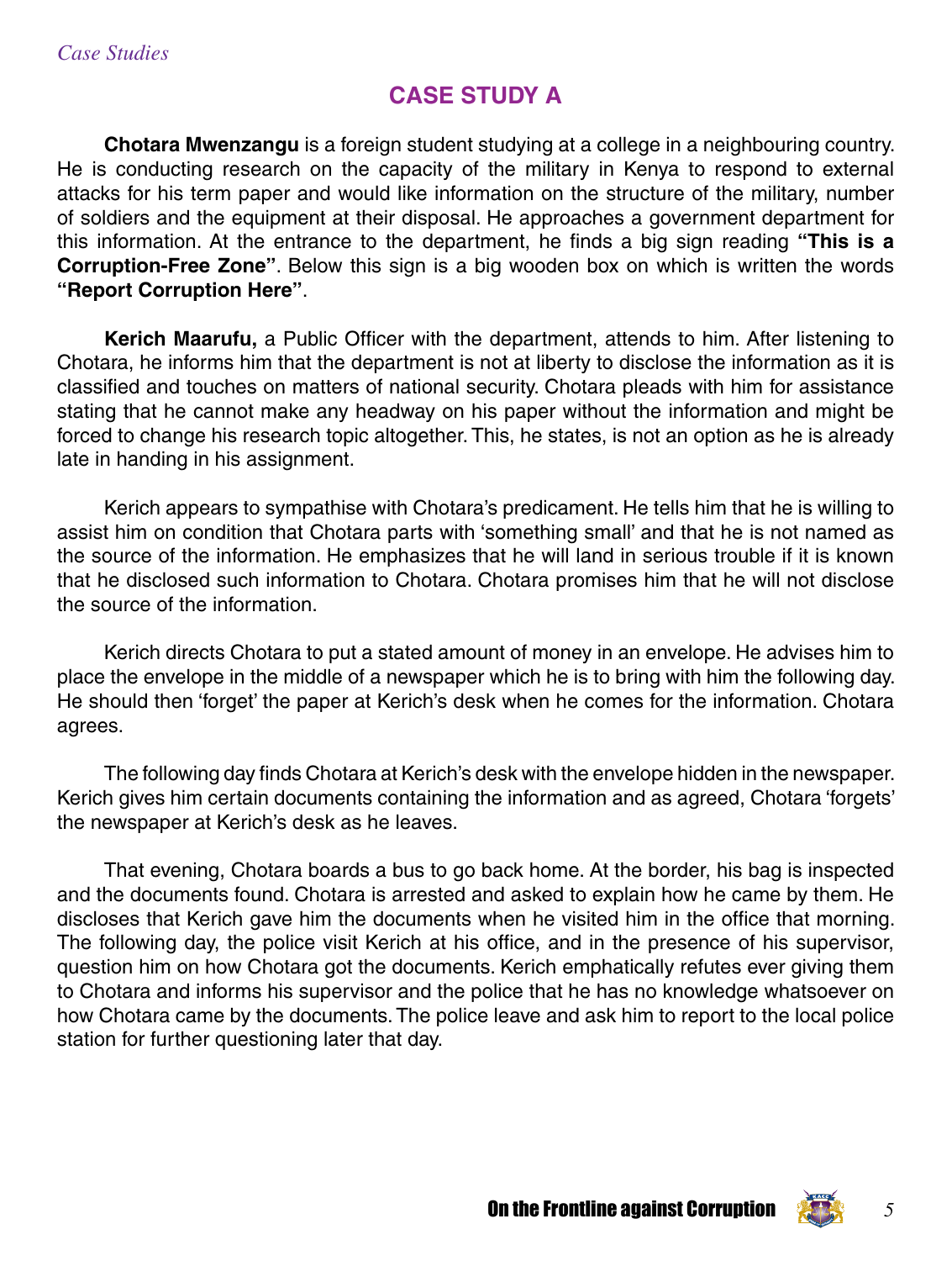# *Questions:*

# *1. In your opinion, have any offences been committed? If so, which ones?*

#### **A number of corruption offences have been committed. These are:**

# **(a) Bribery/Bribery involving Agents – section 39 (ACECA)**

 Kerich asked Chotara for 'something small' in order to help him. He thus commits the offence of bribing agents. He is guilty of:

- o Soliciting a bribe
- o Receiving a bribe

 Chotara also commits the offence of bribing agents. He commits the offence of giving a bribe.

#### **(b) Abuse of Office – section 46 (ACECA)**

 Kerich abused his office by using it to confer a benefit on Chotara unlawfully. Kerich came by the information by virtue of his office. Passing on this highly confidential information to a person who was not authorized to receive it is an abuse of office.

#### **(c) Breach of Trust – section 127 Penal Code**

 A Breach of Trust occurs when any Public Officer in the discharge of the duties of his office commits fraud or violates the trust placed on his office thereby affecting the public confidence in the performance of his duties. Kerich was in a position of trust as the custodian of confidential information that came his way in the course of official duties. He was duty bound not to disclose such information. By disclosing he committed a Breach of Trust.

#### *2. Have any ethical breaches been committed? If yes, which are these?*

*Certain ethical breaches have been committed. These include:*

#### **(a) Rule of Law (section 10 of the Public Officer Ethics Act)**

 Kerich is required to carry out his duties in accordance with the law. By disclosing classified information that he was not supposed to, Kerich breached this provision of the Code of Ethics. Kerich breaches the provisions of the Official Secrets Act.

#### **(b) Acting for Foreigners (section 14 of the Public Officer Ethics Act)**

 As a Public Officer, Kerich is required to behave in a manner that is not detrimental to the security interests of Kenya when dealing with foreign governments, organizations

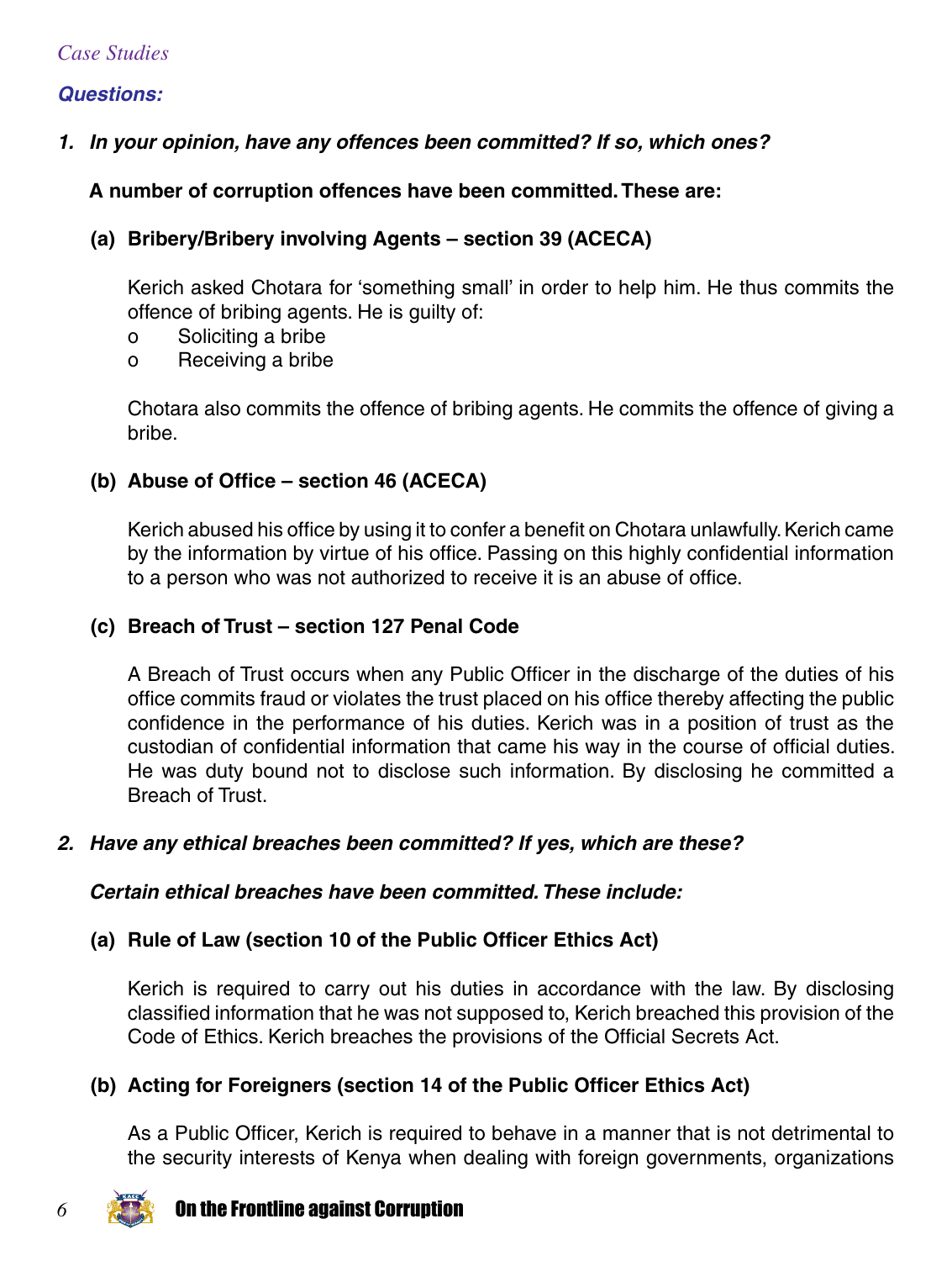or individuals. He breached this provision by furthering the interests of a foreign student when he supplied classified information on the military to Chotara.

- *3. If you were in Kerich's position what would you have done?*
- *4. If you were in Chotara's position what would you have done?*
- *5. If you are a colleague to Kerich and you subsequently came to learn of what had happened, what would you do?*
- *6. If you were Kerich's supervisor and this matter was reported to you, what action would you take?*
- *7. If you were a member of the public who somehow had knowledge of what happened, what action would you take?*

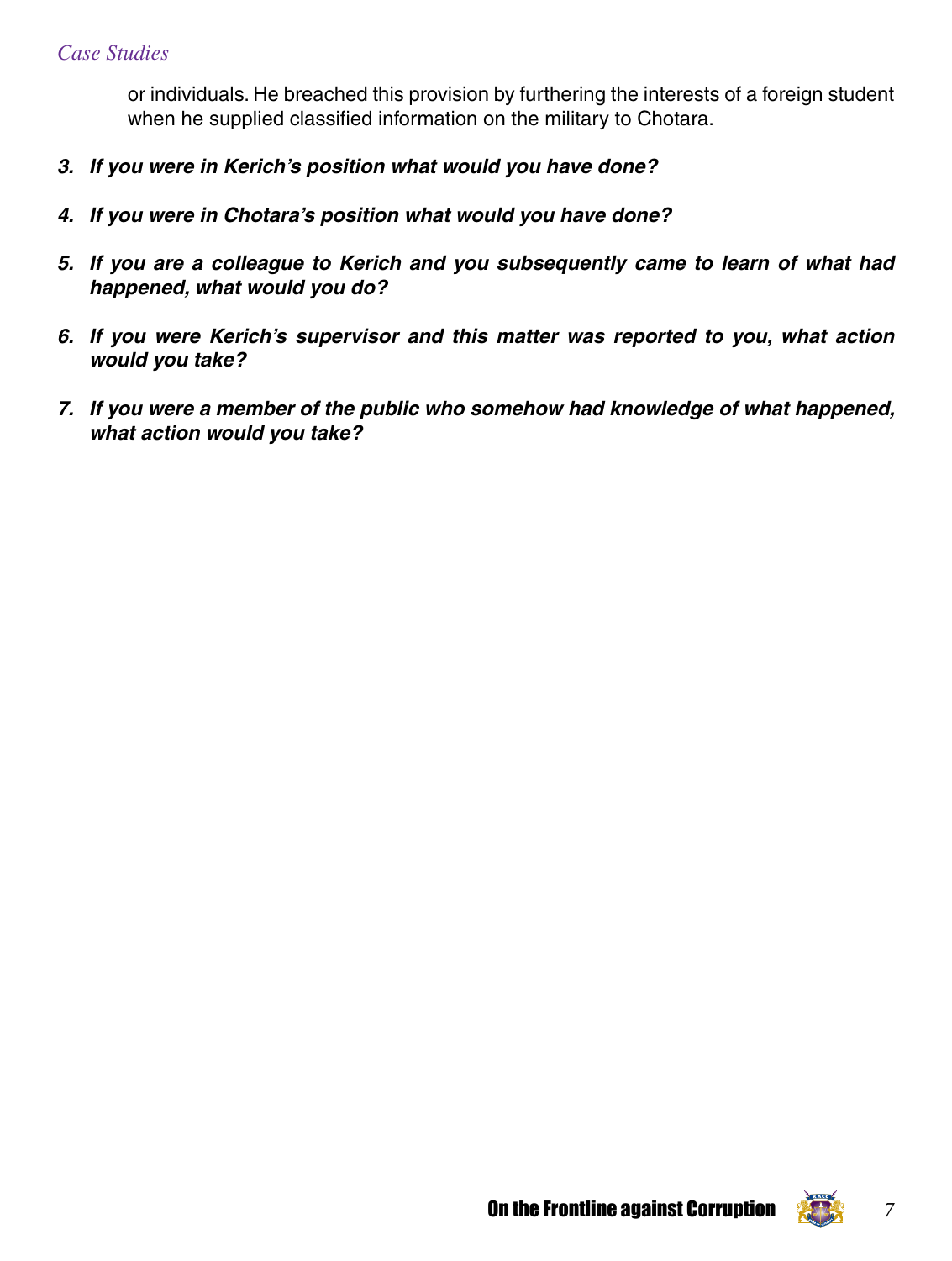# **CASE STUDY B**

A daily newspaper carries a feature early in the year on the severe shortage of teachers in some districts in Kenya and hints on a recruitment drive to be conducted by the Teachers Service Commission (TSC) in the near future. Several months after this feature is published, the TSC places an advertisement in the papers requesting interested teachers with the necessary qualifications to send their letters, curriculum vitae and supporting documents to the Education offices in the respective district offices.

On seeing the advertisement in the newspaper, **Habibi Matatizo** quickly puts her documents together and proceeds to deliver them to her local District Education Office. Habibi graduated as a teacher from Mwalimu Bora Teachers Training College in 1999. She has been unable to find a permanent job since then.

Upon arrival at the Education Office, she is directed to **Lukina Mporaji's** office. He is one of the Education Officers. Lukina informs Habibi that she is late in putting in her application and therefore he cannot accept her documents. Habibi protests that she is within time and produces a copy of the newspaper advert, which she has been carrying in her handbag for some time, to prove her point. Lukina flatly refuses to listen to her and rudely informs her that they have received a circular from TSC headquarters informing them of a change in the dates for receiving applications. He asks her to go away and stop wasting his time.

**Almasi Msaidizi,** who overhears this conversation, telephones Lukina and confidentially informs him that Habibi is right. She wonders when the circular was sent as she has not seen it and is not aware of any changes in the dates. Lukina tells her to mind her own business and stop eavesdropping into his conversations. Almasi politely hangs up.

After protesting for some time, Habibi, now in tears and desperate, asks Lukina what she must do to have her application considered with the rest. She states that she has looked for a job for a long time and would be heart broken if she lost this opportunity. Lukina, pretending to soften up, tells her that he can help her but only as a personal favour to her. He informs her that he is in charge of processing the applications and could easily slip hers amongst those already submitted without anyone knowing. However, she must do something for him in return.

Lukina tells her that she is a very beautiful lady and he would like to get to know her better. He asks that she avails herself later that evening for dinner with him. He tells her that the fate of her application depends on her co-operation adding that he is a man of great influence and can help her get appointed to any position she desires. She need not go through the laid down procedures that can be long and protracted. Habibi cannot hide her shock.

As he is speaking, he walks round to where Habibi is seated and puts his arm around her shoulders. Habibi, quite disturbed by this act, stands up, pushes his hand away and leaves the office, her application in hand.

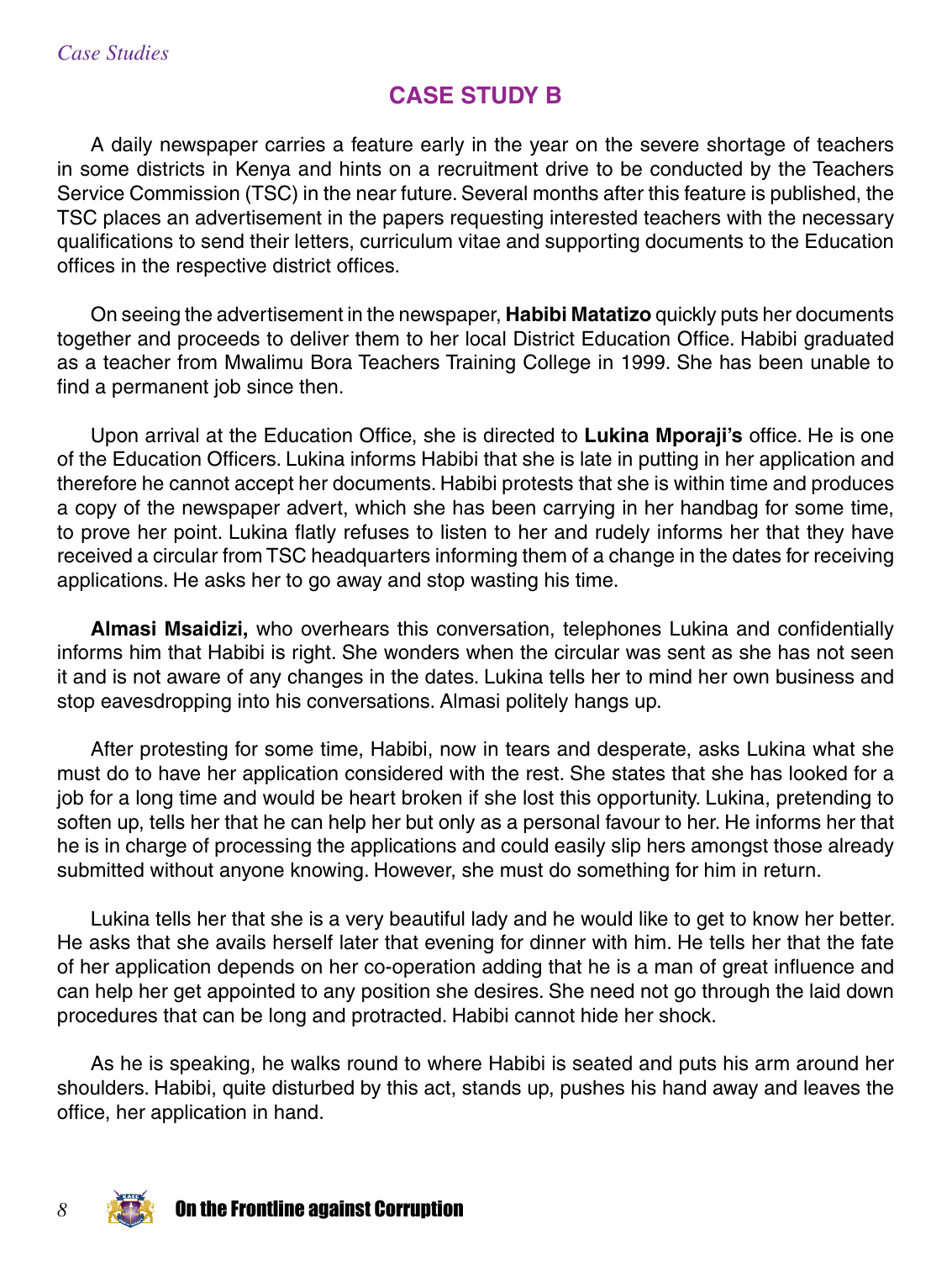# *Questions:*

*1. In your opinion, have any offences been committed? If so, which ones?*

A number of corruption offences have been committed. These are:

# **(a) Bribery/ Bribery involving Agents – section 39 (ACECA)**

 A bribe need not be in form of money. Lukina solicited for an evening out with Habibi in order to process her application. He therefore committed the offence of bribery or bribery involving agents. It does not matter that the act did not occur, as long as the bribe was solicited for. In this case Lukina commits the offence of Soliciting for Sexual Favours.

# **(b) Abuse of Office – section 46 (ACECA)**

 The government trusts that Lukina will discharge his duties as a District Education Officer professionally and will assist members of the public without fear or favour. The government also trusts that Lukina will behave in a manner that inspires and promotes public confidence in the integrity of his office. By sexually harassing Habibi, he violates this trust and commits the offence of Abuse of Office.

# *2. Have any ethical breaches been committed?*

# *Yes. These are:*

# **(a) Sexual Harassment by Lukina – section 21 (POEA)**

Sexual Harassment entails:

- Making requests for sexual favours;
- Making intentional or careless physical contact that is sexual in nature; or
- Making comments, including suggestions regarding another's sexuality.

# **(b) Lack of Professionalism – section 9 (POEA)**

 Public Officers are expected to perform their duties according to the rules and procedures established over the years. In addition, all public employees are now bound by the Public Officer Ethics Act, 2003, which sets minimum standards of behaviour and conduct. It is now possible to hold individual officers accountable for their actions or omissions.

 Lukina was rude, discourteous and disrespectful not only to Habibi but also to his colleague Almasi.

# **(c) Giving False and Misleading Information - section 19 (POEA) - to Habibi on the deadline for receiving the applications.**

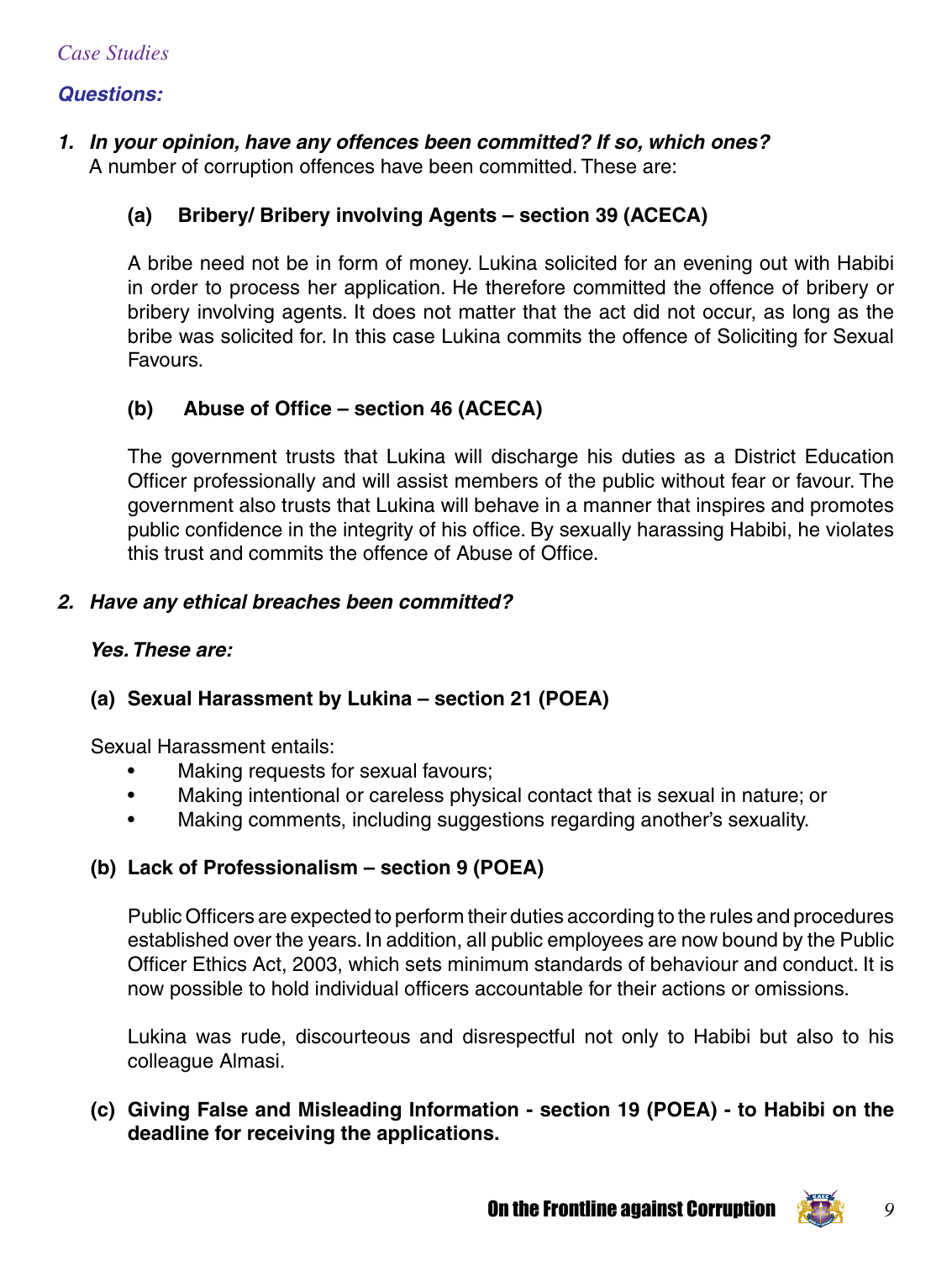**(d) Failure to practise and promote the selection of public officers on the basis of integrity, competence and merit – section 22 (POEA)**

His consideration for desiring to help Habibi was not based on her professional qualifications.

- *3. If you were in Habibi's position, what would you do?*
- *4. If you were in Almasi's position, what would you do?*
- *5. If you were Lukina's supervisor and this matter was reported to you, what action would you take?*

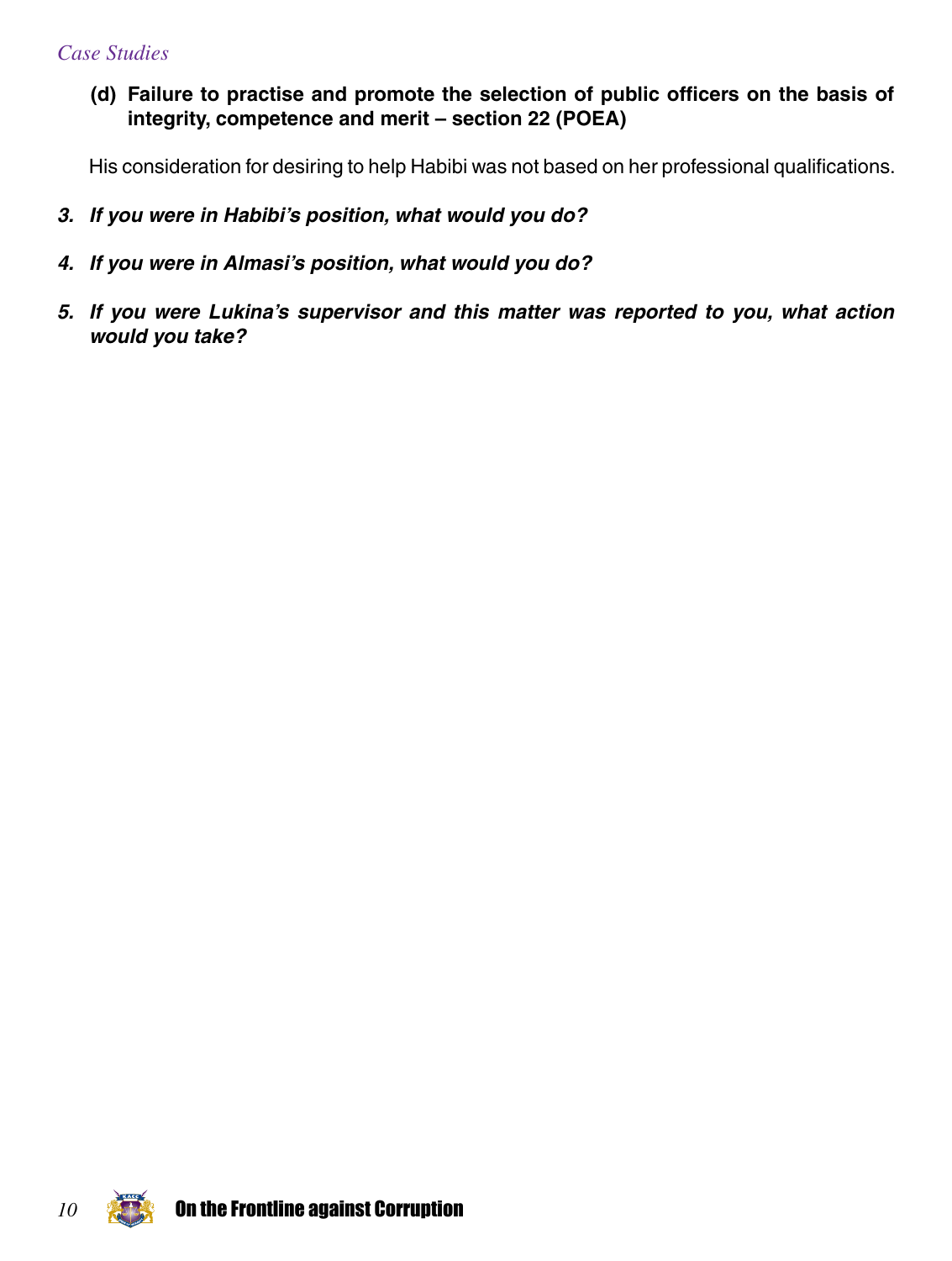# **CASE STUDY C**

**Chweya Biashara** is employed as a doctor in the local District Hospital. He also operates a clinic in town where he spends most of his time. He has left firm instructions with the nurses at the District Hospital to direct his patients to the clinic in town for consultation. However, despite his absence at the District Hospital, Chweya continues to draw a salary from the government at the end of each month, even for the days he is absent from work.

The clinic has not been doing well in recent times and Chweya has found himself deep in debt with many creditors pursuing him for their money. One of the creditors sent an auctioneer to Chweya's clinic a few weeks ago, who attached his assets for rent arrears and closed the clinic. The auction is set to take place in a few days' time.

Other creditors have got wind of the auction and are now pursuing Chweya for payment. Chweya has gone underground. He has stopped going to work at the District Hospital and cannot be found at his last known residential address. The **Medical Superintendent** at the District Hospital has been hard pressed to explain Chweya's whereabouts to creditors who have called on him for that purpose. Colleagues who have bumped into Chweya recently have stated that he has taken to hard drinking and is very unkempt in his appearance.

Due to Chweya's prolonged absence from work, the Medical Superintendent at the District Hospital has written to the Ministry of Health headquarters recommending that Chweya be summarily dismissed for gross misconduct. However, a few days later Chweya visits him at his home and pleads with him to help him keep his job. He promises to resume duty immediately and hands over an envelope to the Medical Superintendent as a 'gift' for his family. Inside the envelope is KSh. 30,000.

The **Medical Superintendent** thanks him for the 'gift' and informs him that he had already recommended his summary dismissal and will need several thousand shillings to have someone withdraw the letter from the file. Chweya agrees to bring the money the following day for onward transmission by the Medical Superintendent to Ministry headquarters. This is done and the Medical Superintendent sends the money to Kiburi Mzalendo, a clerk at the registry with instructions to withdraw and shred the letter in question. Kiburi receives the money, removes the letter from the file and shreds it.

#### *Questions:*

*1. In your opinion, have any offences been committed? If so, which are these?*

**Several corruption offences have been committed. These are:**

**(a) Bribery/ Bribery Involving Agents – section 39 (ACECA)**

Chweya has committed the offence of bribery involving agents. The offence has three counts:

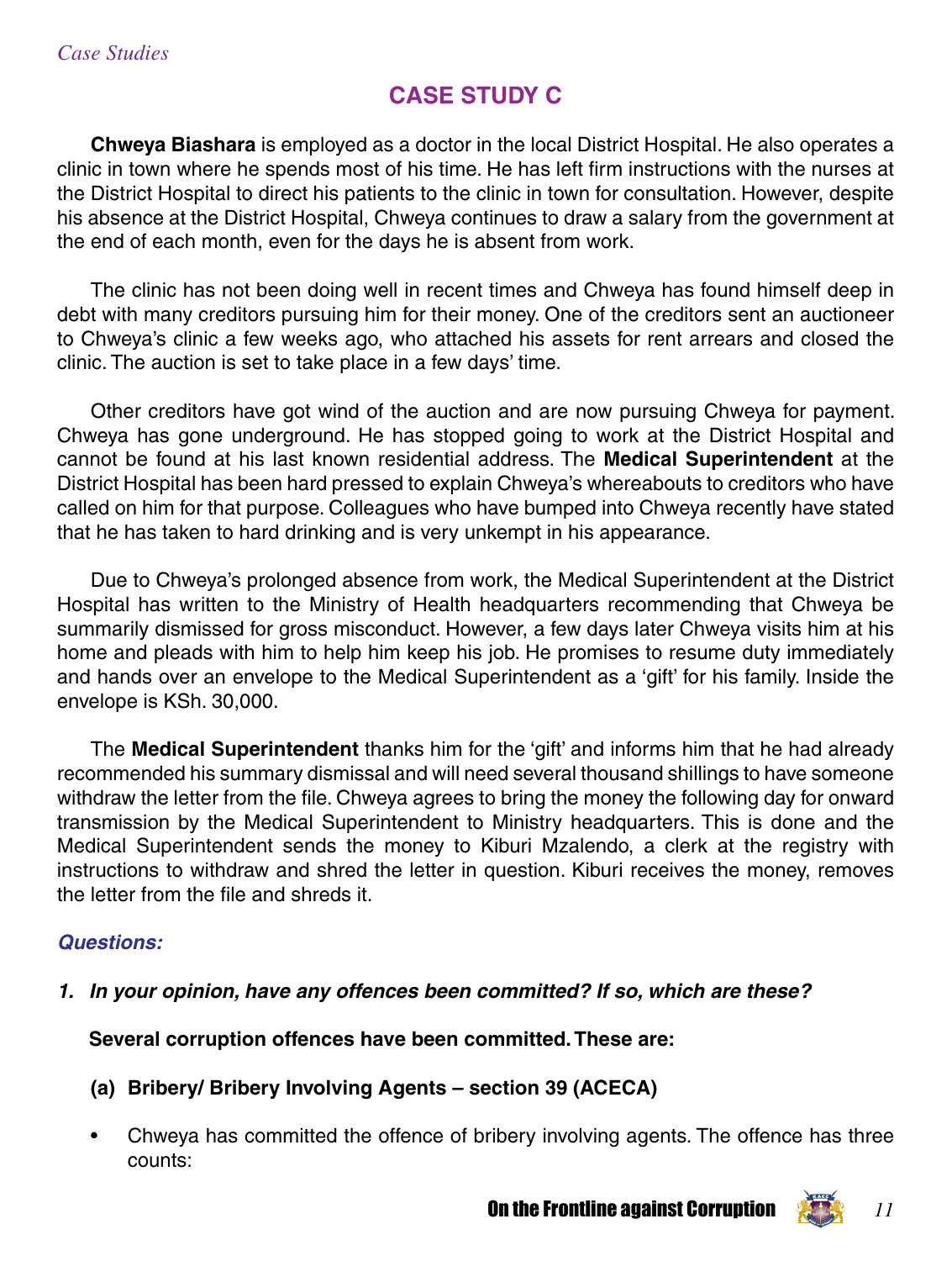- Offering a Bribe: He brought a "gift" of KSh. 30,000 to the Medical Superintendent to influence his decision in his favour.
- Giving a Bribe: Chweya actually gave Ksh. 30,000 to the Medical Superintendent to influence his decision in his favour.
- Agreeing to Give a Bribe: Chweya agreed to bring some further amount of money for the Medical Superintendent to send to Kiburi as a bribe.
- The Medical Superintendent has also committed the offence of Bribery/ Bribery Involving Agents. The offence has four counts:
- Receiving a Bribe: The Medical Superintendent actually received the sum of KSh. 30,000.
- Soliciting for a Bribe: The Medical Superintendent asked that Chweya bring some further amount of money as a bribe for Kiburi.
- Agreeing to Offer a Bribe: The Medical Superintendent agreed to offer a bribe to Kiburi at Ministry of Health headquarters.
- Giving a Bribe: The Medical Superintendent actually gave money to Kiburi Mzalendo.
- Kiburi is quilty of the offence of Bribery/ Bribery Involving Agents. The offence has one count:
- Receiving a Bribe: Kiburi received a bribe from the Medical Superintendent to remove the letter from Chweya's file at the Ministry's headquarters.

# **(b) Abuse of Office – section 46 (ACECA)**

 The Medical Superintendent used his office to confer an unlawful benefit on Chweya. He got a Public Officer at the Ministry's headquarters to withdraw a letter unlawfully from a government file. He is guilty of the offence of Abuse of Office. Kiburi abused his office by unlawfully removing a letter from Chweya's file.

#### **(c) Breach of Trust – section 127 Penal Code**

 Both the Medical Superintendent and Kiburi are guilty of Breach of Trust. They have been tasked by the government to discharge their duties lawfully, truthfully and honestly. By colluding to remove the letter from Chweya's file, they commit a breach of trust.

#### **(d) Deceiving the Principal – section 41 (ACECA)**

Chweya, Kiburi and the Medical Superintendent are guilty of the offence of Deceiving

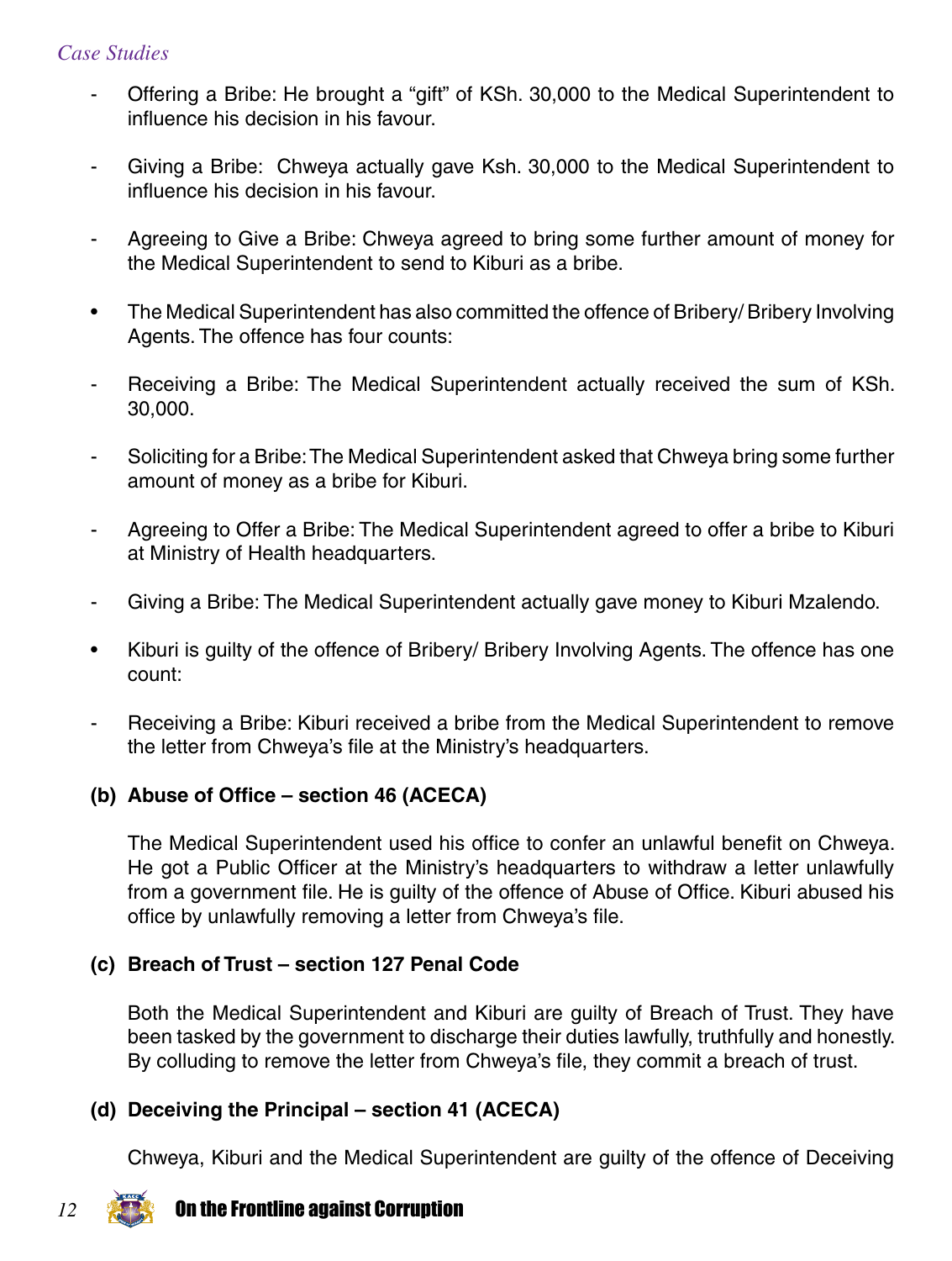the Principal. Chweya bribed the Medical Superintendent in order for him to withdraw the letter outlining Chweya's negligence of duty. The Medical Superintendent and Kiburi then colluded to remove the letter. Should the government refer to the file after the removal of the letter, the impression created is that Chweya is conscientious, has been on duty and is discharging his duties as per the terms of his employment. On this basis, the government will continue to pay Chweya a salary. Chweya, the Medical Superintendent and Kiburi have lied to the government to the detriment of the Kenyan public.

# *2. Have any ethical breaches been committed?*

#### *Chweya, Kiburi and the Medical Superintendent have breached a number of provisions of the general Code of Conduct contained in the Public Officer Ethics Act, 2003. These are:*

# **(a) Improper Enrichment – section 11 (POEA)**

The Medical Superintendent breached the Code of Conduct by receiving a "gift" of KSh. 30,000 from Chweya which he knew or ought to have known was meant to influence his decisions in favour of Chweya.

# **(b) Conduct of Private Affairs – section 20 (POEA)**

The Public Officer Ethics Act provides that a Public Officer shall conduct his private affairs in a way that maintains public confidence in the integrity of his office and shall not neglect his financial obligations or neglect to settle them. Chweya breached this provision when he neglected to pay his creditors and resorted to hiding from them.

# **(c) Conflict of Interest – section 12 (POEA)**

Running of a private clinic by Chweya is not illegal but has the real potential of generating Conflict of Interest with his duties as a government doctor.

### *3. If you were the Medical Superintendent of the District Hospital, what action would you have taken?*

- *4. If you were in Kiburi Mzalendo's position, what would you have done?*
- *5. If you were a member of the public and these events were brought to your attention, what action would you take?*

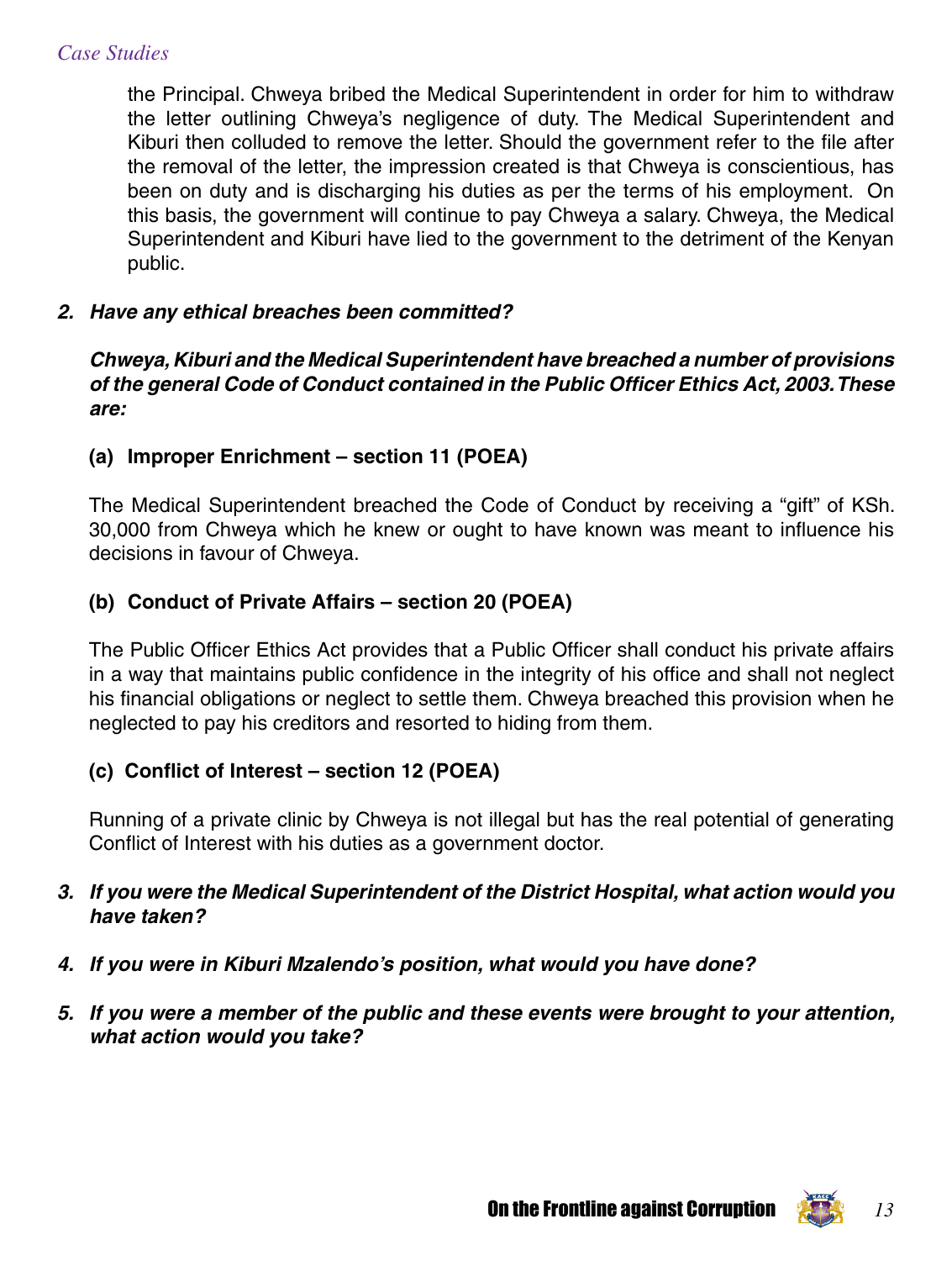# **CASE STUDY D**

**Mjuaji Marco** is a Town Clerk of **Tuendelee Municipal Council**. He recently started a business in town known as **Bidhaa za Kushangaza Suppliers**. The business deals in the supply of stationery.

**Tuendelee Municipal Council** has floated a tender worth KSh. 300,000/- for the supply of stationery. **Bidhaa za Kushangaza Suppliers,** among others, puts in a bid. Using his office as town clerk, Mjuaji orders **Mtiifu Paulo**, an employee of the Council who knew where the key to the Tender Box was kept, to open the tender box at night and tell him what the other suppliers have quoted. When the Tender Box is opened, he soon realizes that **Bidhaa za Kushangaza** Suppliers have quoted the highest price and are therefore unlikely to win the tender. Mjuaji removes **Bidhaa za Kushangaza** Suppliers' bid, and replaces it with another from them quoting the lowest price.

At a meeting of the Committee dealing with the tender, Mjuaji does not disclose that he has an interest in **Bidhaa za Kushangaza Suppliers**. He participates in the discussions of the Committee and contributes to the Committee's decision to award the tender to **Bidhaa za Kushangaza Suppliers**.

**Mlanawe Yohana**, a Public Officer in charge of procurement in **Tuendelee Municipal** Council, receives stationery from **Bidhaa za Kushangaza** Suppliers pursuant to the tender. Upon inspection, he discovers that not only are the goods defective, but that they are also far less than those ordered. He threatens to reject the entire consignment.

**Mporaji Maarufu**, a sales person from **Bidhaa za Kushangaza Suppliers,** implores Mlanawe not to reject the consignment. He informs Mlanawe that **Bidhaa za Kushangaza Suppliers** belongs to the Town Clerk and promises that Mlanawe will be "*handsomely rewarded*" if he receives the goods as they are. To prove his point, Mporaji produces a wad of one thousand shilling notes which he places in Mlanawe's hands. Mlanawe puts the money in his pocket, acknowledges delivery and receives the goods. Mjuaji thereafter arranges for **Bidhaa za Kushangaza Suppliers** to be paid very quickly without due regard to procedure.

#### *Questions:*

#### *1. In your opinion, have any offences been committed? If so, which ones?*

A number of offences have been committed by the people in this story.

**(a) Mjuaji Marco** has committed the following offences:

#### • **Conflict of Interest – section 42 (ACECA)**

Mjuaji had an interest in the tender by virtue of owning **Bidhaa za Kushangaza Suppliers** and being the Town Clerk of *Tuendelee Municipal Council*. He did not disclose this interest

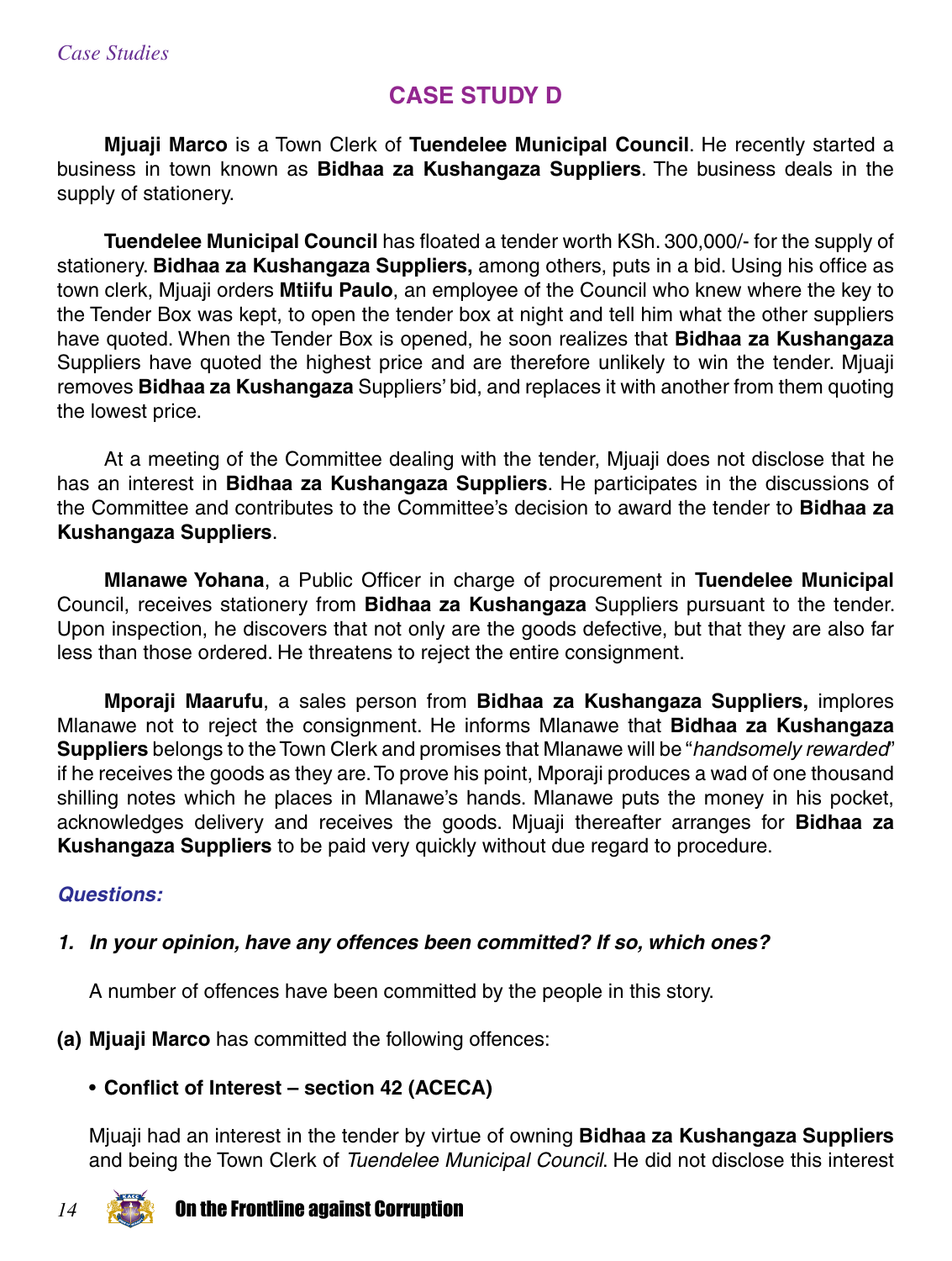and participated in the decision of the Committee considering the bids.

# • **Bid Rigging – section 44 (ACECA)**

Mjuaji ordered Mtiifu Paulo to open the tender box at night and inform him on the bids submitted by other suppliers. He then withdrew the bid by **Bidhaa za Kushangaza Suppliers,** changed it and submitted a new bid which quoted a lower price.

# • **Abuse of Office – section 46 (ACECA)**

Mjuaji used his position to unlawfully confer a benefit on **Bidhaa za Kushangaza Suppliers.** He therefore abused his office.

# **• Breach of Trust – section 127 Penal Code**

Mjuaji breached the trust that has been placed on him to use his best efforts in the interest of the Council, and to discharge his duties honestly and efficiently. He does not disclose his knowledge of the supplying company, which ends up delivering defective goods and far short of what has been ordered by the Council.

### • **Economic Crime – section 45 (ACECA)**

Mjuaji facilitated the payment of goods which were not supplied in full to the Council and which were sub-standard. He speeded up payment for the goods and failed to follow procedures for payment of goods by the Council.

#### **(b) Mlanawe Yohana has committed the following offences:**

# **• Bribery/ Bribery Involving Agents – section 39 (ACECA)**

Mlanawe received some money from Mporaji in order to receive the sub-standard goods from **Bidhaa za Kushangaza Suppliers** on behalf of the Council. He therefore committed the offence of bribery involving agents on the count of receiving a bribe.

# **• Deceiving the Principal – section 41 (ACECA)**

Mlanawe signed for the goods confirming that they were of the quality and quantity ordered by the Council. On the basis of this, the Council paid Bidhaa za Kushangaza Suppliers. Mlanawe deceived the Principal.

#### **• Abuse of Office – section 46 (ACECA)**

Mlanawe abused his office by receiving goods that were not only defective, but also less than the quantity ordered. He abused his office by unlawfully conferring a benefit on **Bidhaa za Kushangaza Suppliers.**

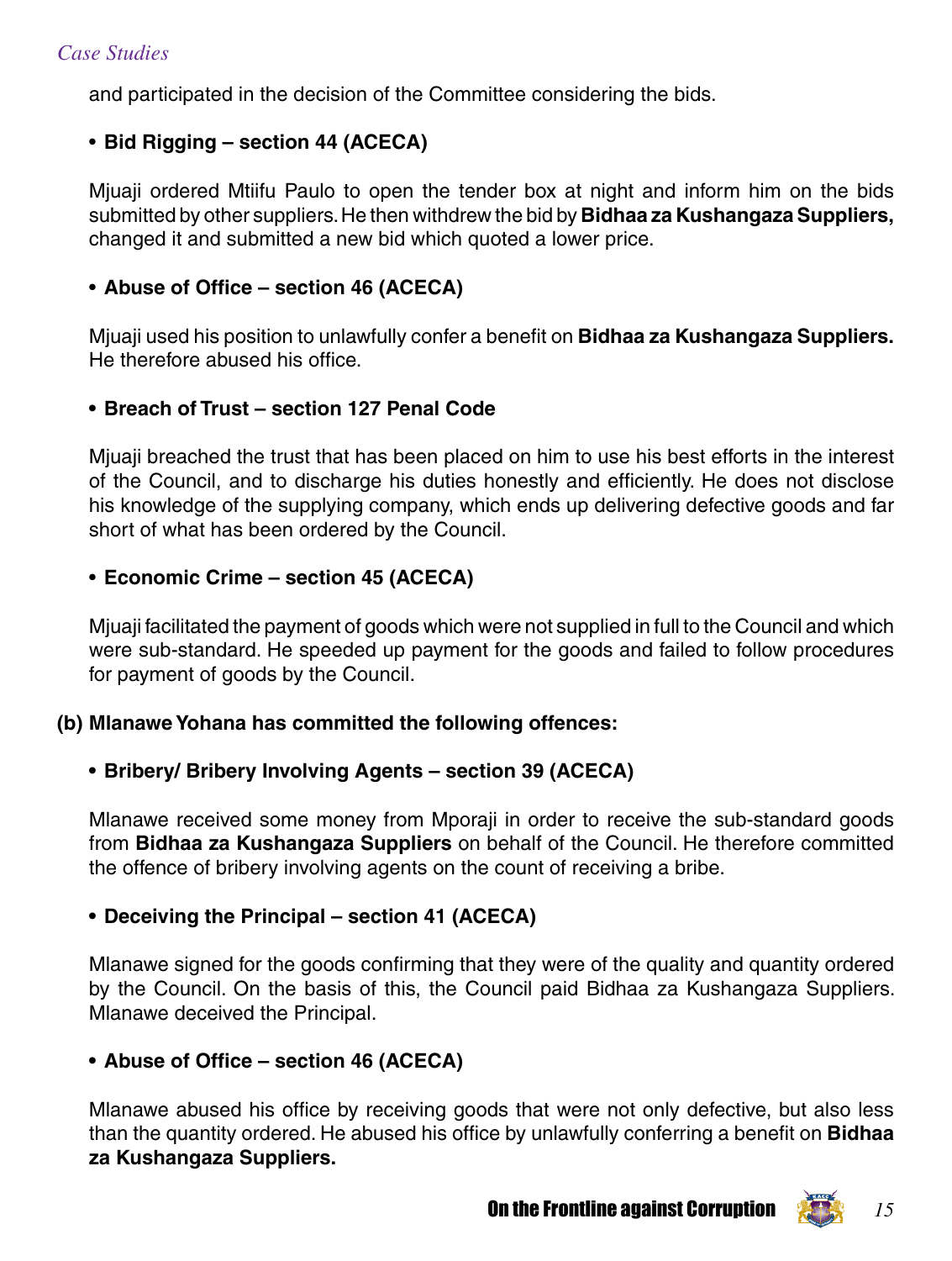### **• Breach of Trust – section 127 Penal Code**

Mlanawe breached the trust, which the Council had placed in him to discharge his duties honestly and efficiently, and in the best interest of the Council. He still went ahead to receive goods that were not only defective but were far less than what had been ordered.

### **• Economic Crime – section 45 (ACECA)**

Mlanawe has committed an economic crime. He received goods that he knew were not only defective but less than the number ordered. His statement on the quality and quantity of the goods delivered by **Bidhaa za Kushangaza Suppliers** formed the basis of payment by the Council for goods that were sub-standard and less than what was ordered. Mlanawe commits two offences namely:

- i) Receiving sub-standard goods
- ii) Receiving fewer goods than were ordered

#### **(c) Mporaji Maarufu has committed the following offences:**

#### **• Bribery/ Bribery Involving Agents – section 39 (ACECA)**

Mporaji bribed Mlanawe for him to accept goods that were not only defective but also less than what the Council ordered. He commits the offence of

- Giving a Bribe

#### **(d) Mtiifu Paulo has committed the following offences:**

#### **• Bid Rigging – section 44 (ACECA)**

He assisted Mjuaji to open the tender box at night and informed Mjuaji of the bids put in by other suppliers. He therefore committed the offence of Bid Rigging.

#### **• Abuse of Office – section 46 (ACECA)**

Mtiifu knew where the key to the Tender Box was kept. He abused his office by irregularly opening the Tender Box and supplying information to Mjuaji.

#### **• Breach of Trust – section 127 Penal Code**

Mtiifu has been entrusted by the Council to discharge his duties honestly and responsibly. He breached this trust by participating in Bid Rigging.

#### *2. Have any ethical breaches been committed? If yes, which are these?*

**Yes, some ethical breaches have been committed.**

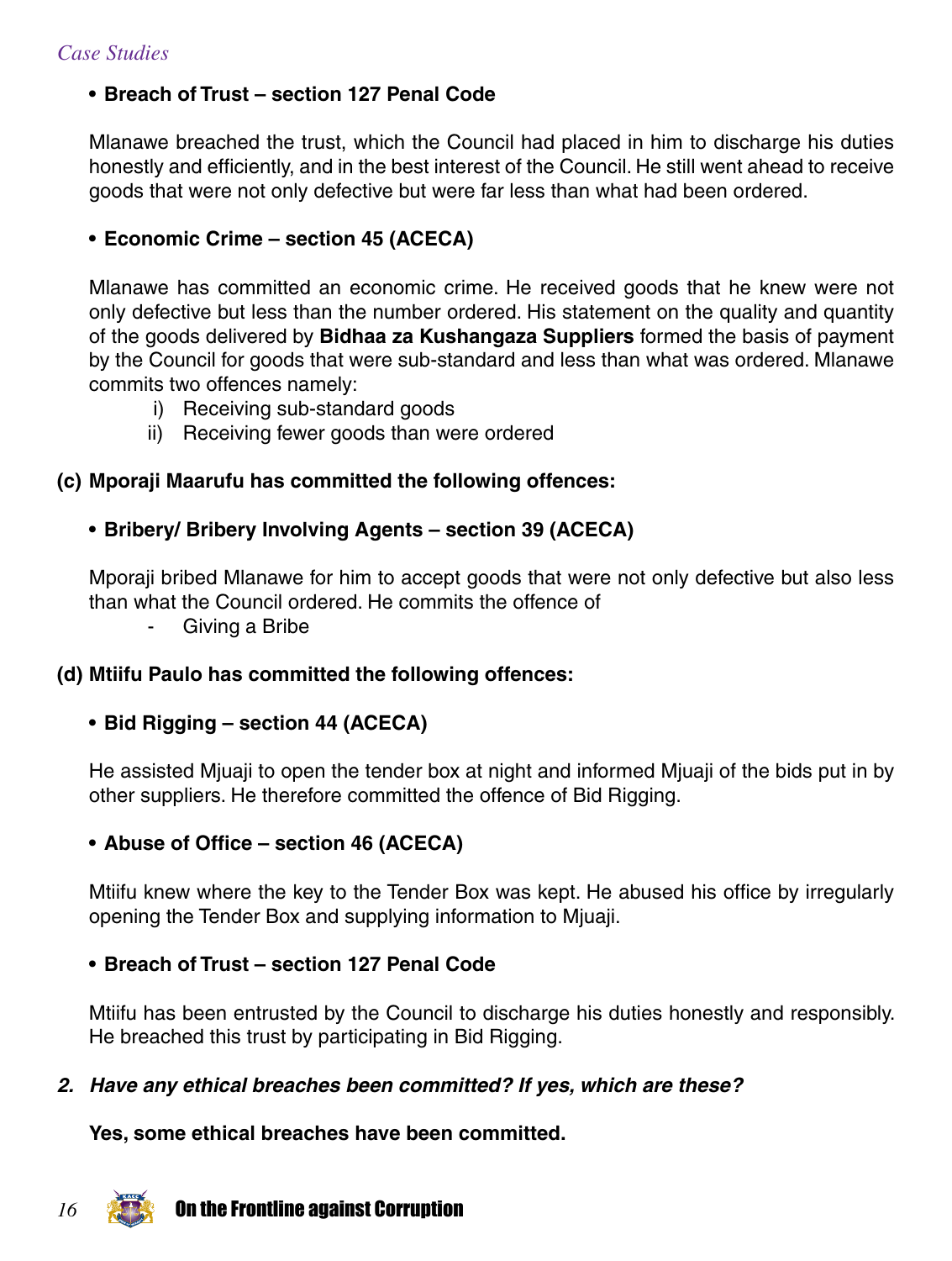### **• Rule of Law – section 10 (POEA)**

Under the Public Officer Ethics Act, 2003, Mjuaji, Mtiifu and Mlanawe must maintain and respect the Rule of Law when discharging their duties. They failed to do this.

- i) Mjuaji did not declare the Conflict of Interest
- ii) Mtiifu gave undue advantage by breaking tender rules
- iii) Mlanawe received less goods than were ordered for and made payment for substandard goods.

### **• Conflict of Interest – section 12 (POEA)**

Section 12 of the Public Officer Ethics Act states that a Public Officer shall use his best efforts to avoid being in a position in which his personal interests conflict with his official duties. A public officer shall not award a contract or influence the award of a contract to himself, his spouse, a business associate or a corporation, partnership or other body in which the officer has an interest. Mjuaji breached this provision.

- *3. If you were in Mlanawe's position what would you have done?*
- *4. If you were in Mtiifu Paulo's position, what would you have done?*
- *5. If you were a colleague to Mlanawe and you subsequently come to learn of what happened, what would you do?*
- *6. If you were Mlanawe's supervisor and this matter is reported to you, what action would you take?*
- *7. If you were a member of the public who was aware of this transaction, what action would you take?*



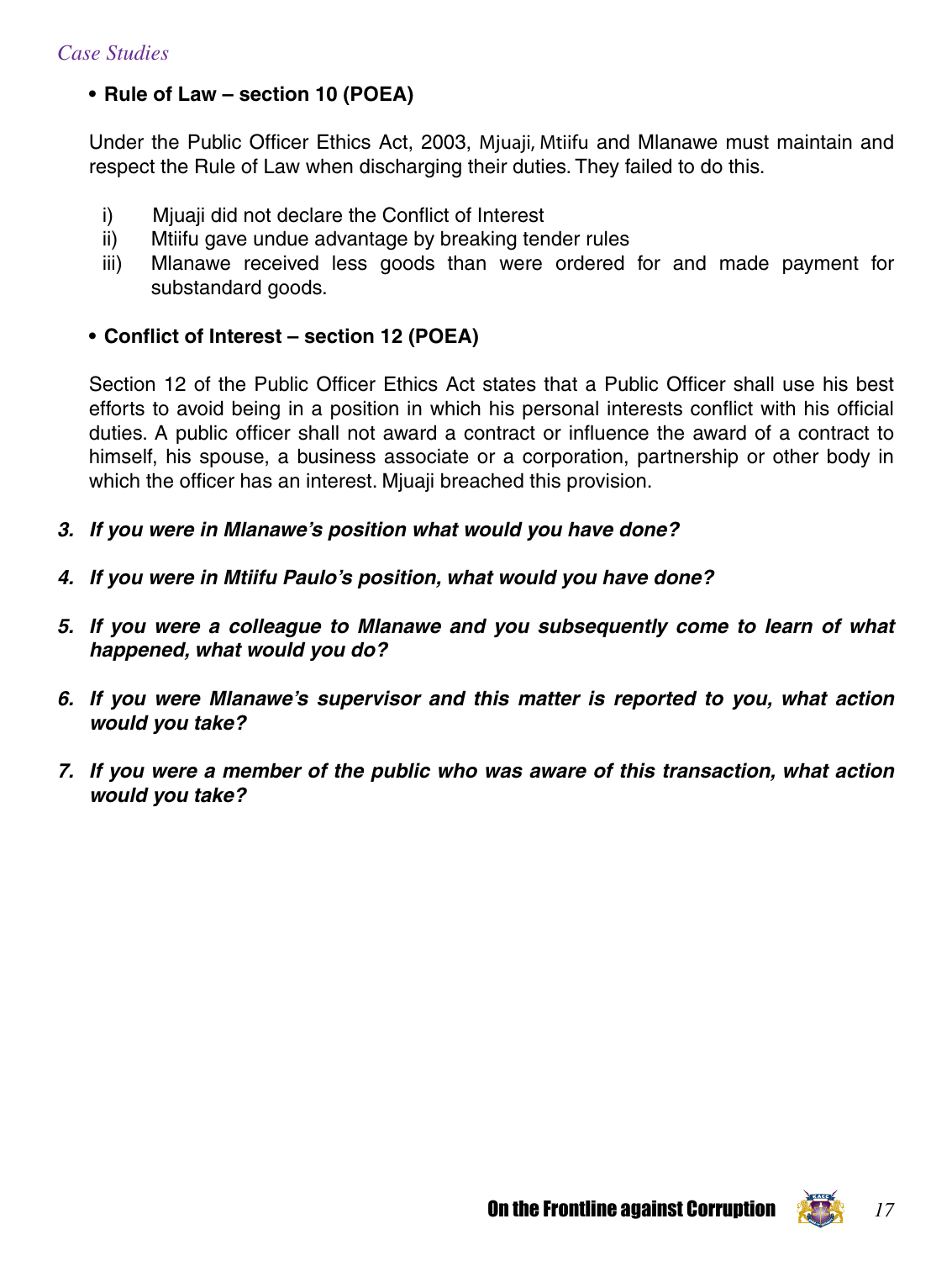# **CASE STUDY E**

**James Mabadiliko** is a founder and member of *Tudumishe Uzalendo*, a non-governmental organization (NGO) that seeks to promote patriotism in Kenya. The organization views the promotion of patriotism as key to the fight against corruption, and the cure for insecurity in the country. The NGO has employed over 15 people and receives a lot of donor support to aid its work. Part of these funds has gone into the purchase of motor vehicles to facilitate visits and training workshops with people at the grassroots.

James has just started a motor vehicle repair business called *Jua Kali Auto Garage* and sees the NGO as a good source of business. He approaches **Wemasa Mapambano**, the Executive Director of Tudumishe Uzalendo, with a proposal. He requests that Wemasa 'push' for the NGO vehicles to be serviced at his garage. In exchange, James offers to share a percentage of any payments made to him with Wemasa. Wemasa readily agrees to the arrangement.

Shortly after this, the NGO's Finance Committee decides to float a tender for the servicing of the NGO's motor vehicles. It sets certain criteria with regard to the tender for its internal vetting purposes. These criteria are not to be disclosed to the suppliers. As Executive Director of the NGO, Wemasa sits on this Committee. Immediately after the meeting, Wemasa calls James and shares these confidential criteria with him. *Jua Kali Auto Garage* then puts in a bid based on these criteria.

When the Finance Committee next meets to discuss the bids, Wemasa fails to disclose that he has an interest in the tender and participates in the deliberations and decision of the Committee. Jua Kali Auto Garage is awarded the tender for servicing the NGO's motor vehicles.

The NGO thereafter sends vehicles to *Jua Kali Auto Garage* for repairs and servicing. The garage, however, lacks capacity to perform these tasks with the result that most of the vehicles leave the garage more damaged than when they arrived. Further, the mechanics at the garage proceed to strip the vehicles of their parts and replace them with old ones. They then sell the new vehicle parts.

The terrible state of the NGO's vehicles after servicing at *Jua Kali Auto Garage* prompts **Amali Mwangalifu,** the NGO's Administrator, to complain to Wemasa about the service rendered by the garage. Wemasa assures him that he will follow up on the matter. He, however, does nothing about it.

At the end of the month, Jua Kali demands payment. The amount quoted by the garage as costs for repairs and servicing is far higher than what it had tendered for. The garage cites inflation and other factors as its reasons for inflating the cost. Amali protests at this and advises Wemasa not to approve payment as the vehicles are not only in a worse state than when they were taken for servicing, but that the amount demanded by Jua Kali Auto Garage is not the one that was agreed upon and therefore cannot be justified. Wemasa ignores Amali's advice and approves payment. *Jua Kali Auto Garage* is soon paid. Thereafter, Wemasa receives the agreed percentage of the payment as his reward.

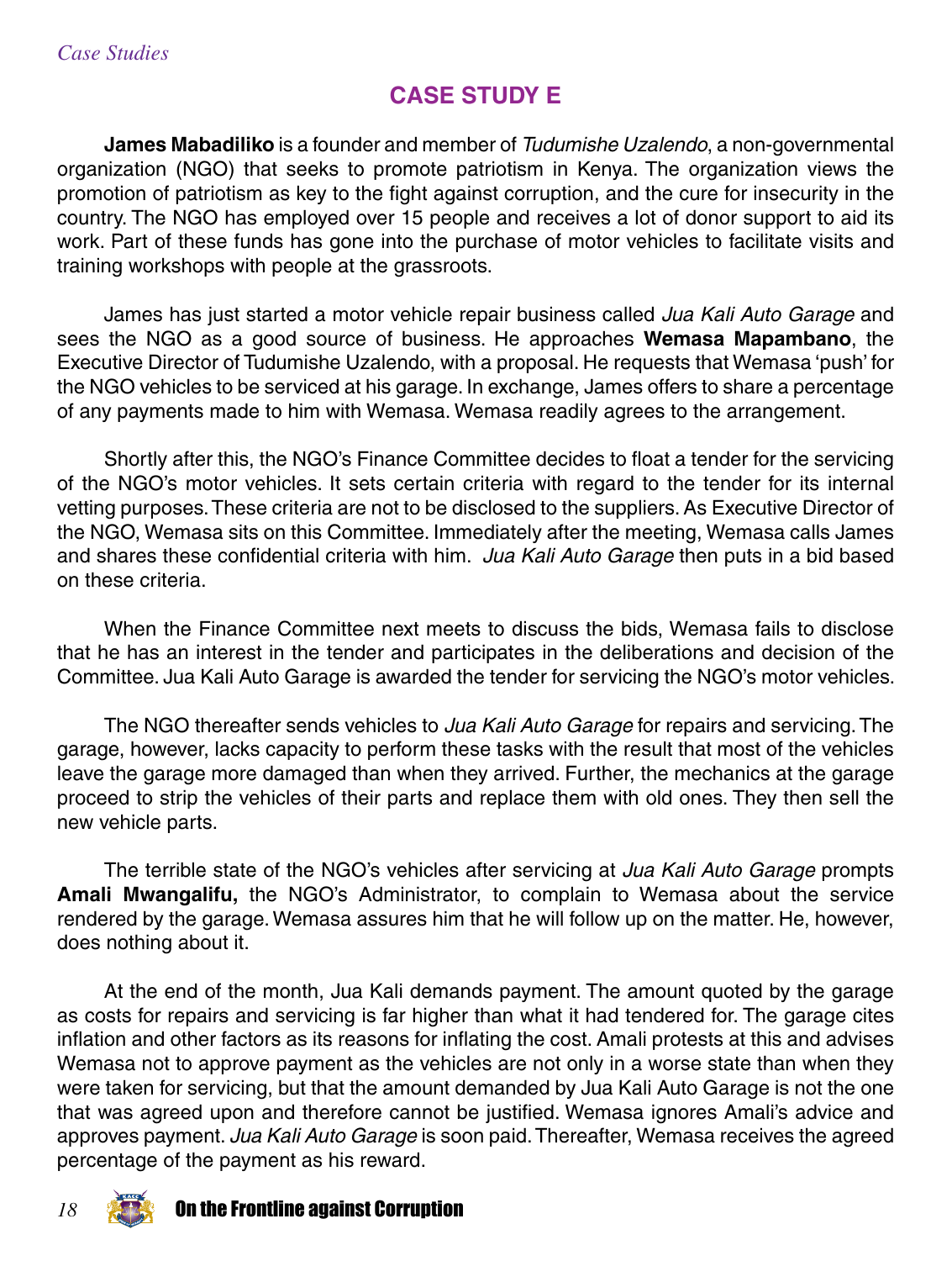Amali informs Wemasa after payment is made to *Jua Kali Auto Garage* that he will raise the matter with the Board of the NGO. He also mentions that it is likely that he will include it in his report to the donors. Wemasa rudely informs Amali that he is the Executive Director of the NGO and can do whatever he pleases. He mockingly tells Amali to go and report him to whatever office he may desire. He then sacks Amali and orders that he leaves the NGO's offices immediately. He issues a directive to the NGO's security team not to allow Amali anywhere near the office.

### *Questions:*

- *1. In your opinion, have any corruption offences been committed? If yes, which ones?* **A number of offences have been committed. These are:**
	- **• Bribery/ Bribery Involving Agents – section 39 (ACECA)**

 **James** promised Wemasa a percentage of all payments made to Jua Kali Auto Garage as an incentive for Wemasa to influence the tender in James' favour. He commits the offences of bribery involving agents and is guilty of:

- Offering a Bribe
- Giving a Bribe

 Wemasa also commits the offence of Bribery Involving Agents. He agreed to influence the tender in favour of Jua Kali Auto Garage in exchange for getting a percentage of all payments made to the Garage. He is guilty of:

Receiving a Bribe

#### **Conflict of Interest – section 42 (ACECA)**

 Wemasa failed to disclose that he had an interest in the tender and participated in the proceedings of the Finance Committee in respect of the tender. He is guilty of Conflict of Interest.

#### **• Bid Rigging – section 44 (ACECA)**

 Wemasa passed on confidential information to James. This gave James an unfair advantage over other suppliers who did not have this information. Consequently, James was able to tailor make Jua Kali Auto Garage's bid to meet the Committee's secret criteria. Both James and Wemasa are guilty of bid rigging.

#### **• Abuse of Office – section 46 (ACECA)**

 Abuse of Office is the improper use of office / misuse of office to confer a benefit to oneself or others. In this instance, Wemasa abused his office by illegally helping Jua Kali Auto Garage win the tender. By virtue of his position, Wemasa was privy to privileged information about the tender. He used this information to confer a benefit to himself.

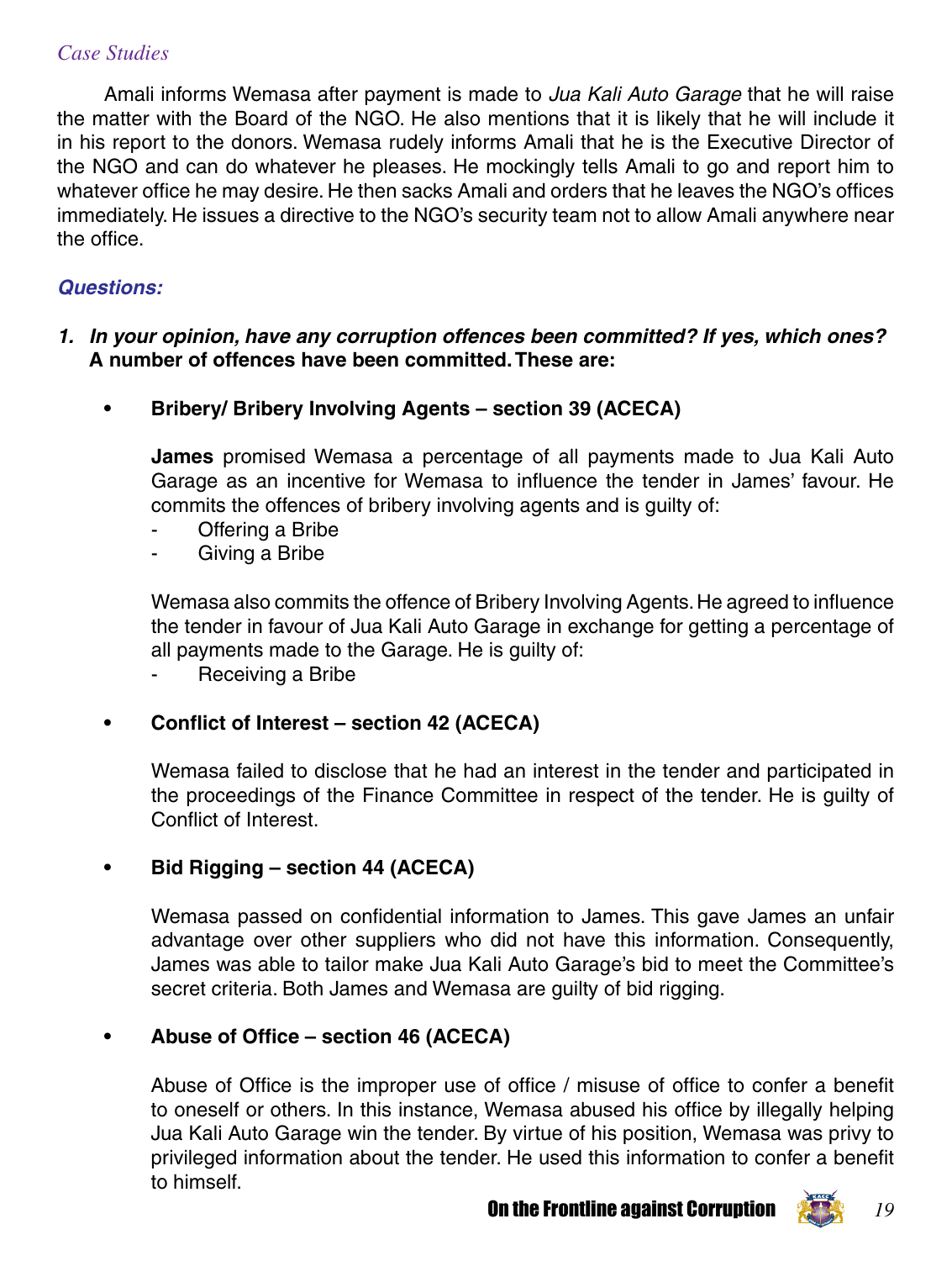**2. Are there any ethical breaches committed?**

**Yes, ethical breaches are evident. Although NGOs and their employees are not covered by the Public Officer Ethics Act, 2003, the breaches outlined in this case study would require to be dealt with under specific Codes of Conduct that apply to the NGO in question.**

If you were in Wemasa's position what would you have done?

- *4. If you were in Amali's position what would you have done?*
- *5. If you were a colleague to Amali and you subsequently come to learn of what happened, what would you do?*
- *6. If you were a member of the Board of Tudumishe Uzalendo and this matter is reported to you, what action would you take?*
- *7. If you were a member of the public who witnessed what happened, what action would you take?*

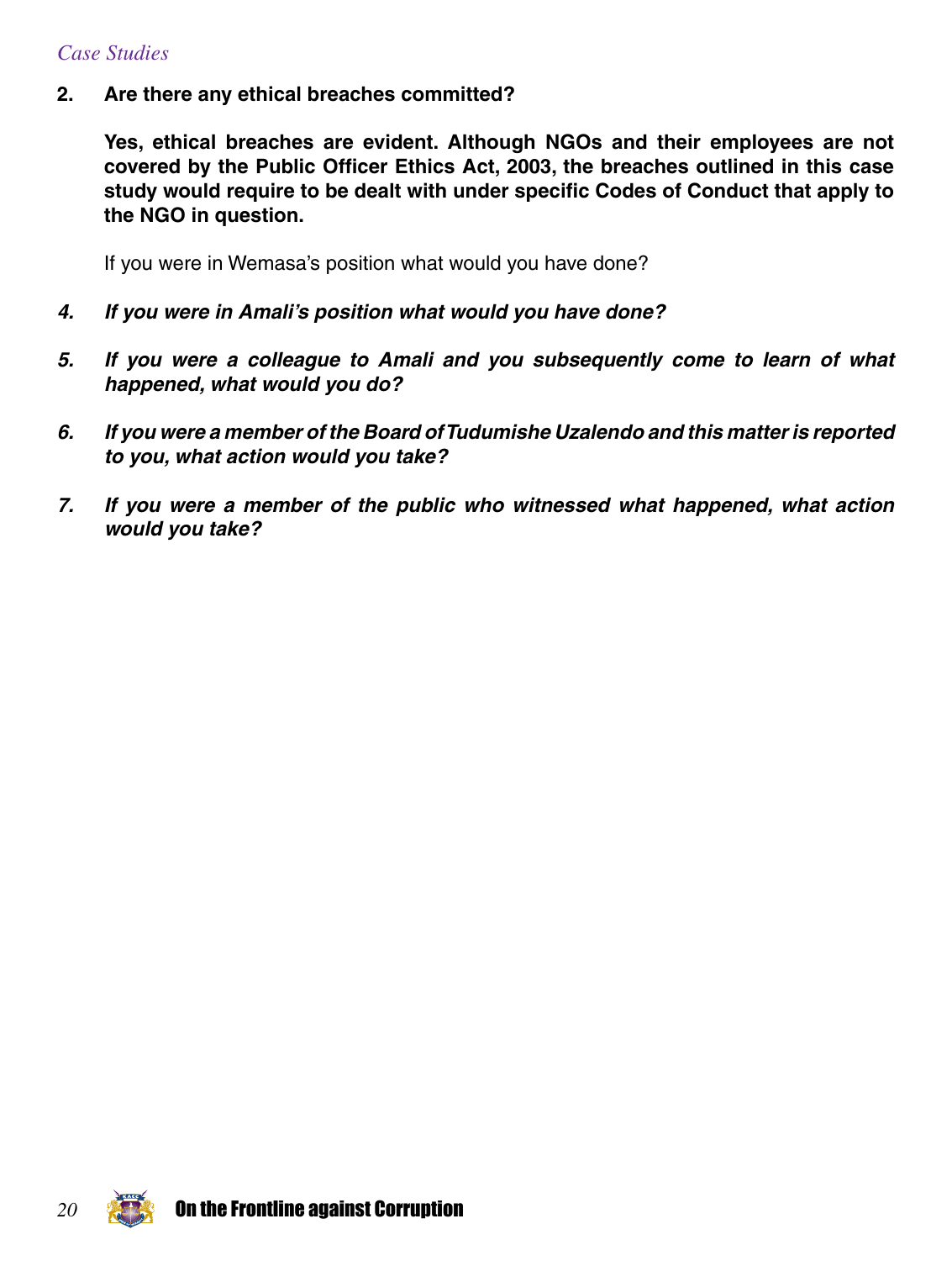# **CASE STUDY F**

**Mkono Gamu Factory** is suspected to have been acquired through corrupt conduct. The directors have been given notice by the Investigating Authority to declare how they acquired Mkono Gamu Factory.

Pending the investigations, the Investigating Authorities apply to court to appoint a Receiver-Manager for Mkono Gamu Factory, since it is and has always been a running concern.

**Kinio Maliza**, hearing of the application to court to appoint a Receiver-Manager, approaches the lead investigator, **Ian Msimamizi,** to be appointed the Receiver-Manager. Ian recommends Kinio strongly and the court appoints Kinio as the Receiver-Manager.

Prior to the recommendation, Kinio had promised Ian a 'substantial reward'. Ian did not mention to the court or the Investigating Authority about the promise of the 'substantial reward'. On his appointment, Kinio delivers to Ian a brand new S -class Mercedes Benz.

#### *Questions:*

#### *1. In your opinion, have any corruption offences been committed? If yes, which ones?*

**A number of corruption offences have been committed. These are:**

#### **lmproper Benefits to Trustees for Appointment – section 43 (ACECA)**

Kinio Maliza, once appointed a receiver-manager of Mkono Gamu Factory, is a trustee to the court and the investigating authority and any other related beneficiaries. Kinio offered and gave a reward to Ian, lead investigator, for the court to approve his appointment as Receiver-Manager. This reward was a secret between Kinio and Ian. They both commit the offence of Improper Benefits to Trustee for Appointment.

#### **• Secret Inducements for Advice – section 40 (ACECA)**

Ian, as the lead investigator, is responsible for giving advice to the Investigating Authority and the Court. The Board will usually rely on this advice to make decisions that concern the Authority. Kinio approached Ian with a request that Ian advices the Court to nominate him as the receiver-manager of Mkono Gamu Factory. He secretly promised to give Ian a *'substantial reward'* in exchange. Both Ian and Kinio commit the offence of Secret Inducements for Advice.

#### **• Bribery/ Bribery Involving Agents – section 39 (ACECA)**

Kinio promised Ian a 'substantial reward' if he recommended him to the Court for appointment as the factory's Receiver-Manager of the factory. After he was appointed, he delivered a brand new Mercedes Benz to Ian. Both commit the offence of Bribery Involving Agents.

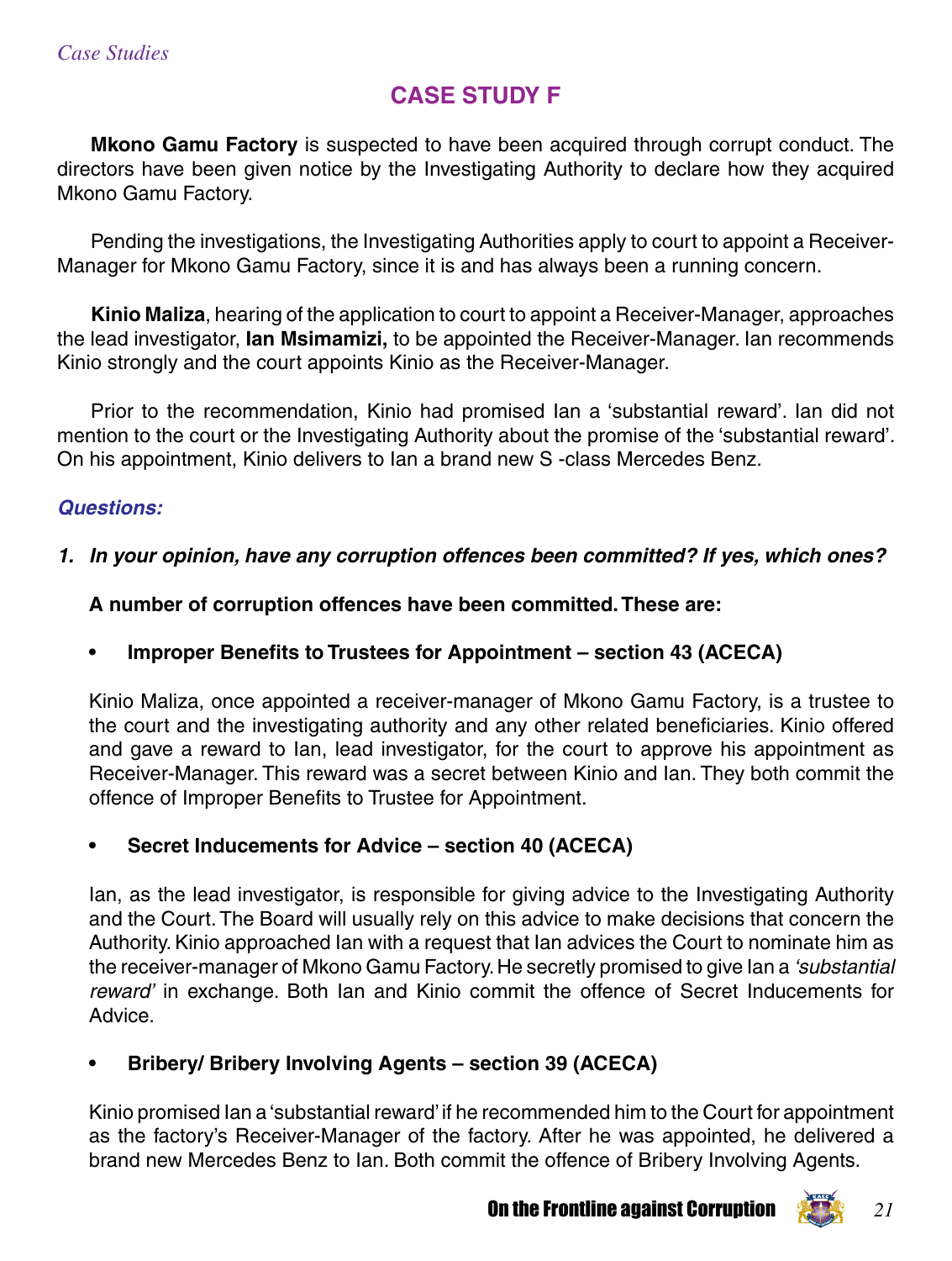Kinio is guilty of:

Giving a Bribe

Ian is guilty of:

- Receiving a Bribe
- **• Abuse of Office – section 46 (ACECA)**

Ian uses his position of lead investigator to recommend Kinio as Receiver-Manager for Mkono Gamu Factory in consideration of a substantial reward, the brand new S-Class Mercedes Benz.

**• Breach of Trust – section 127 Penal Code**

Ian committed a Breach of Trust. The Investigating Authority trusted that he would dispense advice honestly and truthfully. Ian did not do this.

- *2. If you were in Ian's position, what would you have done?*
- *3. As a member of the public, if you become aware of the transaction between Ian and Kinio, what action would you take?*

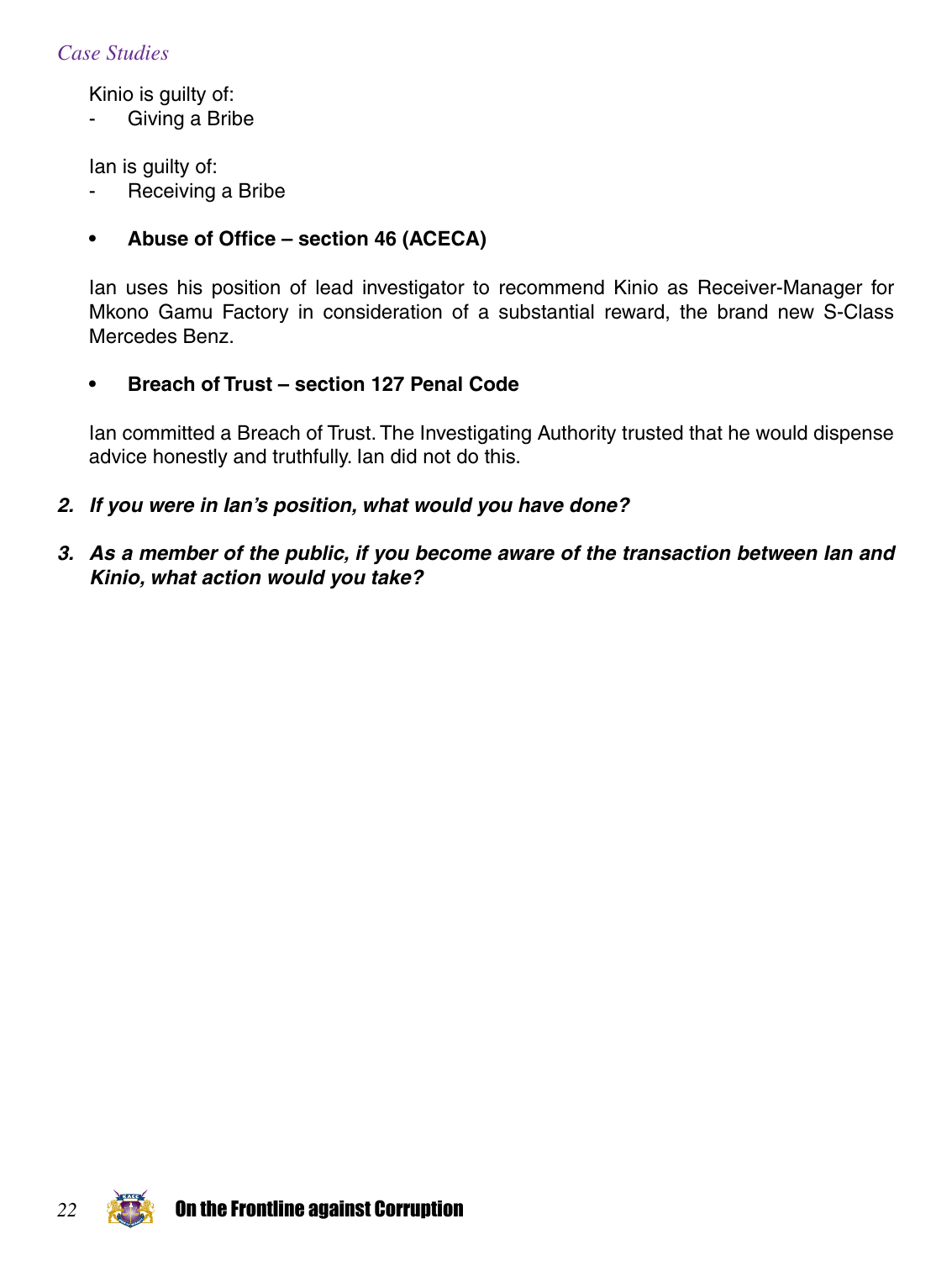# **CASE STUDY G**

**Mzee Wamafua** lives in Matajiri area of Wazalendo town. He is a very wealthy man and owns a fleet of country buses, a number of lorries, several shops, and a number of flats which he has rented out. He also owns several hectares of land in Malezi on which he grows flowers and bananas and oranges for export to Europe.

About a month ago, Mzee Wamafua suffered a sudden heart attack and died. After the burial, it was discovered that Mzee Wamafua did not leave a will. This caused problems within the family as his three wives and children all sought to get portions of Mzee Wamafua's wealth for themselves. Before long, the matter was brought before court for determination. The court appoints the Public Trustee as administrator of Mzee Wamafua's estate.

**Albero Mlaji,** one of the lawyers working in the office of the Public Trustee, approaches his supervisor, **Barafu Obadiah,** with a proposal that Mzee Wamafua's matter be assigned to him. Albero is sure that he is likely to personally benefit from the property of Mzee Wamafua. Barafu asks Albero to give him some time to consider the request.

The following morning finds Albero in Barafu's office with an envelope in his hand. Albero, aware that Barafu has been soliciting for funds to send his son overseas for studies, has brought with him KSh. 30,000/- in the envelope as a 'small contribution' towards the harambee. Barafu gladly receives the envelope and thereafter assigns Mzee Wamafua's matter to Albero. No mention of the 'small contribution' is made to Mzee Wamafua's family.

#### *Questions:*

#### *1. In your opinion, have any corruption offences been committed? If yes, which ones?*

#### **A number of corruption offences have been committed. These are:**

# **lmproper Benefits to Trustees for Appointment – section 43 (ACECA)**

Albero gave Barafu a 'small contribution' towards his son's harambee. This was in order to influence the assignment of Mzee Wamafua's matter in his favour. The 'small contribution' that changed hands was not mentioned to Mzee Wamafua's family. Both Albero amd Barafu therefore commit the offence of Improper Benefits to Trustees for Appointment.

# **• Bribery/ Bribery Involving Agents – section 39 (ACECA)**

 Albero gave Barafu Sh. 30,000/- as a 'small contribution' towards Barafu's harambee. The contribution was intended to influence Barafu's decision on the assignment of Mzee Wamafua's matter in Albero's favour. Both Albero and Barafu commit the offence of Bribery Involving Agents.

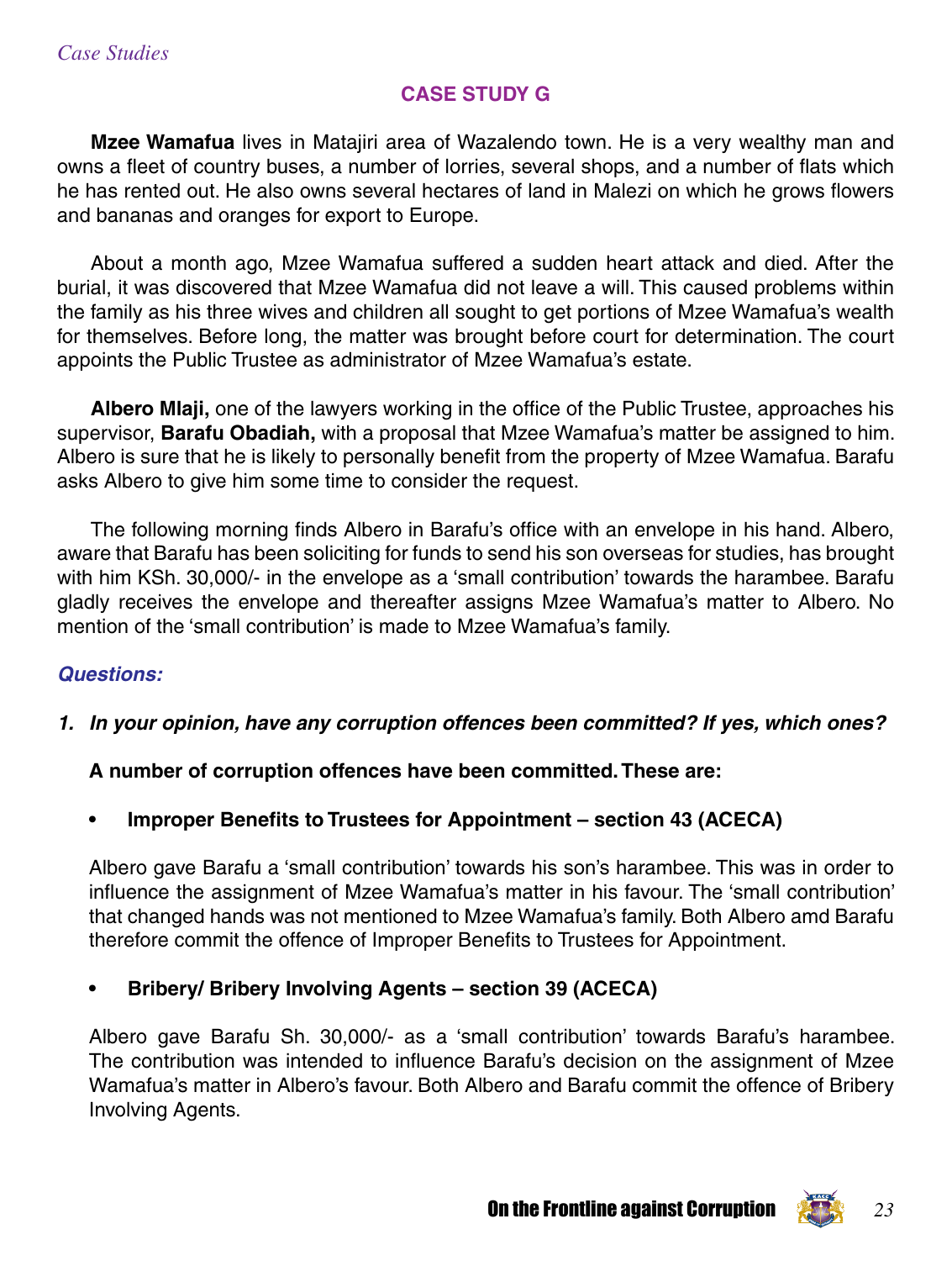Albero commits the offence of:

Giving a Bribe

Barafu commits the offence of:

Receiving a Bribe

# **• Abuse of Office – section 46 (ACECA)**

Barafu abused his office by assigning Mzee Wamafua's matter to Albero Mlaji on the basis of the contribution of KSh. 30,000 by Albero towards Barafu's son's harambee.

### *2. Have any ethical breaches been committed?*

#### **Yes. These are:**

# **Improper Enrichment** – section 11 (POEA)

Section 11 of the Public Officer Ethics Act provides that no Public Officer shall request or receive gifts or favours from a person who has an interest that may be affected by the carrying out, or not carrying out, of the Public Officer's duties. Barafu received KSh. 30,000/- from Albero who had expressed an interest in Mzee Wamafua's matter. He therefore breached this provision of the Public Officer Ethics Act.

# **• Collections and harambees – section 13 (POEA)**

Section 13 of the Public Officer Ethics Act provides that a public officer shall not use his office or place of work as a venue for soliciting or collecting harambees.

 Barafu breached this provision when he accepted KSh. 30,000/- from Albero towards his son's harambee.

- *3. If you were in Barafu's position, what would you have done?*
- *4. If you were a member of Mzee Wamafua's family and you came to learn that Barafu was influenced to assign the matter to Albero Mlaji, what would you do?*
- *5. If you were a member of the public who came to learn of the dealings between Albero and Barafu, what would you do?*

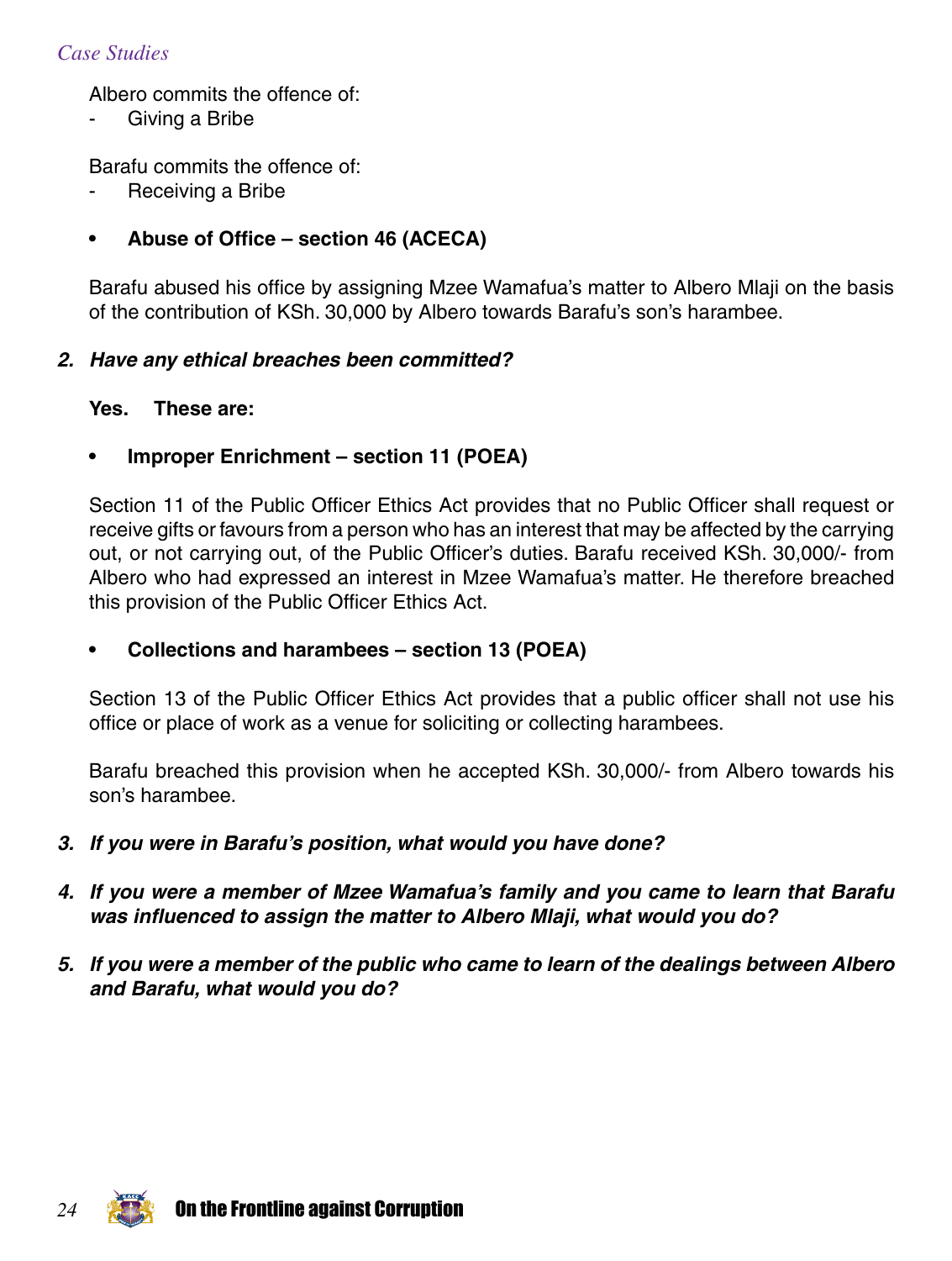# **CASE STUDY H**

**Kamau Mkarimu** is a senior personnel officer in the Livestock Department of the Ministry of Livestock and Fisheries Development. A circular has been recently received from the Ministry's headquarters inviting the Department to nominate two of its most deserving officers for a training to be held in the course of the month. It is understood that the training will be followed by a promotion for the officers. The Head of Department instructs Kamau to act on the Circular.

**Mutito Goigoi,** an Officer in the Department, is Kamau's childhood friend. Several officers in the Department have complained about Mutito's conduct and quality of work. Mutito always comes to work late and never bothers to comb his hair or shave his beard. His clothes always look crumpled and badly in need of ironing, not to mention that his office is known to be the most untidy in the Department, with old files strewn all over the floor. He never delivers work assigned to him on time, and spends most mornings reading the newspaper and filling out crosswords. He is rude and disrespectful to members of the public and fellow Public Officers. Whenever he hands in work, it is always full of mistakes. Many times the work has to be redone by other officers in the Department. The Head of Department has issued several warnings to Mutito, but these have not caused him to change.

Mutito has remained in the same job group for a long time and it seems unlikely that he will be promoted anytime soon. He approaches Kamau and pleads to be considered for the training as it might be the only chance for him to get a promotion. Kamau agrees to do so on condition that Mutito buys him several drinks and 'nyama choma' over the weekend at their local pub. Mutito agrees. Kamau then endorses Mutito for the training leaving out other more deserving officers. That weekend, Mutito fulfills his part of the bargain and buys Kamau several rounds of drinks and nyama choma at '**Tukimbie Shida' Bar**.

Since learning that **Kamau** has recommended Mutito for the training, other officers have developed a negative attitude in the Department and are not putting their best into their work. The Department's productivity is now at an all time low.

#### *Questions:*

#### *1. Have any corruption offences been committed? If yes, which ones?*

#### **A number of offences have been committed. These are:**

**• Bribery/ Bribery Involving Agents – section 39 (ACECA)**

 Kamau asked Mutito to buy him drinks and 'nyama choma' in return for his recommending him for the training. The drinks and 'nyama choma' were a bribe. They were intended to influence Kamau's decision in Mutito's favour.

 Kamau has committed the offence of Bribery Involving Agents. In his case, the offences are:

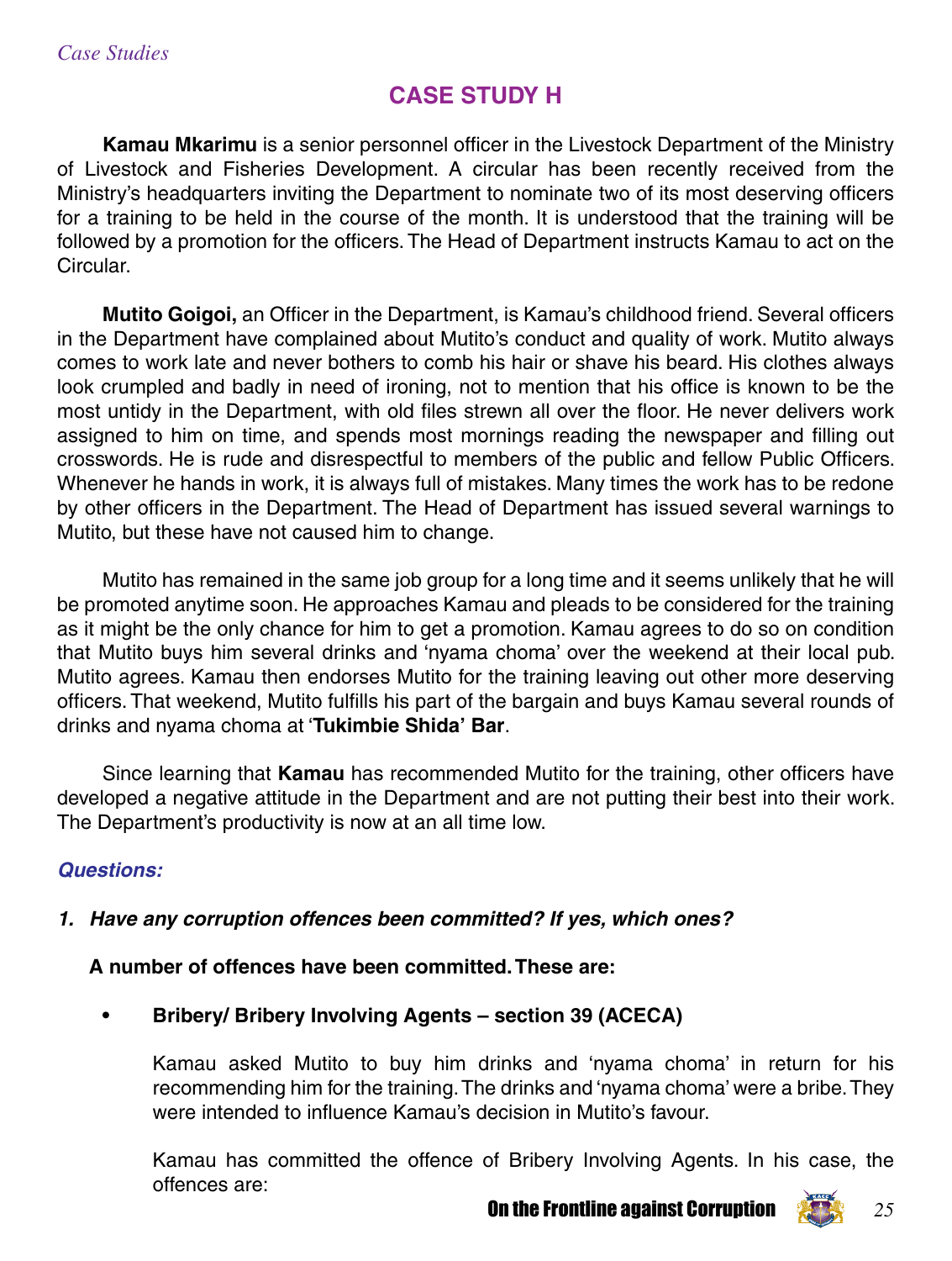- Soliciting a Bribe
	- o Receiving a Bribe

 Mutito has also committed the offence of Bribery Involving Agents. In his case, the offence is:

o Giving a Bribe

# **• Deceiving the Principal – section 41 (ACECA)**

 Kamau has committed the offence of deceiving the principal. He was to recommend the most deserving officers for the training. Instead, Kamau recommended the least deserving officer. It is unlikely that Mutito will use the skills acquired at the training for the benefit of the Department. Further, the other officers in the Department are demoralized as a result of Kamau's action. This has resulted in the department's decline in productivity.

# **• Abuse of Office – section 46 (ACECA)**

 Kamau used his office to unfairly confer a benefit on Mutito. His recommendation was not based on merit. He therefore abused his office by conferring a benefit to an undeserving officer in consideration of the favour of being bought a few drinks and nyama choma.

#### *2. Have there been any ethical breaches? If yes, which are these?*

**Several ethical breaches have been committed. These are:**

#### **• Lack of Professionalism – section 9 (POEA)**

 Section 9 of the Public Officer Ethics Act provides that a Public Officer will carry out his duties in a way that maintains public confidence in the integrity of his office. Mutito breached this provision by his unprofessional conduct. The act also requires Public Officers to:

- **o Treat the public and fellow Public Officers with Courtesy and Respect:** Mutito breached this provision by being rude and disrespectful to his colleagues and members of the public.
- **o Maintain an Appropriate Standard of Dress and Personal Hygiene:** Mutito clearly breached this provision. He never bothered to comb his hair or shave his beard. His clothes always looked crumpled and badly in need of ironing. Furthermore, his office was the untidiest in the department with old files strewn all over the floor.
- **o Observe Official Working Hours:** Mutito always came to work late and spent most mornings reading newspapers. He therefore breached this provision.

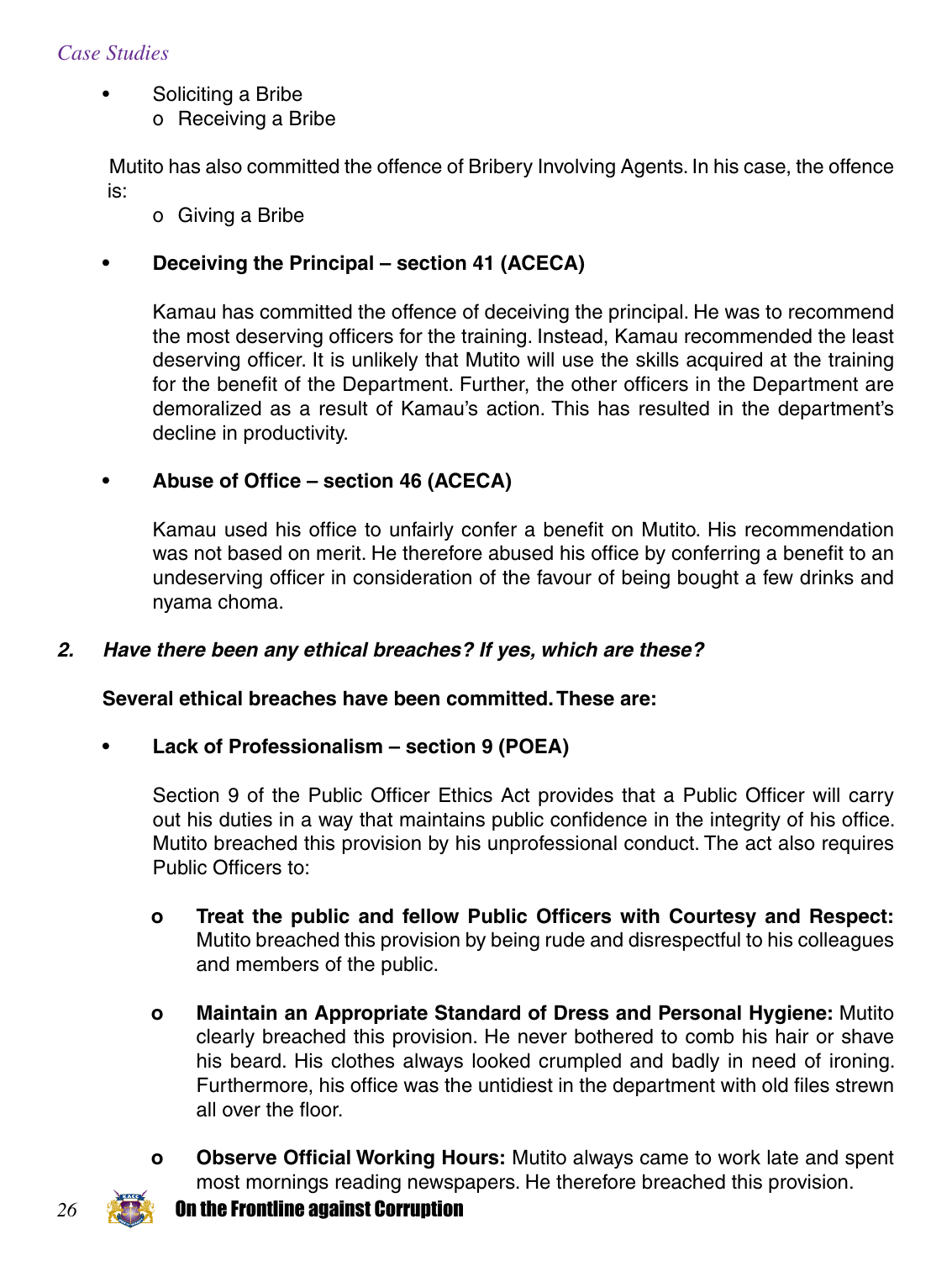# **Improper Enrichment** – section 11 (POEA)

 Section 11 of the Public Officer Ethics Act provides that a public officer shall not use his office to improperly enrich himself. It prohibits the acceptance of gifts or favours by Public Officers. Kamau received a favour from Mutito of drinks and 'nyama choma' in exchange for his recommendation. He therefore breached this provision.

#### **• Nepotism/Favouritism – section 17 (POEA)**

 Section 17 of the Public Officer Ethics Act provides that a Public Officer shall not practice nepotism or favouritism. Kamau showed favouritism when he recommended Mutito, a long time friend, for the training. He therefore breached this provision.

#### *3. If you were in Kamau's position, what would you have done?*

#### *4. If you were an officer in Mutito's department and knew of the dealings between Mutito and Kamau, what action would you take?*



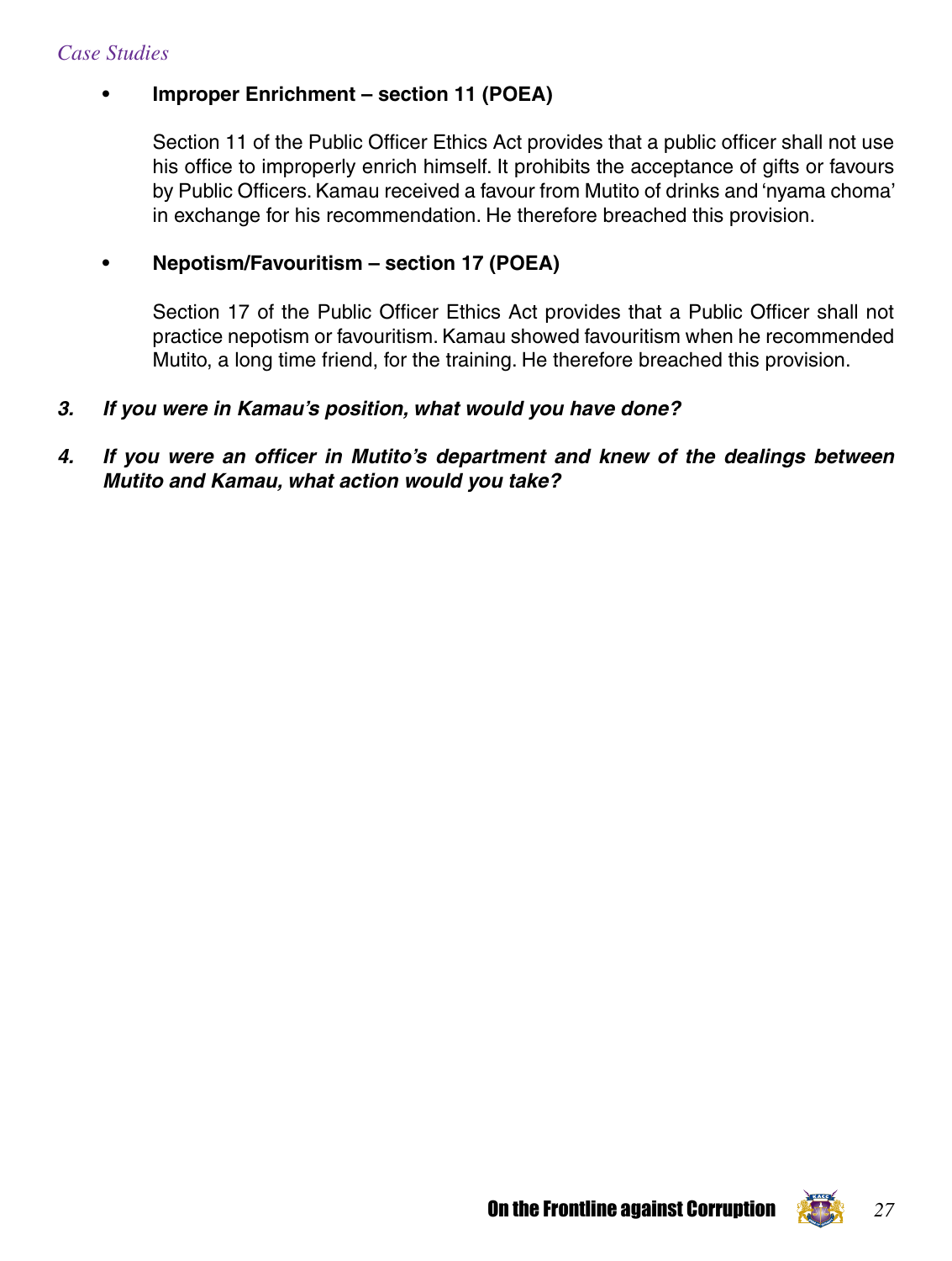# **CASE STUDY I**

**Injinia Mkora** is a senior engineer in one of the Government Ministries. He has information on a proposed road project through participating in its planning work. He attempts to make money by selling the restricted information, as he is not allowed to own a construction firm while in the employment of government.

Injinia seeks the help of Katikati in carrying out his scheme. Before formal invitations for tenders are made public, he informs Katikati that he has restricted information to offer which can assist the bidder to win the contract. In return, he asks for 3% of the contract price as a reward and promises to share part of the profits with Katikati.

Injinia boasts that he has good connections and is a member of the Tender Committee that would consider the tenders. He would therefore *do the needful* to ensure the contract is awarded to the company associated with Katikati. This is agreed to and the tender is finally awarded to Kontrakta as planned.

Injinia then colludes with top Ministry officials to appoint him as the Resident Engineer, acting on behalf of the Chief Engineer. This is on the pretext that he has very good knowledge of the project, having been part of its planning and development. Injinia is appointed the Resident Engineer and gets on very well with Kontrakta owing to their *mutual interest* in the project.

As a token of appreciation for Injinia's assistance, Kontrakta purchases a farm for Injinia and puts up a huge and expensive home for him. Kontrakta also purchases a number of goats and cows for Injinia's family. These are kept on the farm. To avoid detection, the farm and the house are registered in the name of Injinia's wife.

Several months after the project commences, Kontrakta tells Injinia that the funds allocated to the project have run out. He therefore wishes to have the contract sum reviewed upwards. Under the contract, Injinia is empowered to approve claims for additional costs.

Kontrakta persuades him to use his discretionary powers and add a further Ksh. 100,000,000/- to the project. To show his gratitude, Kontrakta promises to treat Injinia and his family to an all-expenses-paid holiday cruise around the world, among other incentives. Coincidentally, Injinia has been agonizing about getting a perfect gift for his wife for their upcoming twentieth wedding anniversary. He believes the cruise is the answer to his dilemma, so he agrees to the arrangement. To show his commitment to the arrangement, Injinia pushes for 10% of the additional sum to be paid to Kontrakta.

Shortly after Injinia's has consented to the arrangement, his dealings are discovered and the Ministry of Roads and Public Works, and Treasury stop any further payments to Kontrakta pending investigations. Subsequently, Kontrakta is blacklisted and labeled a *'cowboy contractor.'* Investigations on Injinia's role in the transaction are going on.

At the end of that year, Injinia, like all other Public Officers, makes a declaration of his

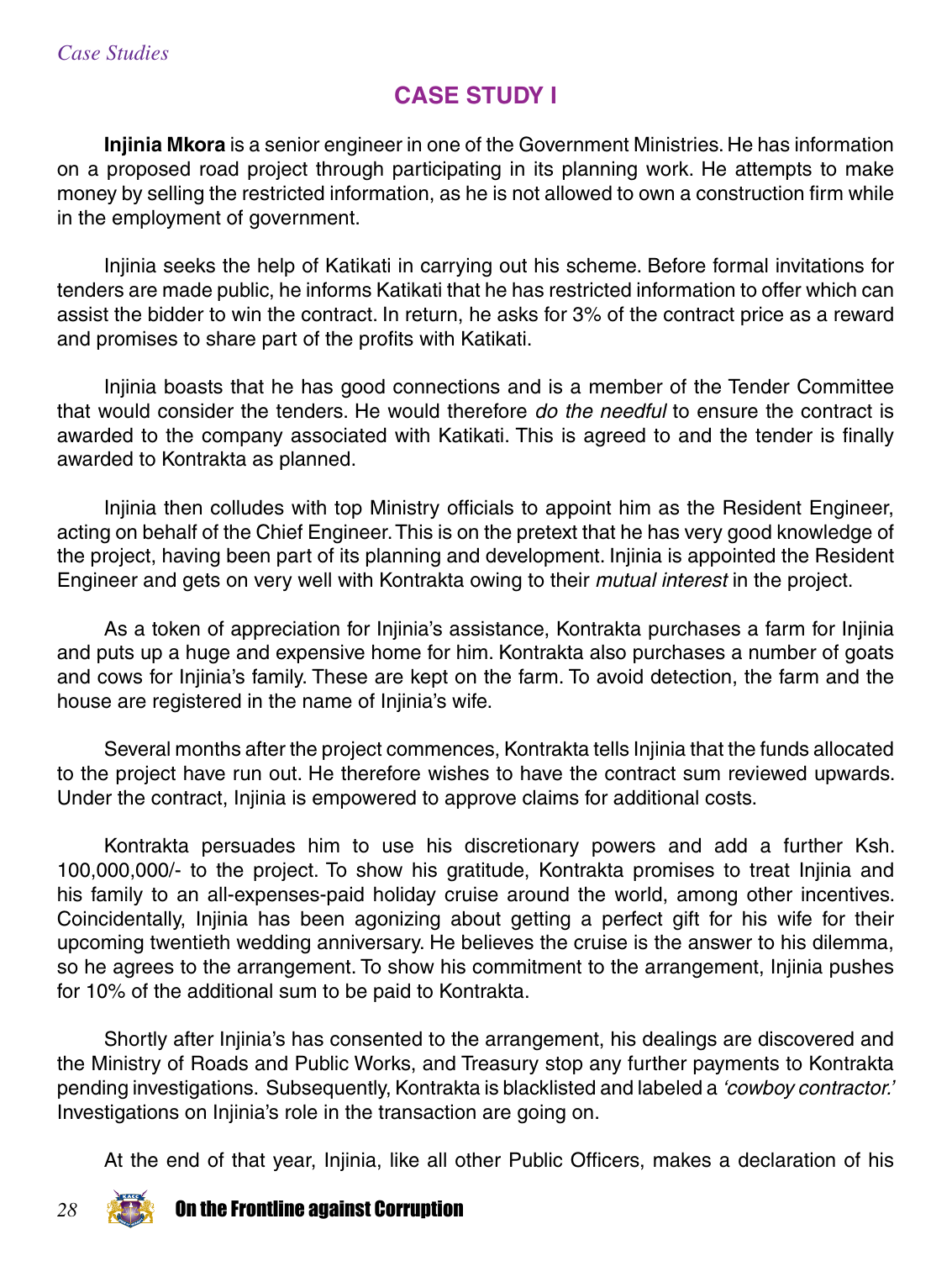wealth. He, however, does not mention the farm, cows and goats or other gifts that he received from Kontrakta. He believes that he does not need to declare them as these were registered in his wife' names.

#### *Questions:*

# *1. In your opinion, have any corruption offences been committed? If yes, which ones?*

# **• Bid Rigging – section 44 (ACECA)**

 Injinia assisted Katikati and Kontrakta with valuable information which was not available to all bidders. This way, Kontrakta was able to put in a bid with specified information and win the tender. Injinia, Katikati and Kontrakta therefore commit the offence of Bid Rigging.

### **• Abuse of Office – section 46 (ACECA)**

 Injinia came by the valuable information on the road project by virtue of his office. He abused his office by using this information to illegally confer a benefit on himself, Katikati and Kontrakta.

 As the Resident Engineer, Injinia was empowered to approve claims for additional costs. He abused this power to irregularly increase the cost of the project by Ksh. 100,000,000/-, an unjustified cost.

#### **Breach of Trust – section 127 Penal Code**

 Injinia has been entrusted by the Ministry with certain responsibilities which he has to discharge honestly and responsibly. He breached this trust by participating in Bid Rigging, abusing his office and exercising his discretion selfishly to the prejudice of the public interest. The doctrine of trust stipulates that Public Officials are entrusted on behalf of Kenyans to discharge their duties fairly, honestly, impartially and in utmost good faith.

# **Bribery Involving Agents – section 39 (ACECA)**

# **Various offences of bribery have been committed here:**

#### **Injinia**

Injinia asked Katikati and Kontrakta for a bribe that was 3% of the contract price of the road project in exchange for valuable confidential information on the project. Injinia commits the offences of:

- Soliciting a Bribe
- Receiving a Bribe.

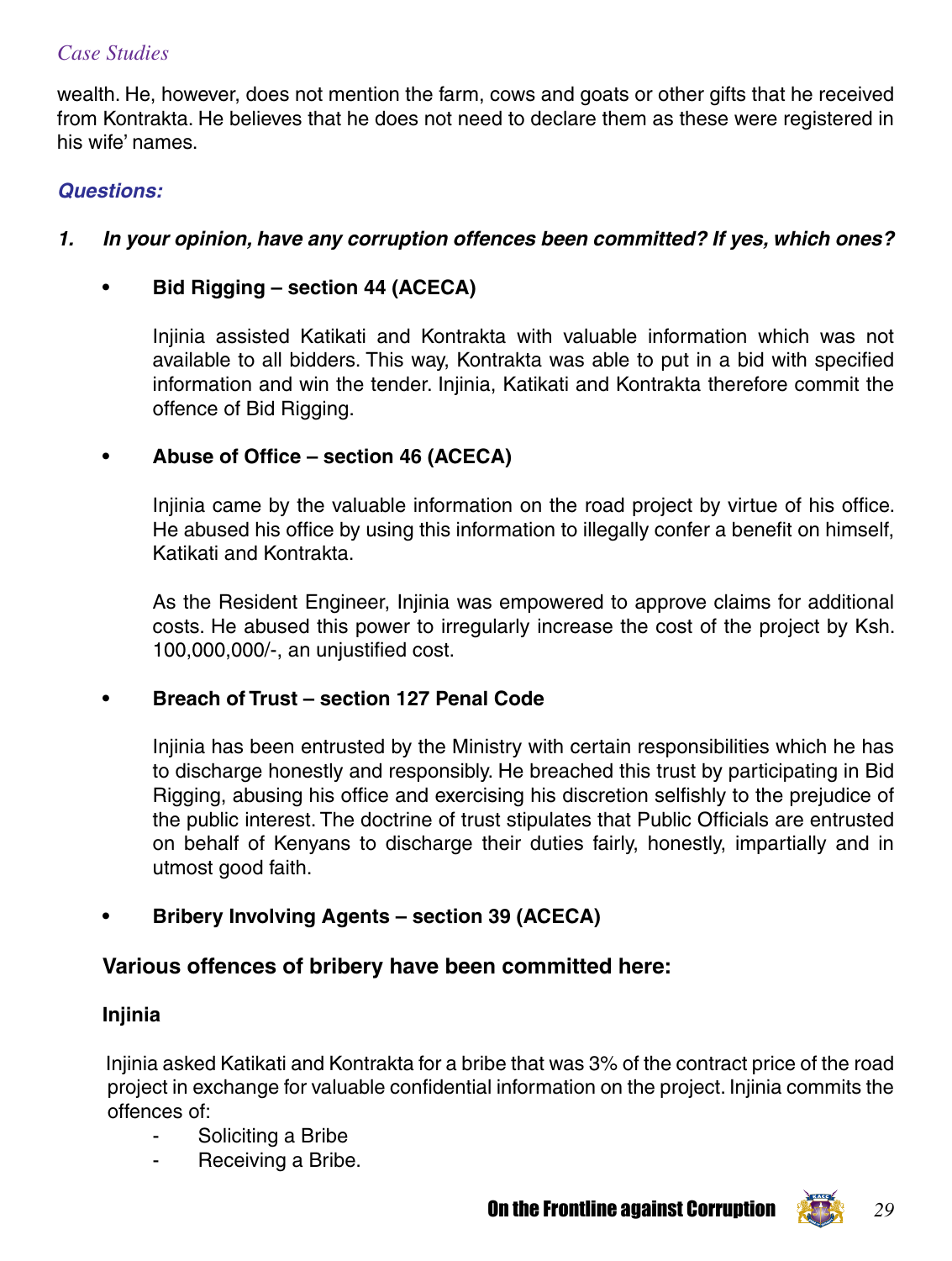- Injinia also received a bribe in the form of a farm, goats and cows as well as a fullypaid for holiday cruise, among others. He commits the offence of:
	- Receiving a bribe.

A bribe need not be in the form of money.

# **Katikati**

As the middleman in this transaction, he conspired with Injinia and Kontrakta to engage in Bribery and Bribery Involving Agents. The offences committed are:

- Agreeing to Solicit a Bribe (on behalf of Injinia).
- Agreeing to Offer a Bribe (on behalf of Kontrakta).

# **Kontrakta**

Kontrakta agreed to give bribes. He also offered bribes. He therefore committed the offence of Bribery and Bribery Involving Agents. It does not matter that the act did not occur, or that the purpose for which the bribe was solicited or given was not achieved. Kontrakta gave a bribe of 3% to Injinia in exchange for valuable information and to 'buy' Injinia's influence on the tender committee. He also bought Injinia a farm, cows and goats and constructed a house for him. Kontrakta also offered to take him on a fully-paid holiday cruise around the world.

 Even though the Treasury stopped payment of Ksh. 90,000,000/- in extra costs, an offence had already been committed.

# **Deceiving the Principal – section 41 (ACECA)**

 In agreeing to irregularly and unlawfully review the contract sum by Ksh. 100,000,000/-, Injinia committed the offence of Deceiving the Principal i.e. Ministry of Roads and Public Works and therefore the Government.

### **• Submitting a False or Misleading Wealth Declaration – sections 29 and 32 (POEA)**

Apart from the stated corruption offences under the Anti-Corruption and Economic Crimes Act, Injinia failed to make a true, correct and complete declaration of all his assets, incomes and liabilities and those of his wife and dependent children as required by law. This was so as to conceal his corruptly obtained wealth. This is an offence under section 32 (POEA).

# **Economic Crime – section 45 (ACECA)**

 Injinia facilitated the payment of Ksh. 10,000,000/- from public funds to Kontrakta for a fictitious expense and for services which had not been rendered.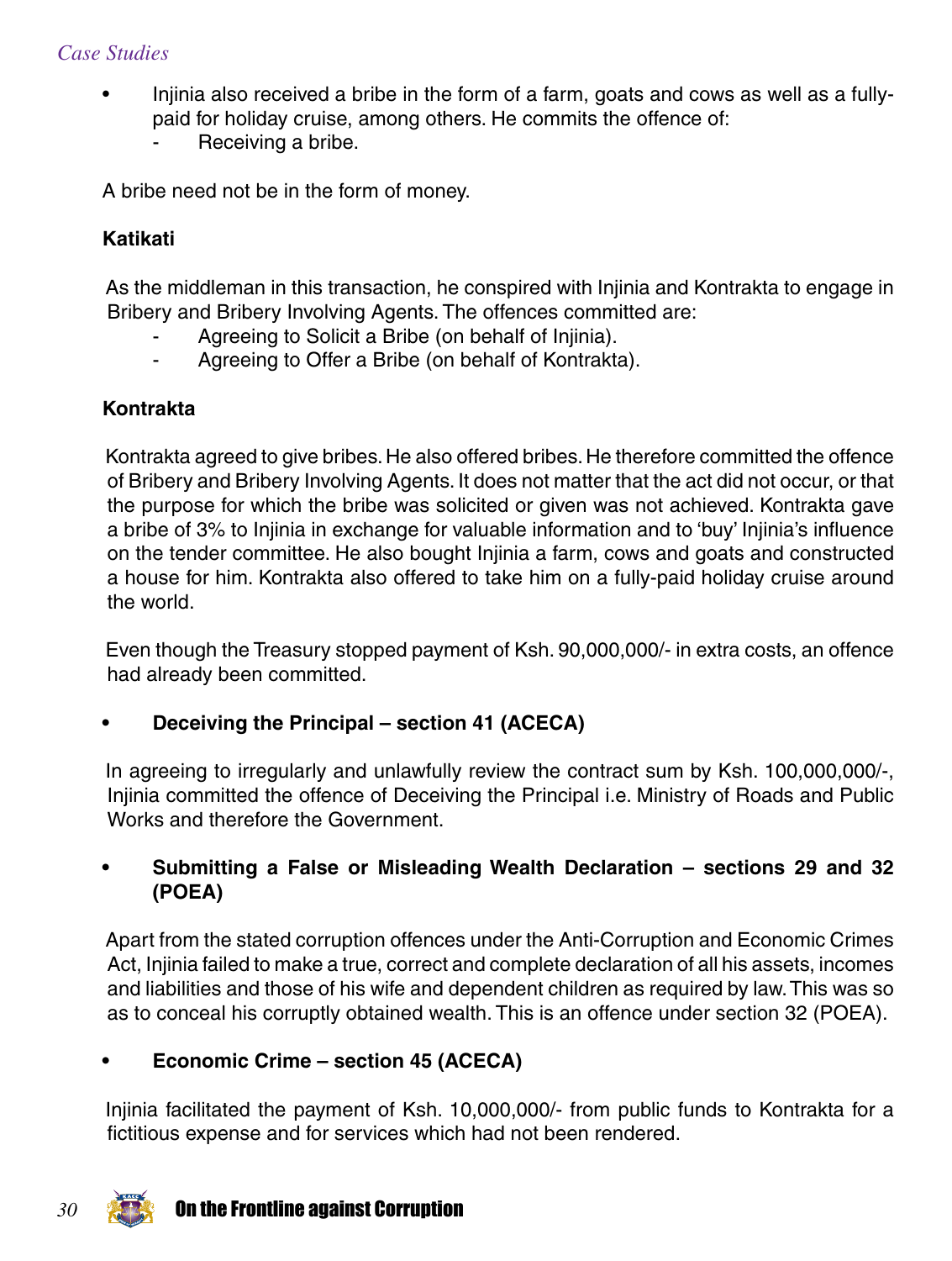#### *2. Have there been any ethical breaches?*

#### **Yes. These are:**

# **Improper Enrichment** – section 11 (POEA)

 Injinia breached the Code of Conduct by receiving gifts that influenced his decisions and responsibility.

### **• Lack of Professionalism – section 9 (POEA)**

 Injinia is required to maintain professionalism and carry out his duties in a way that maintains public confidence in the integrity of his office. He sanctioned variations in anticipation of a reward.

### **• Rule of Law – section 10 (POEA)**

 Under the Public Officer Ethics Act, Injinia must maintain and respect the Rule of Law when discharging his duties. He failed to do this.

### **• Giving False and Misleading Information – section 19 (POEA)**

 By giving false information to the government on the cost of the project, Injinia abused his discretion and inflated the cost of the project by Ksh. 100,000,000/-.

#### *3. If you were in Injinia's position, what would you have done?*

#### *4. If you were in Katikati's position, what would you have done?*

#### *5. If you were the Permanent Secretary of the Ministry that Injinia works with, and this matter was reported to you, what action would you take?*

*6. If you as a member of the public became aware of the transaction between Injinia and Katikati, what action would you take?*



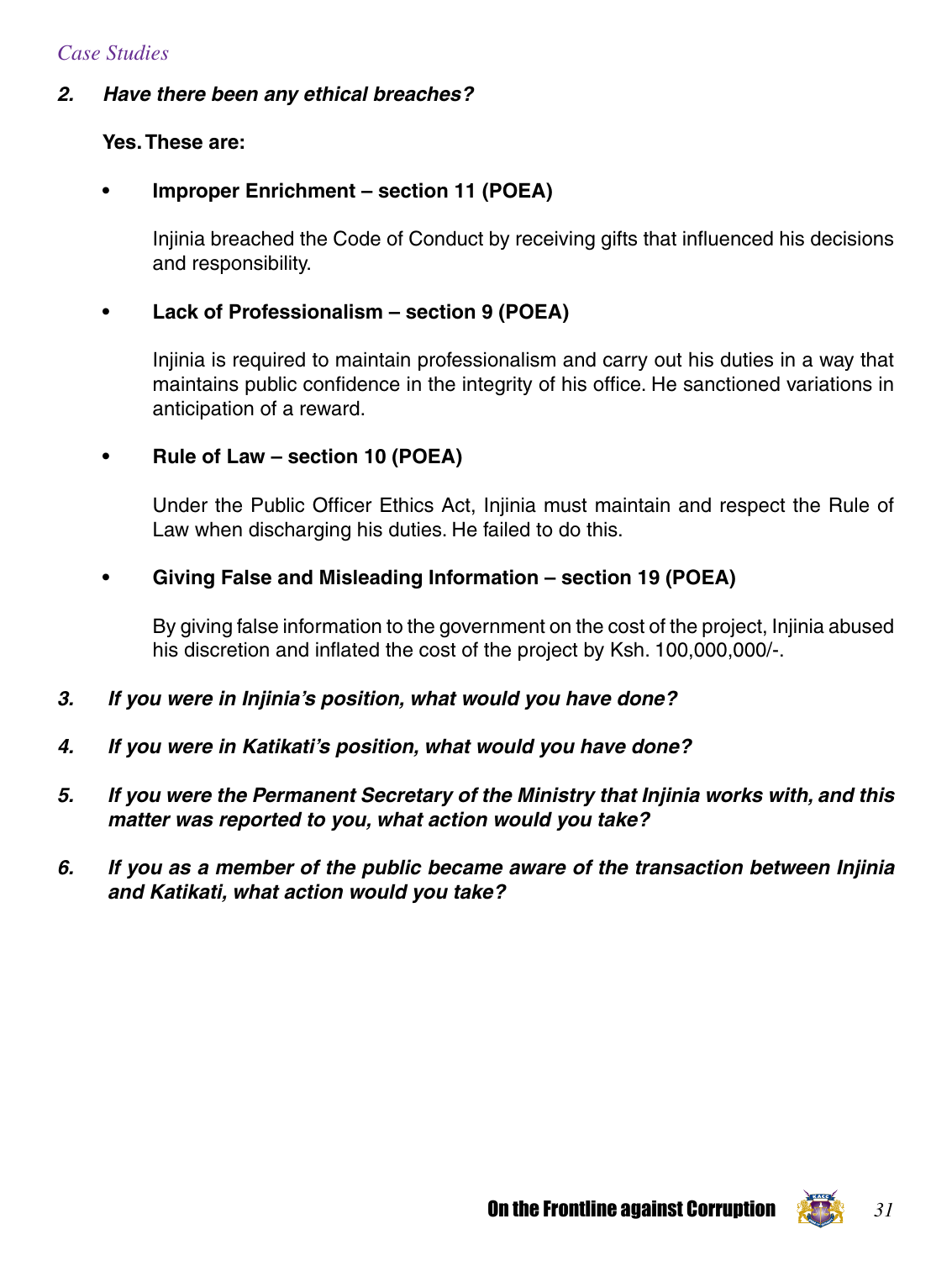# **CASE STUDY J**

**Evario Mapesa** is the Chairperson of one of the departments in **Fanya Bidii University**, a public university in Kenya. The Department is in need of an Assistant Lecturer following a resignation. **Akili Nyingi,** one of the lecturers approaches Evario with a request to employ his brother, **Ondoa Maarifa,** who has been idling at home since his graduation from one of the colleges in town about two years ago. Ondoa, having heard of the vacancy at the University, has begged his brother, Akili, to use all means possible to get the job including giving a bribe. Akili Nyingi promises to do his best.

**Akili** hands over Ondoa's CV and certificates to Evario for her consideration. Upon perusal of the CV and certificates, Evario discovers that Ondoa not only trained in a totally different field but also did not score good grades. Evario raises these issues and informs Akili that there is no way she could help his brother. Akili pleads with Evario on several occasions to consider Ondoa for the job to no avail. Evario finally agrees to consider the request but on condition that Akili uses his "akili."

One fine morning, Akili broaches the subject once more and offers KSh. 20,000 which Evario accepts but requests a further KSh. 10,000 claiming the exercise was tough.

At the next departmental meeting, it is decided that an announcement be posted on the University notice board announcing the vacancy and inviting applications. It is agreed that the applications shall be received by Evario who shall appoint a panel of three people to interview the short-listed applicants. In line with this decision, Evario puts up the Notice and appoints a panel comprising herself, Akili Nyingi and Mwaminifu, a Lecturer in Evario's department.

Many highly qualified candidates apply for the position. Most are, however, not short-listed to give Ondoa a favourable chance of being selected for the job. At the interview, Ondoa performs dismally and it is clear that he is the least qualified to get the job. However, to Mwaminifu's utter shock, Evario and Akili vote to appoint Ondoa to the position. Soon thereafter, Ondoa joins Evario's department as an Assistant Lecturer.

#### *Questions:*

#### *1. Have any corruption offences been committed? If yes, which are these?*

A number of offences have been committed. These are:

**• Bribery/ Bribery Involving Agents – section 39 (ACECA)**

Evario and Akili have committed the offence of Bribery Involving Agents. Akili gave Evario Sh. 30,000/- to influence her to employ his brother. The offence in Akili's case has two counts:

o Offering a Bribe

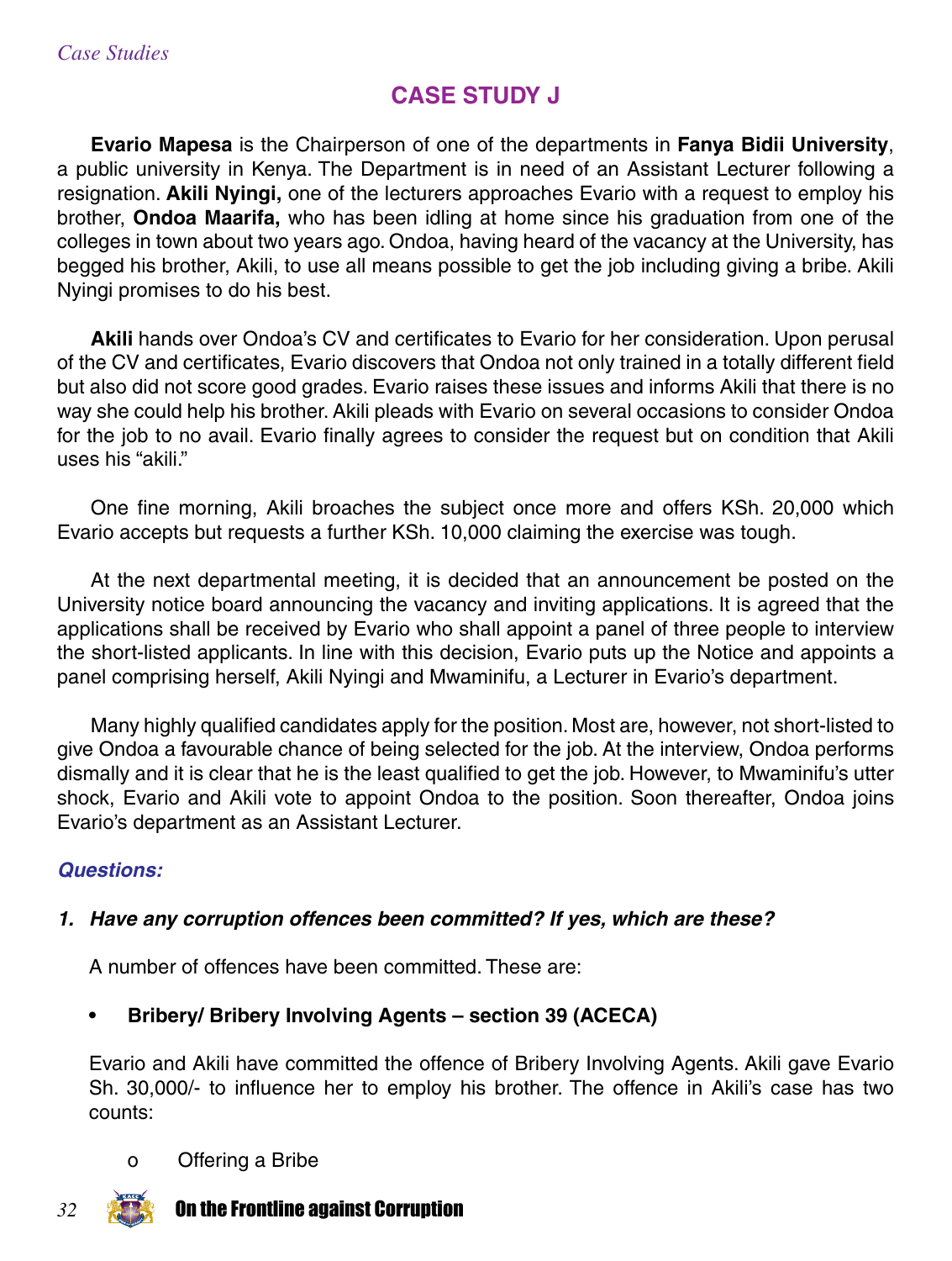o Giving a Bribe

In Evario's case, the offence also has two counts:

- o Receiving a bribe
- o Soliciting a bribe. Evario sought to have the amount of the bribe increased. When Akili offered a further Sh. 10,000/-, she accepted.

# **• Deceiving the Principal - section 41 (ACECA)**

The Public University has been deceived to employ an unqualified Assistant Lecturer. Evario and Akili have committed the offence of deceiving the principal. They were required to follow laid down procedures on the recruitment of staff. Instead, they manipulated the system to ensure that Ondoa, who was the least qualified candidate, got the job.

#### **Conflict of Interest – section 42 (ACECA)**

Evario and Akili should not have participated in the interview panel as they both had an interest in getting Ondoa the job. They did not disclose this interest and participated in the interviewing panel. They therefore committed the offence of conflict of interest.

#### **• Abuse of Office – section 46 (ACECA)**

Evario abused her office by unlawfully and irregularly ensuring that Ondoa got the job in her department. Akili similarly abused his office as an interviewer by manipulating the recruitment exercise to get his brother employed.

#### **• Breach of Trust – section 127 Penal Code**

Evario was placed in a position of trust by the University and should have acted in utmost good faith but he did not. Both Evario and Akili betrayed the trust placed in them to discharge their responsibilities honestly and efficiently. They colluded to disqualify qualified applicants and appoint an unqualified person to the position of Assistant Lecturer. They therefore committed a breach of trust.

#### *2. Are there any ethical breaches?*

A number of ethical breaches have been committed. These are:

**• Lack of professionalism (section 9 of the Public Officer Ethics Act):**

A Public Officer is required to carry out his duties in a way that maintains public confidence in the integrity of his office. Evario and Akili breached this provision by the way they conducted the recruitment exercise.

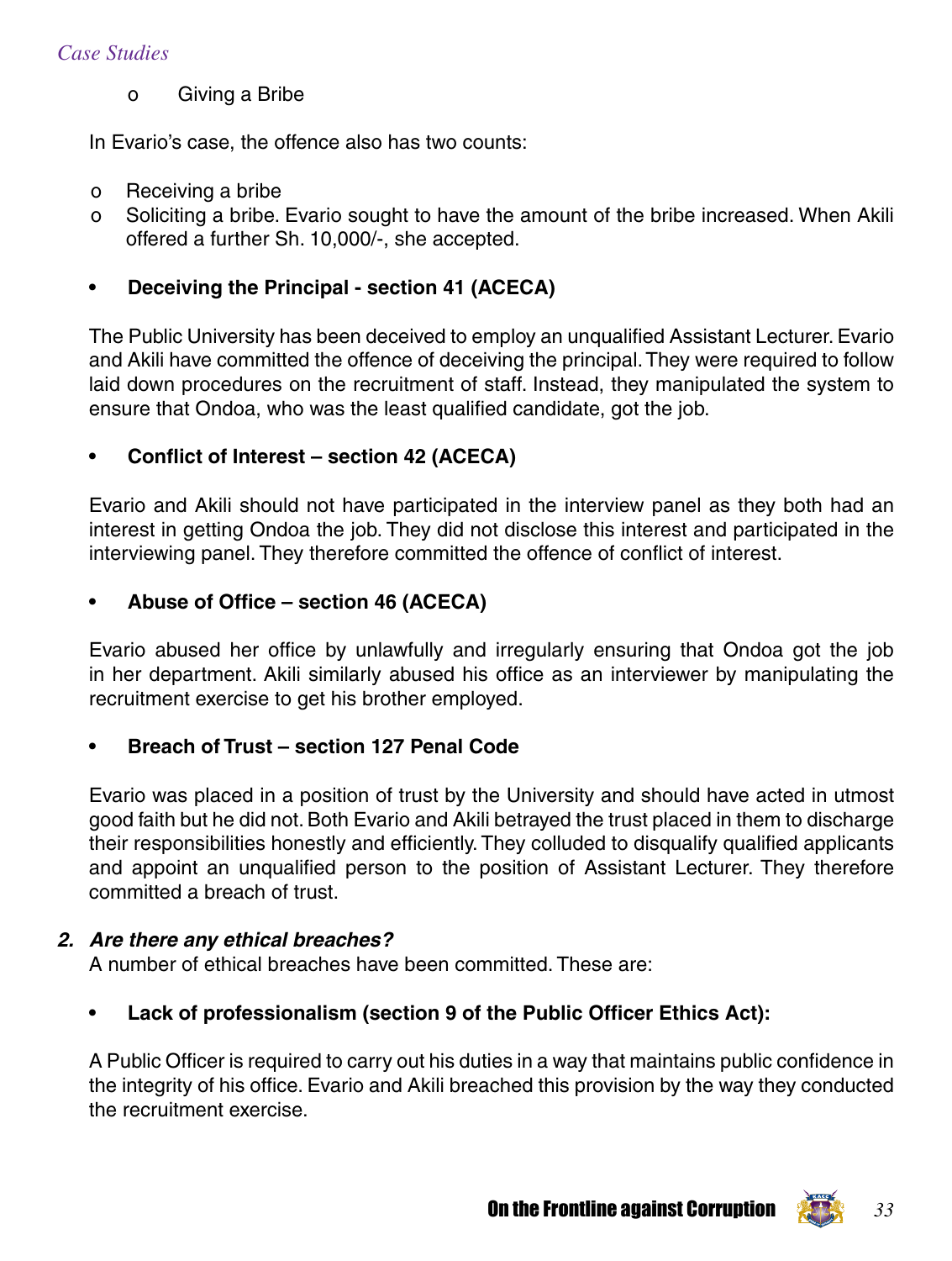# **• Improper Enrichment (section 11 of the Public Officer Ethics Act)**

A Public Officer must not use his office to improperly enrich himself or others. Evario breached this provision by accepting a 'gift' of Sh. 25,000/- from Akili in order to secure Ondoa a job.

# **• Conflict of Interest (section 12 of the Public Officer Ethics Act)**

A Public Officer must ensure that his personal interests do not conflict with his official duties. Evario and Akili breached this provision of the Act by allowing their desire to get Ondoa a job interfere with the way they carried out their official duties.

# **• Selection of Public Officers (section 22 of the Public Officer Ethics Act)**

The Public Officer Ethics Act provides that a Public Officer shall practice and promote the principle that public officers should be selected on the basis of integrity and merit. Evario and Akili breached this provision. They appointed Ondoa, the least qualified candidate, to the position of Assistant Lecturer on the basis of a bribe.

- *3. If you were in Evario's position, what would you have done?*
- *4. If you were in Mwaminifu's position, what action would you take?*
- *5. If you as a member of the Public got to know what happened, what action would you take?*

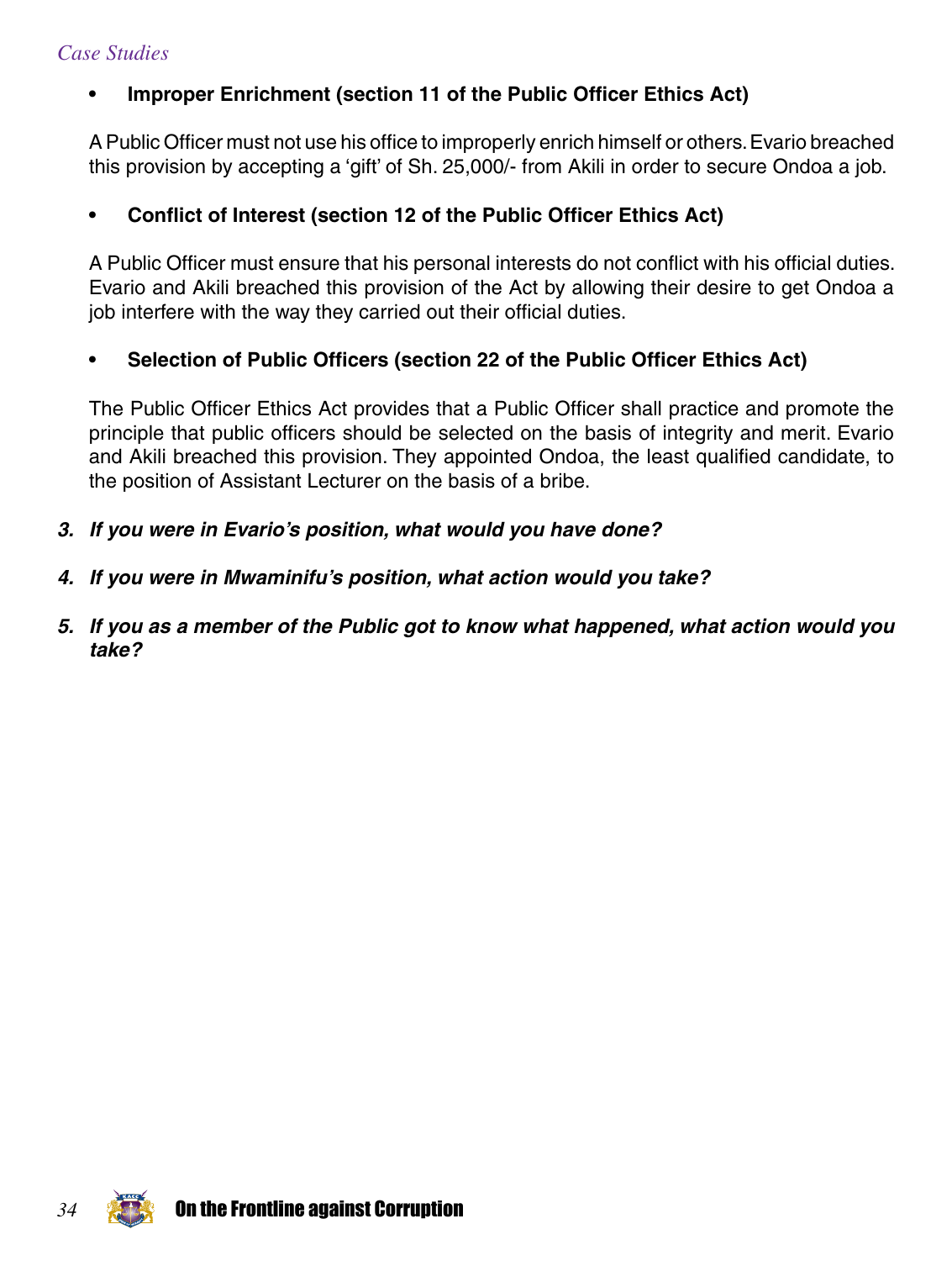# **CASE STUDY K**

**Peter's** friend **Joe Mpotevu** is a procurement officer with one of the parastatals in the country. Peter and Joe have been good friends since their primary school days. In fact, Peter was the best man at Joe's wedding and since then has been a close friend of the family. Peter is aware that Joe earns a very modest salary and has had to take several loans to help pay school fees for his siblings. Joe is the eldest in a family of eight children. Making ends meet has been a great challenge for Joe and on many occasions Peter has had to help him settle his debts.

About eight months ago, **Omari Mjanja**, an accountant with the parastatal, approached Joe with a plan aimed at enriching them. Omari and Joe register a company, **Mlaji Supplies**, to front for them in supplying non-existent goods. Joe issues LPOs and Omari facilitates payment. The plan involves Joe pretending to procure goods for the parastatal. In actual fact, these goods are never ordered nor delivered. Omari then approves payment for the goods and also doctors the parastatal's accounting books to ensure that their scheme is not detected. The money received from the parastatal for these non-existent goods is shared between the two of them.

As a result of this scheme, Joe has managed to make a lot of money. He has paid off all his loans and has recently bought a brand new Mercedes Benz. He is presently putting up a block of flats in Wenye Pesa area of the city and hopes to begin building his family home as soon as he has completed the block of flats.

Peter has observed with growing surprise as Joe has amassed wealth over the past eight months. He has on several occasions asked Joe where the money is coming from. Joe has, however, never given him a satisfactory answer. Peter suspects that Joe is engaging in corruption.

One evening, Joe visits Peter looking very anxious, and requests him to keep the Mercedes Benz for him for a few weeks as he looks around for a buyer for it. Joe emphasizes that he must sell the car as soon as possible and informs Peter that he is willing to give him a commission if he helps him find a buyer for the car. In the mean time, Peter may use the car as he pleases. Peter, though surprised at this request, agrees to the arrangement. A week later, he introduces Ken Tafuta to Joe as a potential buyer of the Mercedes Benz.

#### *Questions:*

#### *1. What corruption offences, if any, have been committed?*

**Dealing with suspect Property – section 47 (ACECA)** 

Peter committed the offence of Dealing with Suspect Property when he agreed to keep the Mercedes Benz for Joe, used it for his own purposes, and introduced Ken to Joe as a potential buyer of the car, yet he suspected that Joe might have acquired the vehicle through corruption.

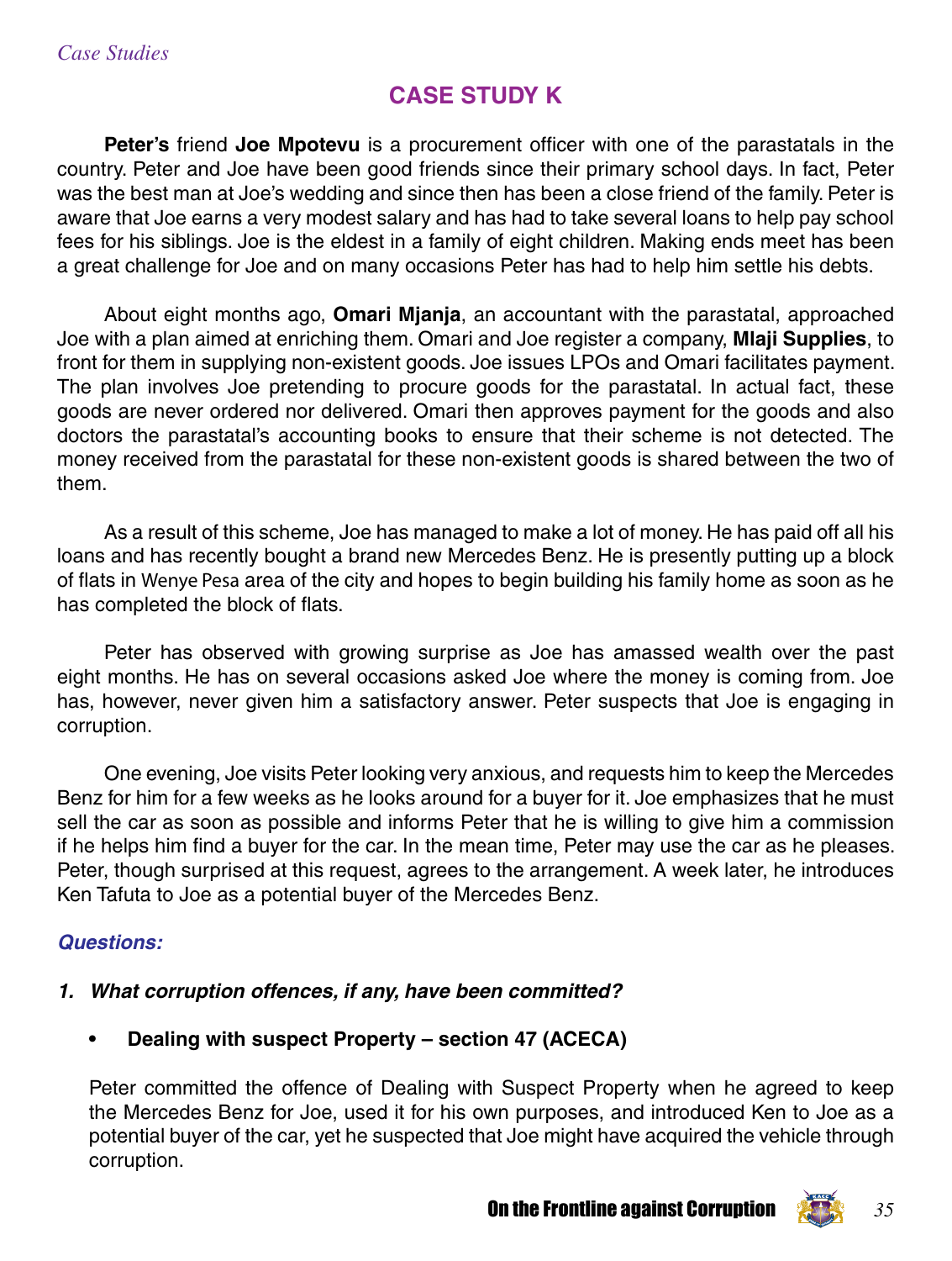### **• Theft – section 275 (Penal Code)**

Joe and Omari fraudulently and without claim of right converted the monies of the parastatal to their use. They stole monies belonging to the parastatal. As a result of their fraudulent intentions, the theft constitutes a corruption offence as defined by the Anti-Corruption and Economic Crimes Act, 2003.

#### **• Abuse of Office – section 46 (ACECA)**

Omari and Joe abused their offices. They engaged in a plan that amounted to swindling the parastatal of its revenue.

#### **• Breach of Trust – section 127 Penal Code**

Joe and Omari are required to discharge their duties honestly and in the best interest of the parastatal. They instead used their positions to swindle and steal money from the organization by registering a company to front for them and issuing LPOs to facilitate payment for nonexistent goods. They therefore committed a Breach of Trust.

#### **Economic Crime – section 45 (ACECA)**

Joe and Omari facilitated payment by the parastatal for non-existent goods. The money received from the parastatal for these non-existent goods is shared between the two of them. They both committed an economic crime.

#### *2. If Omari had approached you with such a plan, what would you have done?*

#### *3. If you were in Peter's position, what would you do?*

#### *4. If you were Joe's colleague and came to know of this transaction, what would you do?*

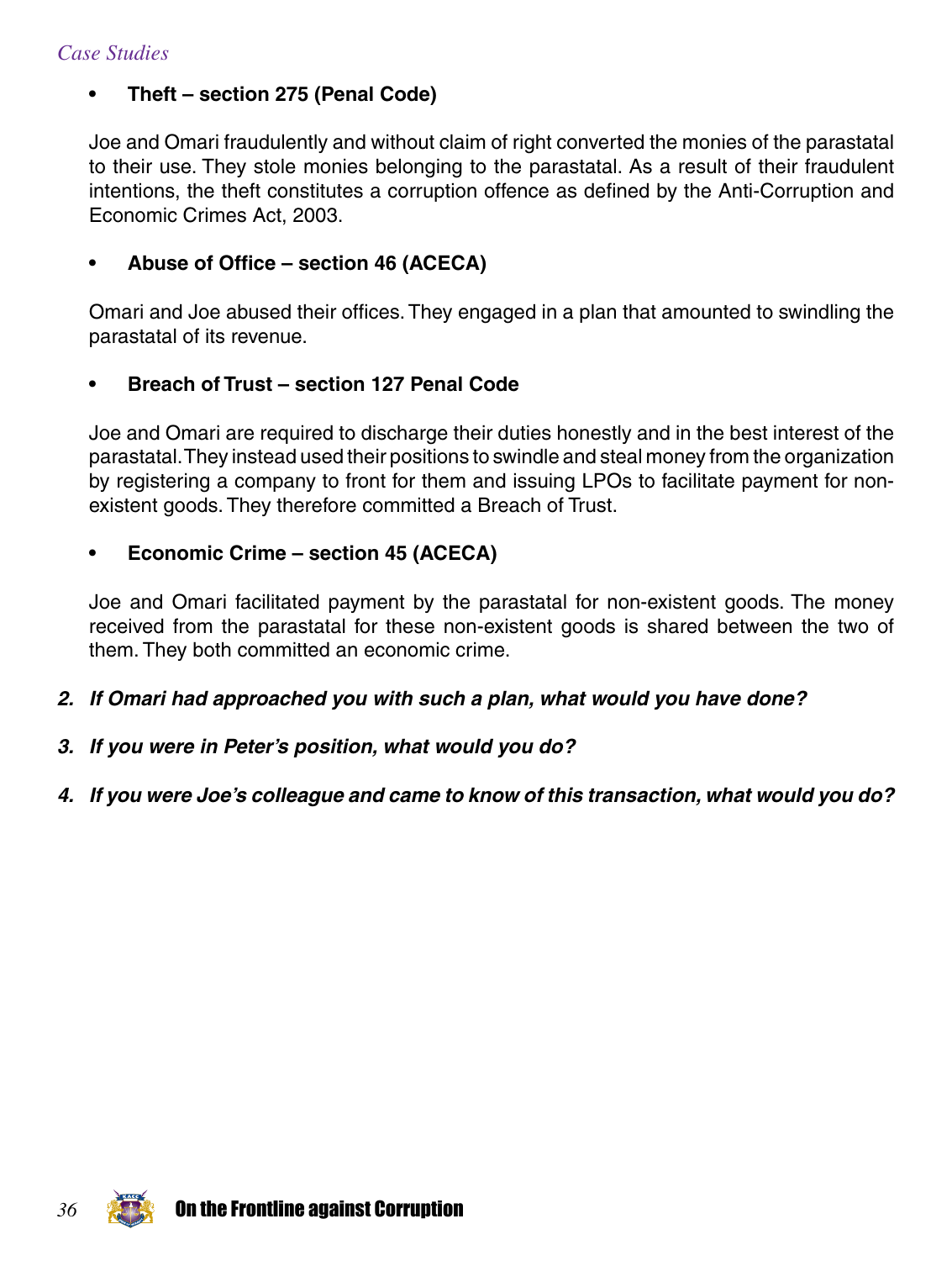# **CASE STUDY L**

**Alois** is a senior officer in one of the Law Enforcement Agencies. He is stationed in one of the hardship areas. He is married but his family lives in another part of the country. Jane, a young officer, has just been posted to the same station. Jane lives with her 17-year-old brother, Bob.

Alois has been very interested in becoming *good friends* with Jane. He has explained to her that as the Officer-in-charge of the Station, he would determine many things concerning her, including what duties she is allocated. He has also reminded her that promotions and opportunities for further training are very hard to come by these days, unless of course, *you know someone.* He has made it known to her that as a young and attractive officer, she does not need to work as diligently or wait for too long like others to get promotions or training opportunities, if she *cooperates.* A transfer to a desired station or a re-assignment to a favourite unit of the Force could also be arranged. He says that he has helped many young female officers in this way.

Recently, Alois called Jane to his office to brief her on an assignment he wished undertaken. After he finished the *briefing*, he told Jane that he liked her very much and he wanted to *assist her*. He even tried to embrace her but Jane fled from the office. Since the incident, Jane feels very uncomfortable being around Alois. This is beginning to affect her work.

Alois has started giving Jane very difficult and dangerous assignments in the hope that Jane will *cooperate.* Frustrated by Jane's refusal to cooperate, Alois *arranges* for Jane's 17 year-old brother to be arrested by police officers. Somehow Bhang/Marijuana is *found* on him by the officers. Everyone knows that Jane's brother is a law-abiding young man. Alois intends that Jane's brother be taken to court, as a way of teaching Jane a lesson.

Alois calls Jane to his office and explains that her brother's situation is a *small matter* and that Jane has the power to solve it. He then sends Jane away to think about her brother's situation and how she could assist him. You are Jane's friend and so Jane has come to you.

#### *Questions:*

#### *1. Have any corruption offences been committed? If so, which ones?*

#### **a) Abuse of Office - section 46 (ACECA)**

Alois is abusing his office and position as a senior officer to demand sexual favours from junior female officers in return for promotions, appointments, and transfers.

The policemen who arrested Jane's brother abused the power they have in law to make arrests to harass and intimidate an innocent person on Alois's instructions.

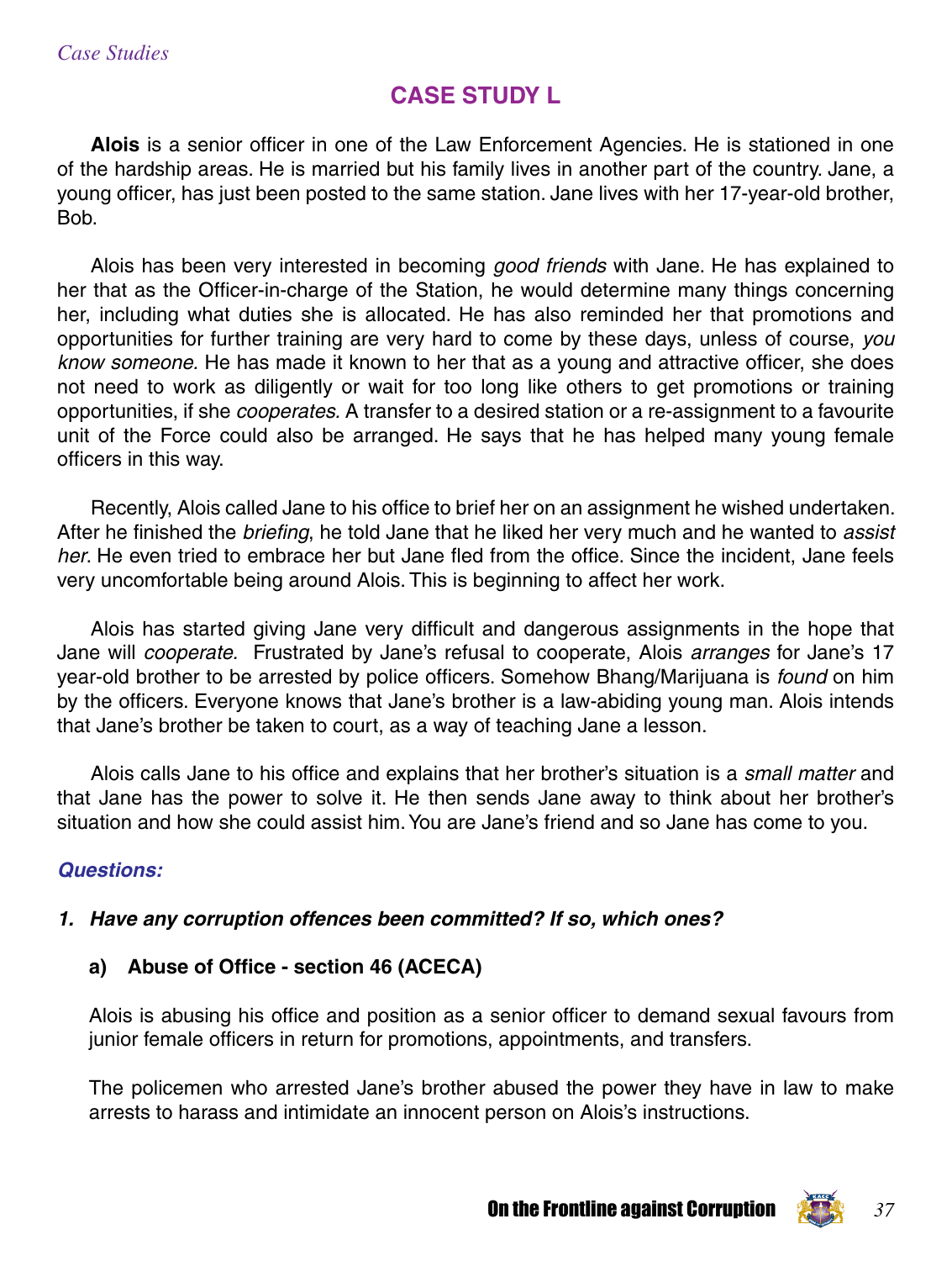# **b) Bribery/ Bribery Involving Agents – section 39 (ACECA)**

Bribes need not be in monetary terms. They can be in kind and non-monetary. Joe is soliciting bribes in the form of sexual favours from female officers for him to write favourable recommendations for the officers.

It would amount to Bribery Involving Agents if any past female officer willfully agreed to give sexual favours in return for promotions or further training.

### **c) Deceiving the Principal – section 41 (ACECA)**

Alois was in a position of authority. Officers under him depend on his recommendations for their professional advancement and other matters affecting their work. His superiors also depend on him for his impartial advice and recommendations on appointments and promotions. It would therefore amount to an offence of Deceiving the Principal if Alois, on the basis of sexual favours, recommended officers for advancement, especially, if such officers had not met the established criteria, such as merit.

#### **d) Breach of Trust – section 127 Penal Code**

Alois is employed to discharge his duties honestly and responsibly and this includes recommending officers for promotions, transfers or other appointments in a fair and transparent manner. He breached this trust by demanding sexual favours from junior female officers.

The officers who 'planted' evidence on Jane's brother, arrested and locked him up did not act professionally and breached the trust placed in them to discharge their duties honestly and responsibly.

#### *2. Have any ethical breaches been committed?*

#### **Yes. These are:**

#### **Lack of Professionalism – section 9 (POEA)**

Public Officers are required to discharge their responsibilities in a professional manner. They are required to discharge their duties in a manner that maintains public confidence in the integrity of their office. Alois was therefore expected to behave in a respectful manner towards all his colleagues and the public, irrespective of who they are, how they look, what their status is, their ethnic or social origin, gender, conscience, belief, religion, political persuasion, disability, culture or language.

#### **• Favouritism – section 17 (POEA)**

All appointments must be done on the basis of integrity, competence and suitability. There

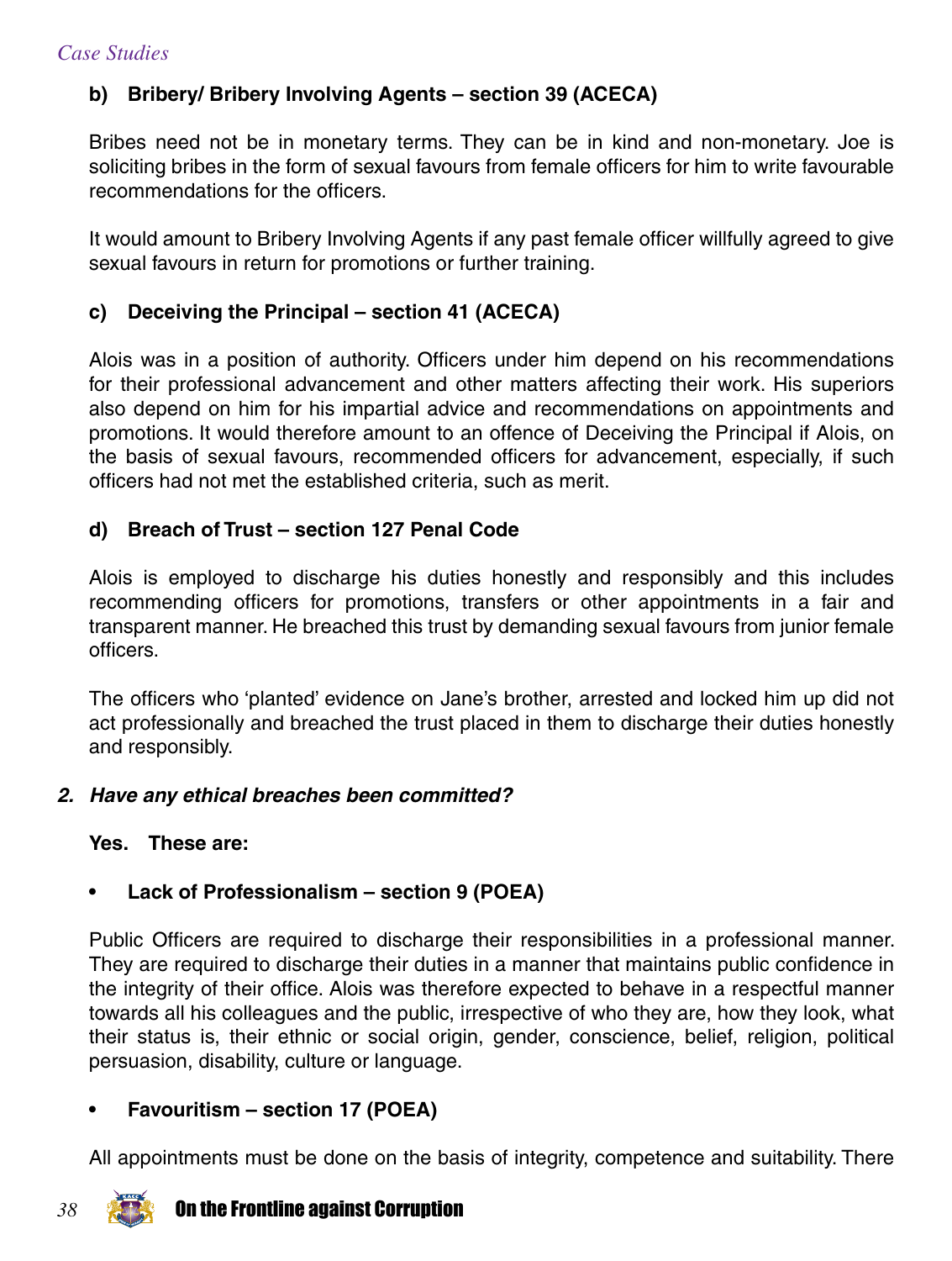must be no favouritism. To maintain the integrity of the Public Service, the system of appointments, promotions and rewarding of personnel should be objective and one the public has confidence in. Joe breached this provision. He singled out certain female officers who gave in to his sexual demands for appointment, promotion or transfer, or for preferential treatment. Such actions cause other Public Officers and the public to lose confidence in the public service and respect the rule of law.

# **Sexual Harassment - section 21 (POEA)**

Alois's actions towards Jane amounted to sexual harassment. Public Officers are prohibited from sexually harassing a member of the public or a fellow Public Officer. The act defines sexual harassment to include any of the following, if the person doing it knows or ought to know that it is unwelcome:

- Making a request or exerting pressure for sexual activity or favours;
- Making intentional or careless physical contact that is sexual in nature; and
- Making gestures, noises, jokes or comments, including suggestions and overtones, regarding another person's sexuality.

#### **b. What advice would you give Jane?**

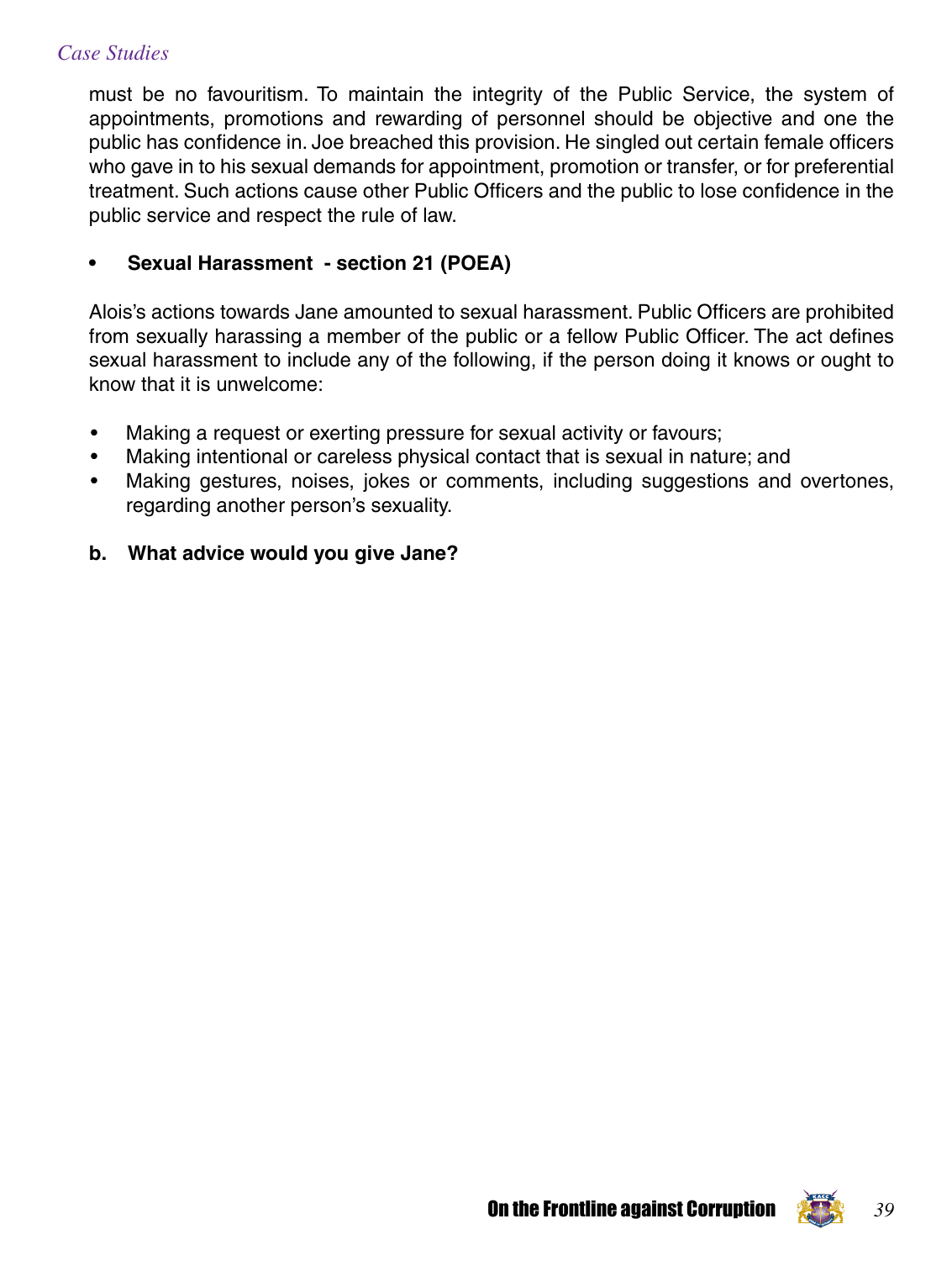# **CASE STUDY M**

**Dr. Jembe Maarufu** is the Medical Superintendent of Health in a District Hospital where **Dawa Kali** is the District Pharmacist and **Tabitha Mzungu** is the Matron. The District Hospital has 250 beds, a maternity wing, a theatre, and a morgue for 20 bodies.

The three: Dr. Maarufu, Dawa and Tabitha own and run a pharmacy some 200 meters from the gate of the District Hospital. This pharmacy is mainly stocked with drugs and materials from the Hospital.

**Juma,** the Hospital's Procurement Officer is in-charge of procuring drugs and supplies for the Hospital from Kenya Medical Supplies Agency (KEMSA). Apart from his work at the Hospital, Juma also keeps the accounts of the private pharmacy and is paid 15% of the profits of the pharmacy as a commission. He regularly monitors to ensure that the private pharmacy is well stocked with medicines from the Hospital pharmacy. Consequently, the Hospital Pharmacy regularly lacks drugs and essential medical supplies.

**Dr. Jembe Maarufu** usually prescribes medicines which he knows are not available in the Hospital Pharmacy. Patients are then forced to look for medicines elsewhere. Dawa and Tabitha are always on hand to direct these patients to the private pharmacy to buy drugs.

#### *Questions:*

#### *a) Have any corruption offences been committed? If yes, which are these?*

*Several corruption offences have been committed. These are:*

#### **1. Abuse of Office – section 46 (ACECA)**

Dr. Maarufu, Dawa Kali and Tabitha Mzungu have all committed the Offence of Abuse of Office:

- Dr. Jembe Maarufu has abused his office by using the hospital to sell stock in his private pharmacy. He has prescribed medicines that can only be found in the private pharmacy. He has also contributed to the running down of the Hospital pharmacy by frequently restocking the private pharmacy from stocks in the Hospital pharmacy.
- Dawa and Tabitha have also abused their office by directing patients to their private pharmacy instead of giving drugs from the Hospital pharmacy.
- Juma has abused his office by diverting drugs intended for public use to the private pharmacy for sale.

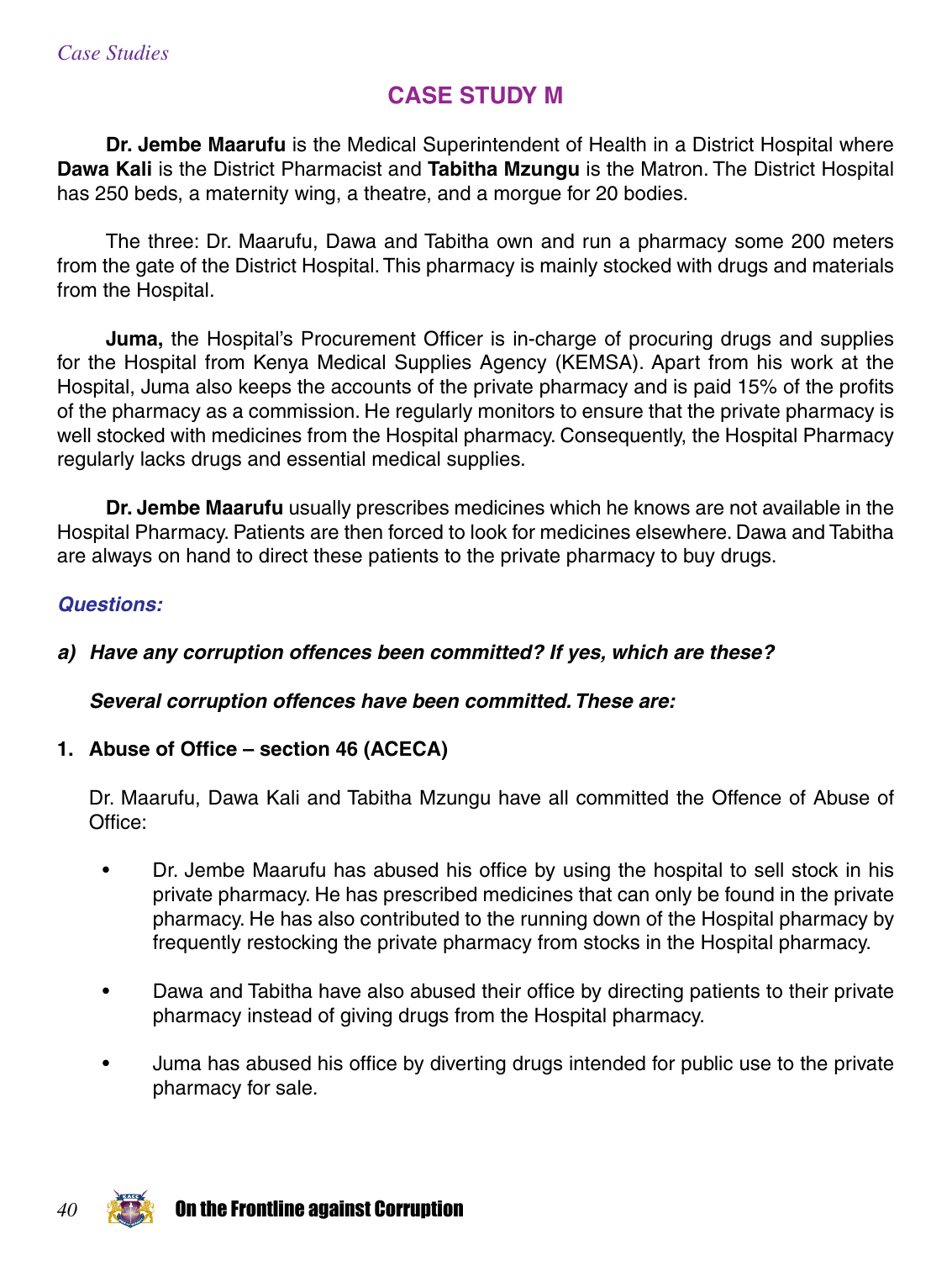# **2. Conflict of Interest – section 42 (ACECA)**

Dr. Maarufu, Dawa Kali, Tabitha Mzungu and Juma have all committed the offence of Conflict of Interest. They all work in the District Hospital and yet engage in a private business that is in direct competition with the Hospital's pharmacy. They have not disclosed this to the hospital administration and continue to direct patients to their pharmacy at the hospital's expense.

### **3. Bribery Involving Agents – section 39 (ACECA)**

In order to obtain Juma's co-operation in the scheme, Dr. Jembe Maarufu, Dawa Kali and Tabitha have offered Juma 10% of the private pharmacy's profits. In return, Juma helps them with their accounts and ensures that adequate stocks of medicines are transferred from the hospital pharmacy to the private pharmacy. Dr. Maarufu, Dawa, Tabitha and Juma are guilty of the Offence of Bribery or Bribery Involving Agents.

### **4. Deceiving the Principal – Section 41 (ACECA)**

Dr. Maarufu, Dawa Kali, Tabitha and Juma have committed the offence of deceiving the principal. They have opened a private pharmacy without the knowledge of the hospital administration where they send patients to buy medicines. Further, they have run down the Hospital pharmacy by transferring stocks of drugs meant to be given to the public from the Hospital pharmacy to their private pharmacy.

#### **5. Breach of Trust – section 127 Penal Code**

Dr. Maarufu, Dawa Kali, Tabitha and Juma are guilty of a Breach of Trust. They are required to discharge their duties honestly, and in the best interest of the hospital and the public whom they serve. Instead, they have deliberately mismanaged their Public Offices for private gain. They are also in breach of the ethics and standards of their professions.

# **Economic Crimes – section 45 (ACECA)**

#### *Dr. Maarufu, Dawa Kali, Tabitha and Juma have committed economic crimes. These include:*

- Damaging public property. They have deliberately run down the Hospital pharmacy to create business for their private pharmacy.
- Making payments from public revenues for drugs which are diverted to the private pharmacy.

# *b) Have any ethical breaches been committed? If yes, which are these?*

#### **i. Lack of Professionalism (section 9 of the Public Officer Ethics Act)**

Public Officers are required to discharge their professional responsibilities in a professional

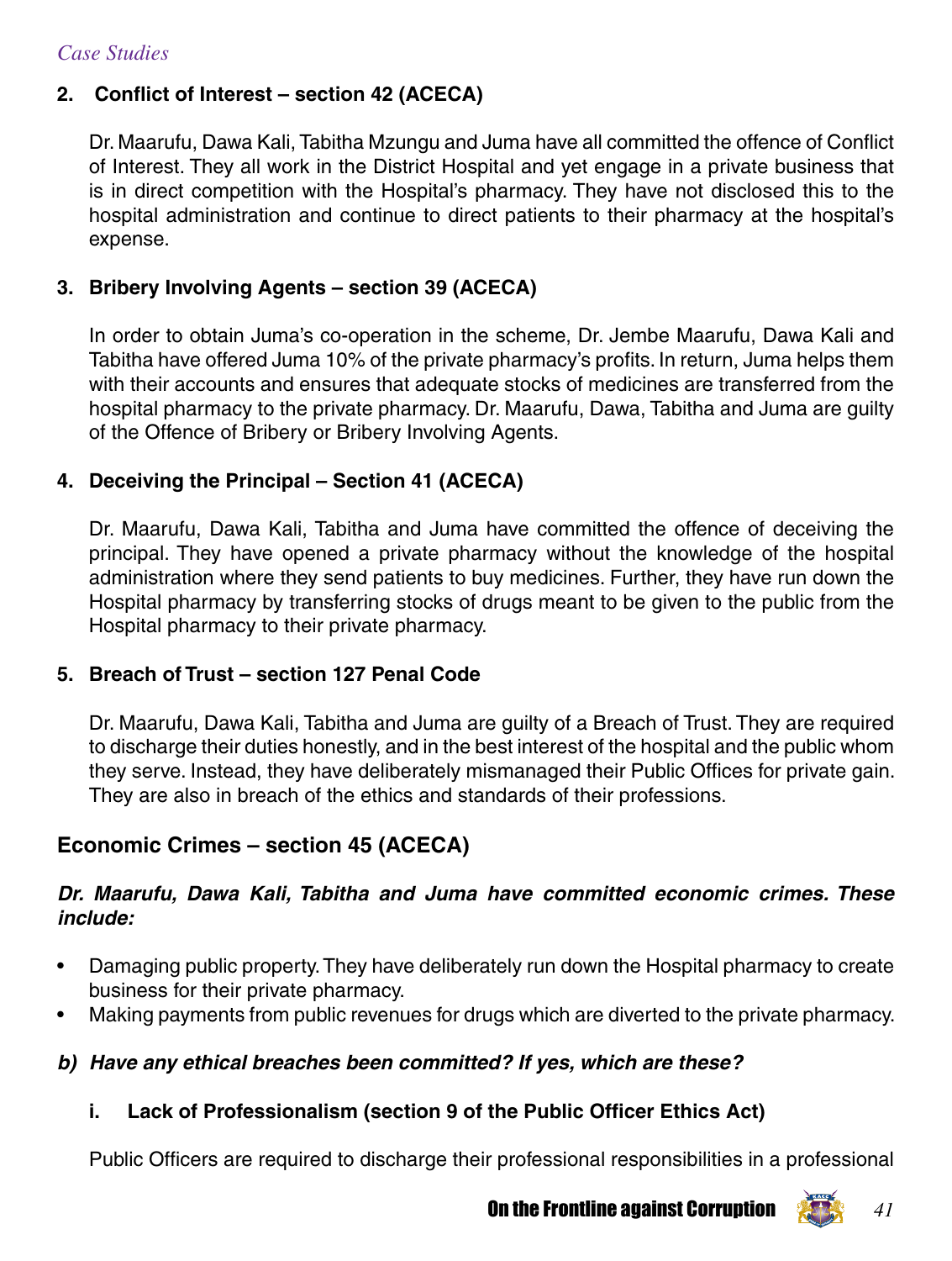manner. They are expected to conduct their affairs in a manner that upholds public confidence in the integrity of their office. Officers who are members of professional organizations are also required to adhere to their professional ethics and standards. Dr. Jembe Maarufu, Dawa Kali, Tabitha Mzungu, and Juma have breached this provision through their behaviour.

# **ii. Improper Enrichment (section 11 of the Public Officer Ethics Act)**

The Hospital Administrator breached the Code of Conduct by receiving a commission of 10% of the profits of the private pharmacy in exchange for his keeping private pharmacy's accounts and supplying the pharmacy with medicines from a public hospital contrary to the law.

# **iii. Conflict of Interest (section 12 of the Public Officer Ethics Act)**

The Public Officer Ethics Act states that public officer shall use his best efforts to avoid being in a position in which his personal interests conflict with his official duties. Dr. Jembe Maarufu, Dawa Kali, Tabitha, and Juma breached this provision.

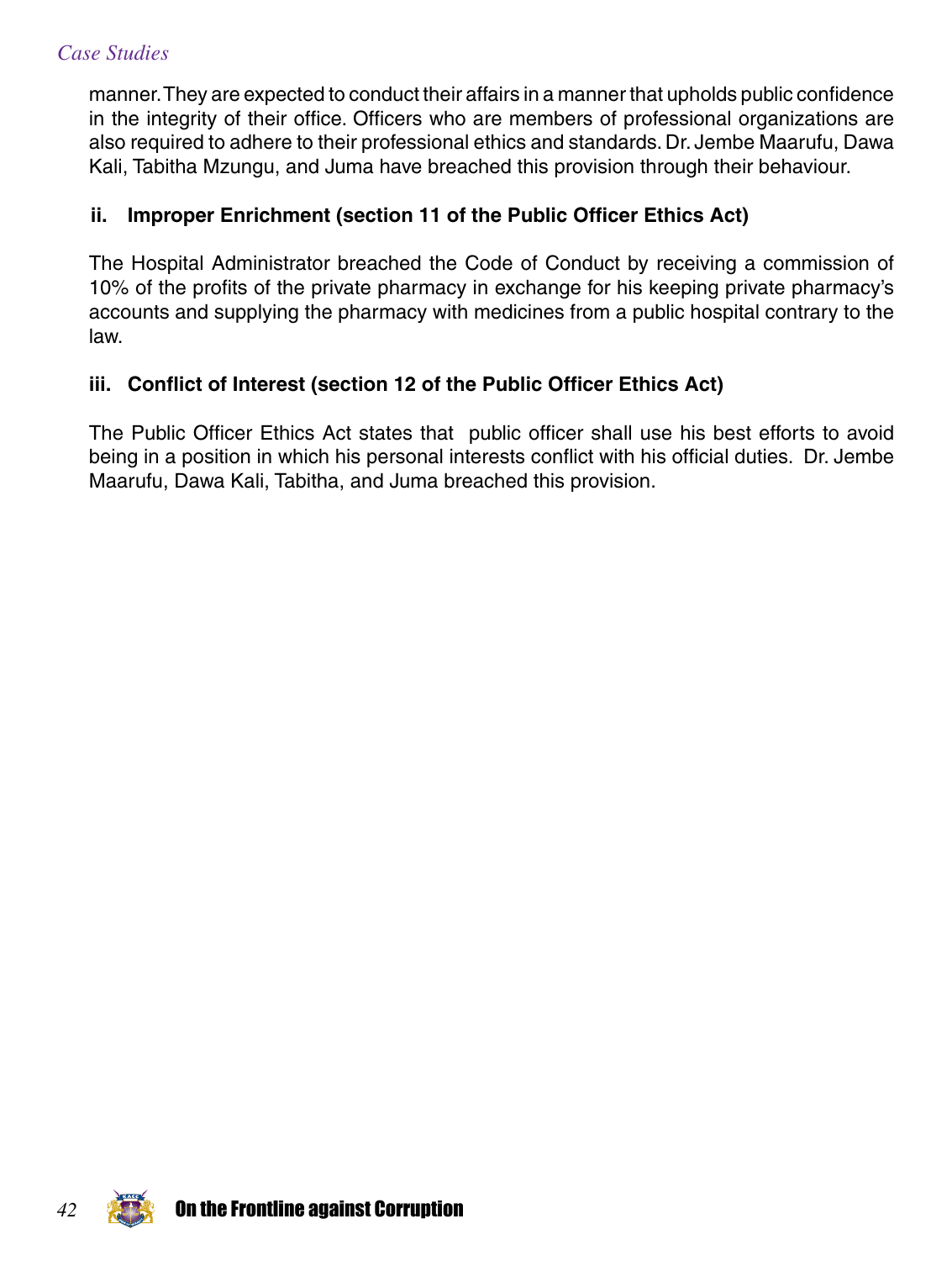# **CASE STUDY N**

**Mary** joined the National Improvement Program (NIP), a government security agency, over 25 years ago. Over time she rose to become a very senior officer of the agency. A few years ago, she developed an innovative idea for the institution. The local bus company was not doing very well business-wise. While it had had a monopoly of road transport in the area for a long time, matatus were now offering stiff competition. However, the matatus were not as well organized leading to the emergence of cartels that were restricting the entry of new investors into the business.

In the course of time, Mary got NIP to be involved in the transport business without the approval/authorization from the Board. This would realize income for NIP and help supplement their exchequer allocation. However, given that NIP was a security agency, and that transport business was not a core business of a national security agency, procurement of the buses would have to be done secretly.

Mary has a sister who lives in Holland. She decides to get her sister to secretly arrange meetings with a bus assembly company in Holland with a view to entering into a contract for the supply of buses. Mary is able to influence NIP to award the contract to the company in Holland. The contract with the company in Holland is designed in such as a way as to commit NIP to pay for the buses over a period of 20 years. In return for her assistance, the company agrees to inflate the cost of the buses by 25% and pass this onto Mary through her sister as a kick back. As a result, Mary is able to make a small fortune from the deal.

Mary has three brothers who are unemployed and have been staying in her house for the past 3 years since leaving school. She views the NIP bus business as a source of employment for them. As soon as the NIP buses begin operating, Mary ensures that her brothers are employed as conductors. She does not disclose to the Human Resources Manager of NIP that the three men are her brothers. Mary advises her brothers to supplement their income by tucking away "a few shillings" from the bus collections every day.

Once the buses are fully operational, Mary convinces the management of NIP to construct houses to accommodate some of the conductors and drivers of the project. Once these houses are completed, Mary intends to allocate them to her brothers as they have become quite a nuisance at her home. To ensure the housing project succeeds, Mary commits NIP to buying an adjacent piece of land for KSh. 3,000,000/-. The owner of the land has been a friend of Mary's for many years and has had serious difficulties in selling the land. In return, the owner of the land gives Mary a 'thank you gift' of Ksh. 100,000/-. Construction of the houses commences but is never completed as the project runs out of money. It was never properly planned or budgeted for by NIP. It will cost NIP a further 1.7 billion shillings to complete the scheme. A few years later, the bus company collapses. The buses are now lying idle in NIP's yard, many of them badly damaged due to the recklessness of the bus drivers.

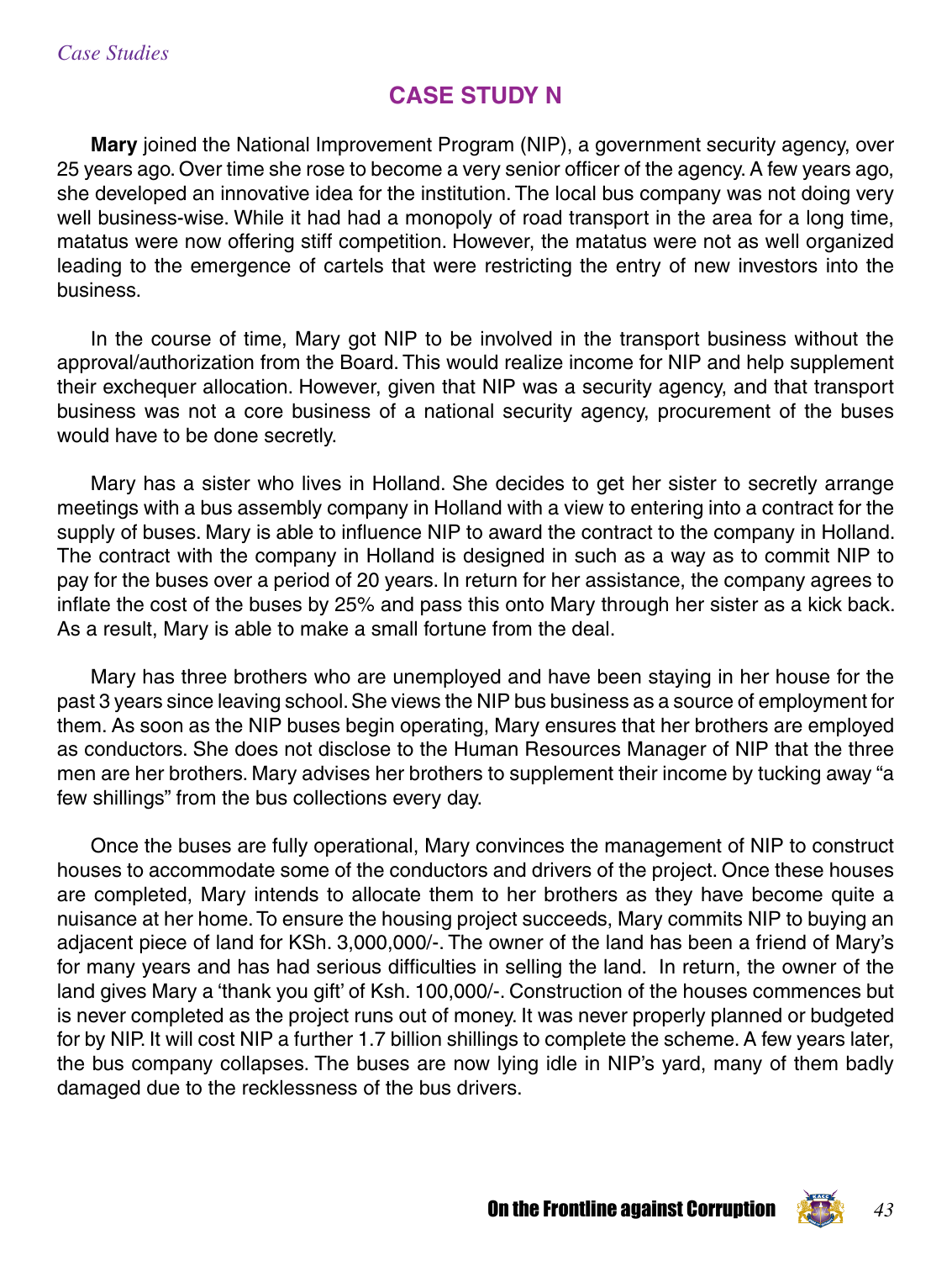# *Questions:*

*1. In your opinion, have any offences been committed? If yes, which are these offences?*

*A number of offences have been committed. These are:*

# **a) Abuse of Office – section 46 (ACECA)**

- Mary practiced nepotism. She used her senior position to employ her brothers as bus conductors. She also gave her brothers a specific mandate to loot from bus collections.
- Mary also irregularly purchased land for NIP. She convinced NIP to start a housing project solely as a way of providing accommodation for her truant siblings.
- She abused her position to obtain a bribe from the company in Holland.

# **b) Deceiving the Principal – section 41 (ACECA)**

Mary misled NIP on the cost of the buses- the cost included her 25% bribe. She also included a disadvantageous clause in the contract that bound NIP to pay for the buses over 20 years. She never disclosed to NIP that part of the objective for the bus business and the housing project was to create employment and housing for her brothers.

#### **c) Breach of Trust – section 127 Penal Code**

Mary was expected to discharge her duties honestly, responsibly and in the best interest of NIP and the public in general. She instead used her position to selfishly and illegally obtain personal gain.

# **d) Conflict of Interest – section 42 (ACECA)**

Mary used her sister in Holland to arrange the bus deal. She however never disclosed her sister's role in arranging the deal and securing her bribe. She also employed her siblings as conductors without disclosing their relationship to the Human Resources Manager of NIP.

# **e) Bribery/ Bribery Involving Agents – section 39 (ACECA)**

Mary solicited and received a bribe from the bus company in Holland. It does not matter that Mary was paid the money through her sister. Mary, her sister and officials of the company in Holland engaged in bribery and bribery involving agents. It should be noted that although Mary's sister lives outside Kenya, she is still subject to the Anti-Corruption and Economic Crimes Act and may be brought before Kenyan courts to answer charges of bribery.

 Mary also received a bribe of Ksh. 100,000/- from the owner of the land that was sold to NIP.



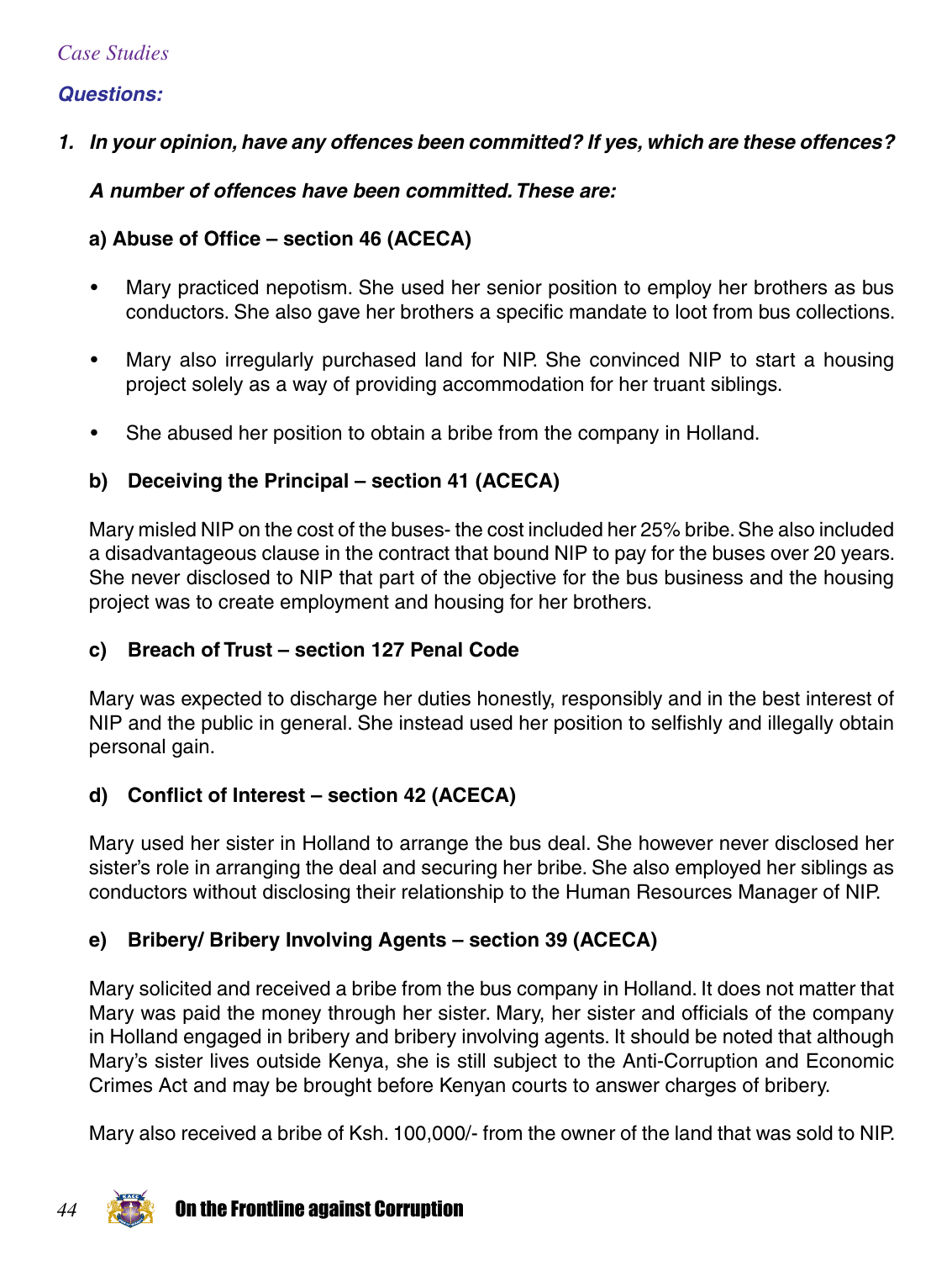# **Economic Crimes – Section 45 (ACECA)**

#### **i. Willfully failing to comply with any law or applicable procedures and guidelines relating to procurement and management of funds – section 45 (2) (b) (ACECA)**

Mary commits economic crime by willfully failing to comply with the applicable law and procedure in incurring expenditure and management of funds, contrary to Section 45 (2) (b).

# **i) Engaging in a Project without Prior Planning – section 45 (2) (c) (ACECA)**

Mary committed public funds to projects that were not planned or properly budgeted for. That is why the bus company went under shortly after commencing business. The housing project also stalled.

### **ii) Flouting Procurement and Tendering Procedures and Processes – section 45 (2) (b) (ACECA)**

- Mary caused NIP to secretly source the buses without any competitive bidding, denying NIP the best prices and value for money.
- She also committed NIP and the public to a long-term expenditure of 20 years without the approval of Parliament as required by law.
- She diverted funds from NIP to pay for the land adiacent to NIP simply because she knew the owner.
- **iv) Fraudulent/Excessive Payment section 45 (2) (a) (ACECA)**
- Procurement was done secretly. It ought never to have been done in the first place;
- The price was inflated by over 25% to accommodate Mary's bribe.

#### *2. Were there any ethical breaches committed?*

#### *Yes. These include:-*

#### **i. Lack of Professionalism – section 9 (POEA)**

Public Officers are required to discharge professional responsibilities in a professional manner and in a way that inspires confidence in their offices. Mary behaved in a most unprofessional manner.

#### **ii. Improper Enrichment – Section 11 (POEA)**

Public Officers are prohibited from using their offices to enrich themselves. Mary planned, solicited and received a substantial bribe from the company in Holland. She also accepted a 'Thank You gift' of Ksh. 100,000/- following the purchase of the land adjacent to NIP.

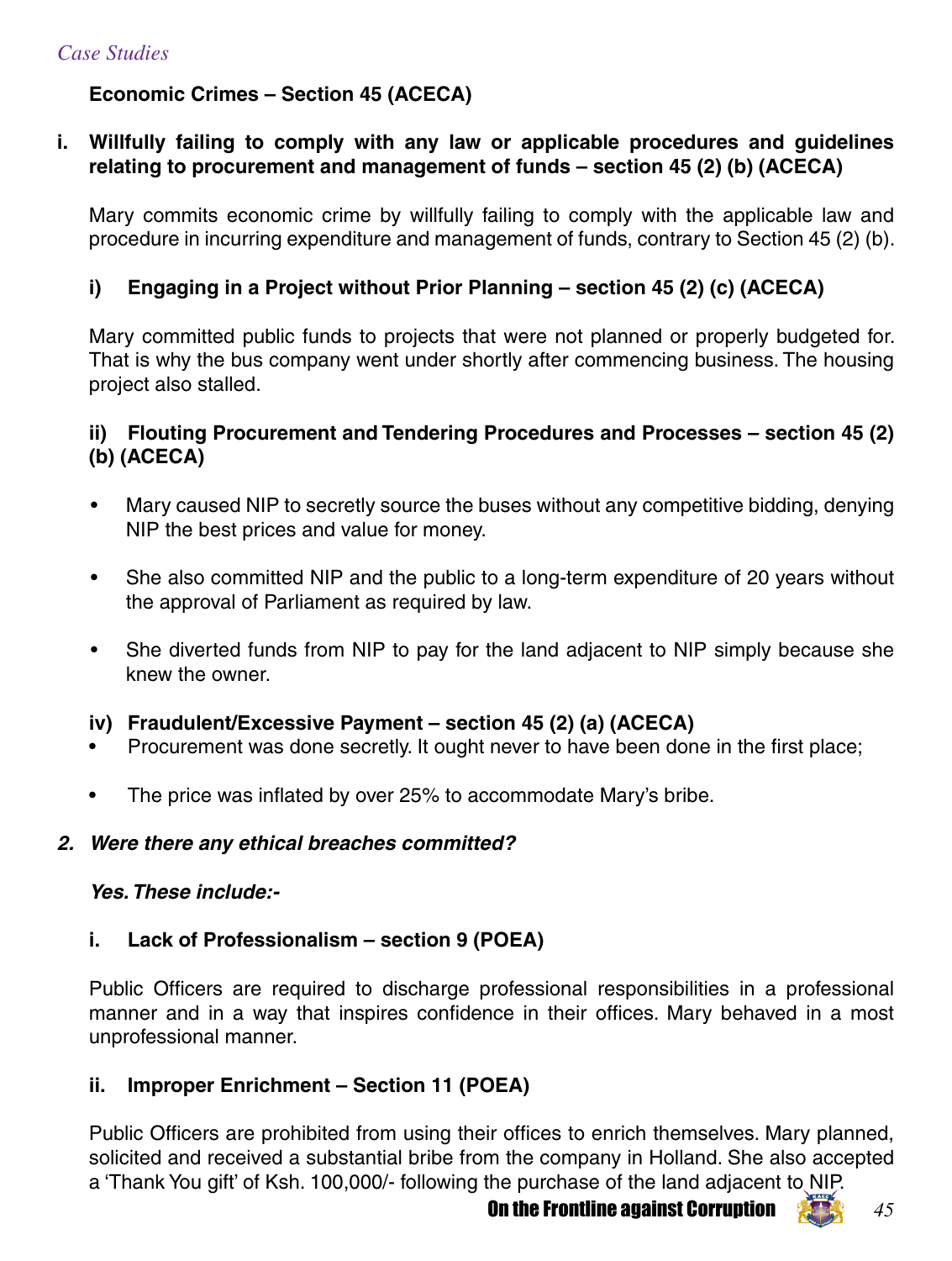#### **iii. Conflict of Interest – section 12 (POEA)**

The Public Officer Ethics Act states that a Public Officer shall use his best efforts to avoid being in a position in which his personal interests conflict with his official duties. Mary breached this provision by using her sister to 'arrange' the bus deal. She also breached this provision, which she ensured that her brothers were employed as bus conductors.

#### **iv. Failure to protect public property entrusted to him/her – section 15 (POEA)**

Public Officers are required to ensure that public offices and public property are used in the public interest, and never to advance their private interests or the interests of another party. All public resources must be used in a lawful, efficient, effective, prudent and authorized manner. Public Officers are personally liable for any loss or damage which, through their acts or omissions, may be occasioned to public property and resources. Negligent or reckless use of public resources results in damage and waste. Mary did not protect the public resources placed in her care.

#### **vi. Nepotism – section 17 (POEA)**

All appointments are supposed to be done on the basis of integrity, competence and suitability. There must be no nepotism. To maintain the integrity of the public service, the system of appointments, promotions and rewarding of personnel should be based on merit. Mary employed her siblings in total disregard of this requirement.

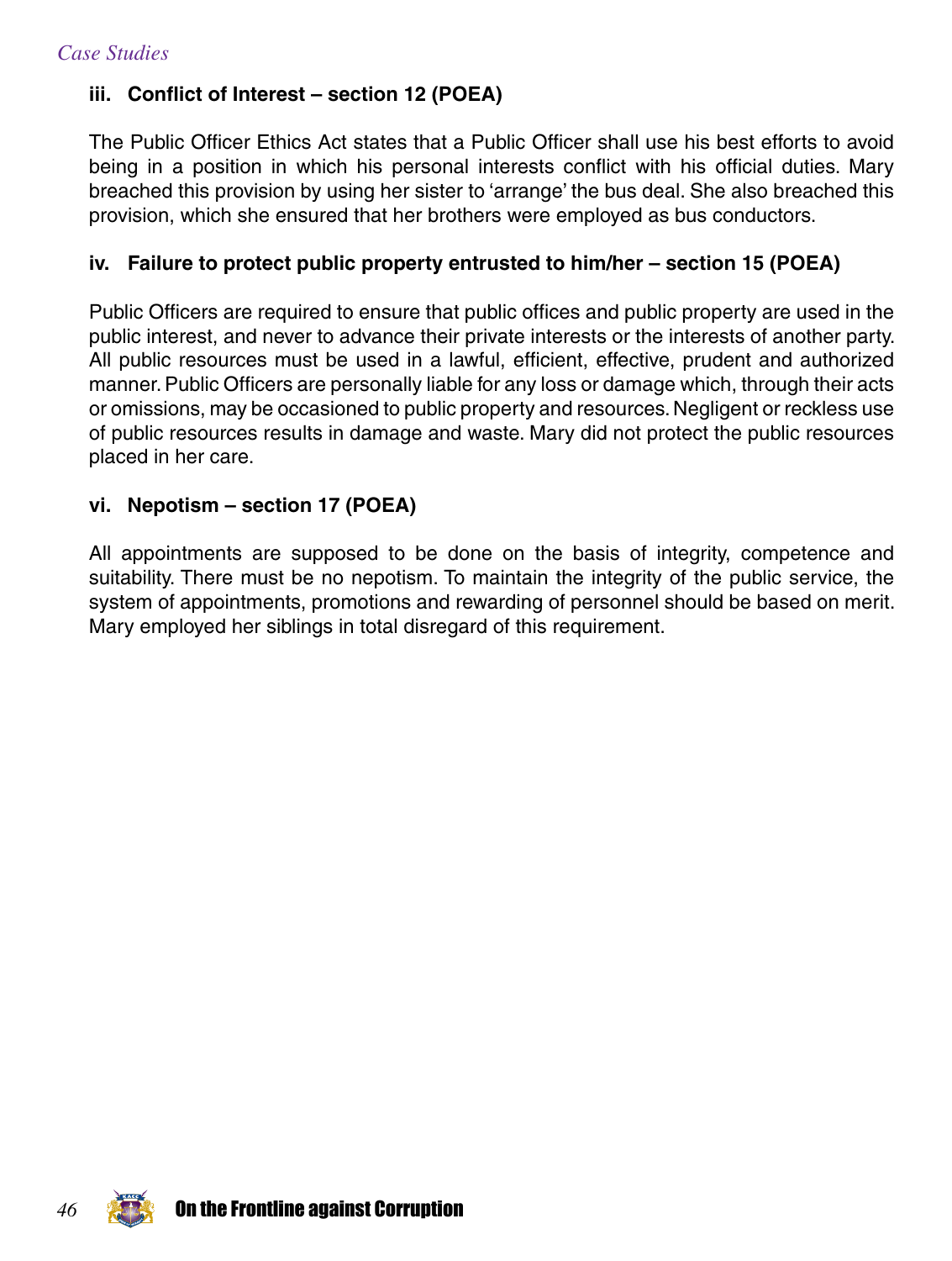# **CASE STUDY O**

The Electoral Commission of Kenya has recently announced a by-election in *Usijali* Ward. **Jimmy Mlagai**, one of the residents of Usijali Ward decides to run for election. Jimmy is very unpopular in the Ward as he is suspected of engaging in crime in the area. It is therefore unlikely that he will be elected. Jimmy, aware of this, decides to bribe voters with maize flour, cooking oil and *lesos* in order to win.

**Andrew Mlegevu**, a cousin to Jimmy, gets a job as a polling clerk during the elections. Jimmy approaches Andrew with a request for assistance in order to win. He promises Andrew a 'substantial reward' in return. Andrew agrees to help him.

During the election which is by secret ballot, Andrew identifies the old and illiterate voters and ensures that they place their mark against Jimmy's name and symbol contrary to their intentions. Consequently, Jimmy is elected as the Councilor of Usijali Ward. A week later, Jimmy gives Andrew KSh. 10,000/- as a thank you gift.

#### *Questions:*

#### *1. What corruption offences, if any, have been committed?*

*Andrew has committed an Election Offence Contrary to section 4 of the Election Offences Act. The offence is a corruption offence.*

**• Bribing Agents – section 10 (Election Offences Act)**

Both Andrew and Jimmy commit the Offence of Bribery Contrary to section 10 of the Election Offences Act. The offence is also a corruption offence. Andrew and Jimmy both directly and indirectly procured and/or induced the voters to vote in a particular way by:

- o Giving Bribes of maize flour, cooking oil and lesos to the voters;
- o Offering a Bribe to Andrew for him to rig the elections;
- o Giving a Bribe of KSh. 10,000/- to Andrew.

Andrew has also committed the offence of bribery. In his case, the offence has two counts: o Agreeing to receive a Bribe;

 o Receiving a Bribe of KSh. 10,000/-.

The voters of Usijali Ward who received the maize flour, cooking oil and lesos so that they could vote for Jimmy also commit the offence of bribery. They are guilty of Receiving Bribes.

#### **• Dishonesty in Relation to Elections of Public Officers – section 4 (Election Offences Act)**

Jimmy and Andrew conspired to rig the elections in Jimmy's favour. Andrew misled the aged and illiterate amongst the voters to vote for Jimmy. Both Jimmy and Andrew are guilty of an offence involving dishonesty in relation to elections of public officers.

#### **• Abuse of Office – section 46 (ACECA)**

Andrew abused his position as a polling clerk to ensure that Jimmy was elected councilor.

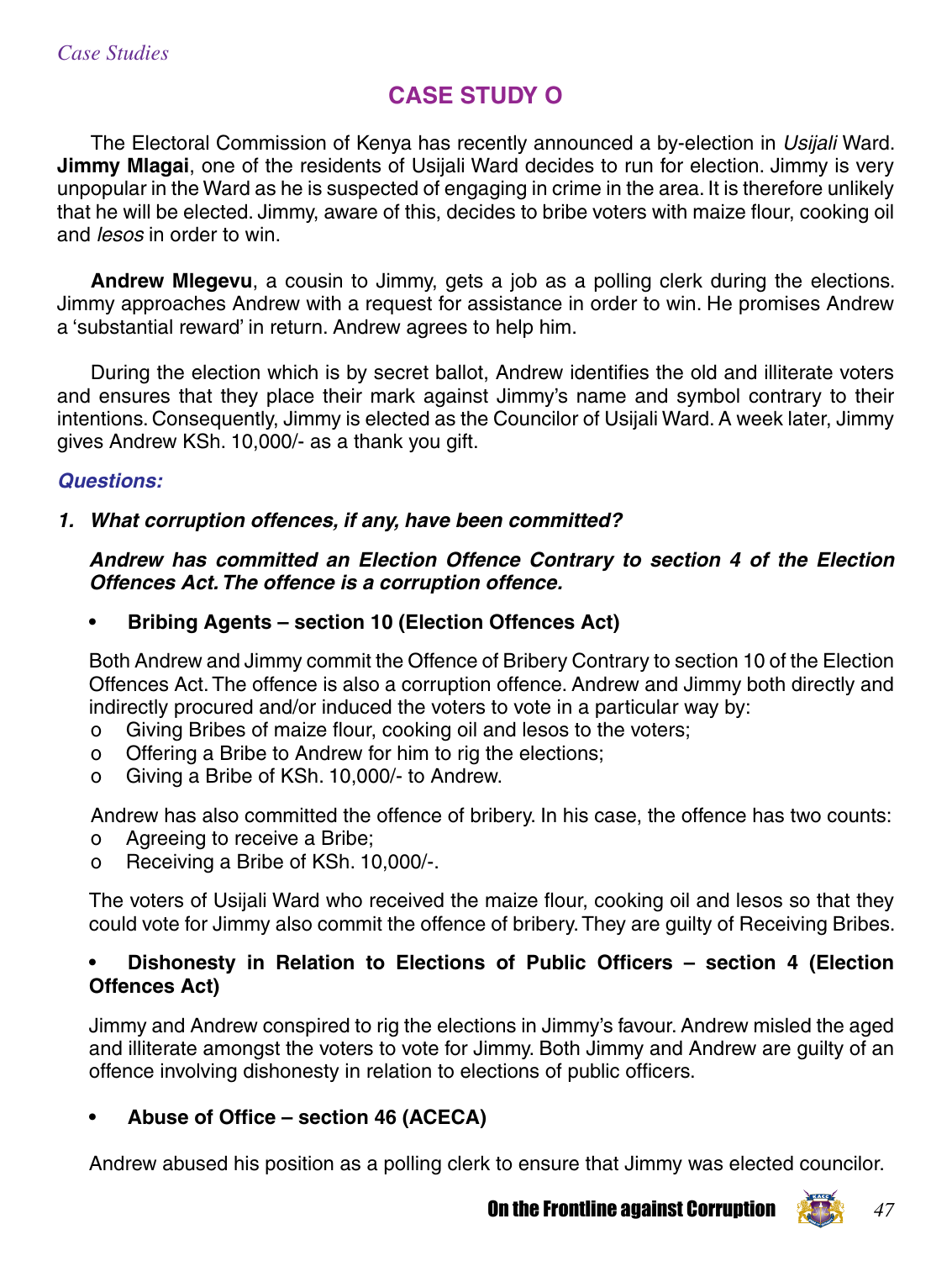# **• Breach of Trust – section 127 Penal Code**

As a polling clerk, Andrew was expected to discharge his duties honestly and fairly. He failed to do so and thus committed a Breach of Trust.

#### *2. What ethical breaches have been committed?*

### **• Lack of Professionalism (section 9 of the Public Officer Ethics Act)**

As a Public Officer, Andrew was expected to carry out his duties in a way that maintains public confidence in the integrity of his office. By helping Jimmy rig the elections, he breached this provision.

### **• Rule of Law (section 10 of the Public Officer Ethics Act)**

A Public Officer is expected to carry out his duties in accordance with the law. Andrew broke the law when he assisted Jimmy to rig the elections.

#### **lmproper** Enrichment (section 11 of the Public Officer Ethics Act)

A Public Officer shall not use his office to improperly enrich himself or others, and shall not accept gifts unless allowed by law and regulations. Andrew breached this provision when he accepted Sh. 10,000/- from Jimmy.

#### **• Conflict of Interest (section 12 of the Public Officer Ethics Act)**

A Public Officer shall use his best efforts to avoid being in a position in which his personal interests conflict with his official duties. Andrew breached this provision when he agreed to rig the elections for Jimmy, his cousin.

#### **• Misleading the Public (section 19 of the Public Officer Ethics Act)**

A Public Officer shall not knowingly give false or misleading information to members of the public or any other public officer. By ensuring the aged and illiterate placed their mark against Jimmy's name and symbol during the elections contrary to their intentions, Andrew breached this provision.

#### **Selection of Public Officers (section 22 of the Public Officer Ethics Act)**

A Public Officer shall practice and promote the principle that Public Officers should be elected in fair elections. By helping Jimmy rig the election Andrew breached this provision.

#### *3. If you were in Andrew's position, what would you have done?*

# *4. As a voter who witnessed what Andrew did at the polls, what action would you take?*

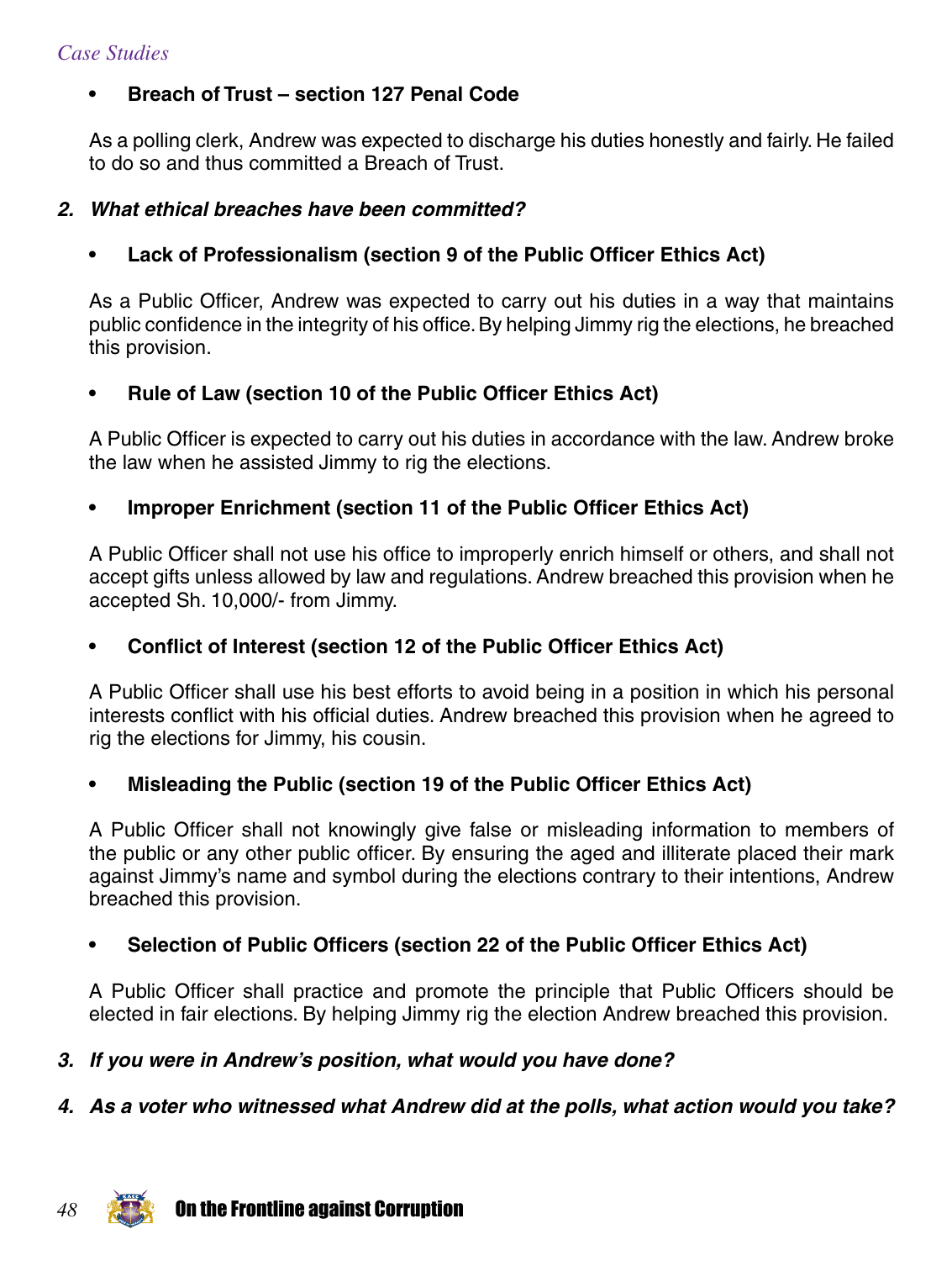# **CASE STUDY P**

**Ben Msimamizi** is the Chief Executive Officer of one of the parastatals in the country. About two months ago, he decided to put up a palatial family home in one of the up-market residential areas in Nairobi. Unable to finance this project from his personal funds, Ben has decided to divert some of the parastatal's revenue to this project. Further, in a desire to meet his other pressing personal obligations, Ben has taken to making many trips locally and abroad ostensibly for official business and has on several occasions taken hefty imprests for that purpose. He has, however, been unable to properly account for these imprests.

Ben is also a loyal member of T*uendelee Mbele Kenya* political party. He has had a desire to launch his political career by becoming the party's chairman. In order to nurture support from the party members, he has manipulated the parastatal's tendering process to ensure that only members of the political party are awarded tenders by the parastatal. In return, the suppliers have ensured that Ben receives a percentage of all payments made to them as a sign of their gratitude.

Ben would like to run for a Parliamentary seat in the next General Elections, and to this end, he has employed many people from his constituency in the parastatal without following the laid down recruiting procedures. He is convinced that this will make him popular and will guarantee him a seat in Parliament in the General Elections.

#### *Questions:*

- *1. What corruption offences, if any, have been committed?*
	- **• Bribery/ Bribery Involving Agents – section 39 (ACECA)**

In return for manipulating the parastatal's procurement procedures to award tenders to suppliers who are members of his political party, Ben receives a certain percentage of all moneys paid to them. Both Ben and the suppliers commit the offence of bribery.

#### **Deceiving the Principal – section 41 (ACECA)**

Ben commits the offence of deceiving the principal in the following ways:

- o By diverting the parastatal's revenue to build his house rather than use it as required by law;
- o By taking hefty imprests for overseas and local trips apparently on official business but really to enable Ben obtain money from the organization;
- o By manipulating the parastatal's tendering system in order to give business to suppliers who belong to the same party as himself.
- o By employing people from his constituency without regard for merit or laid down recruitment procedures.

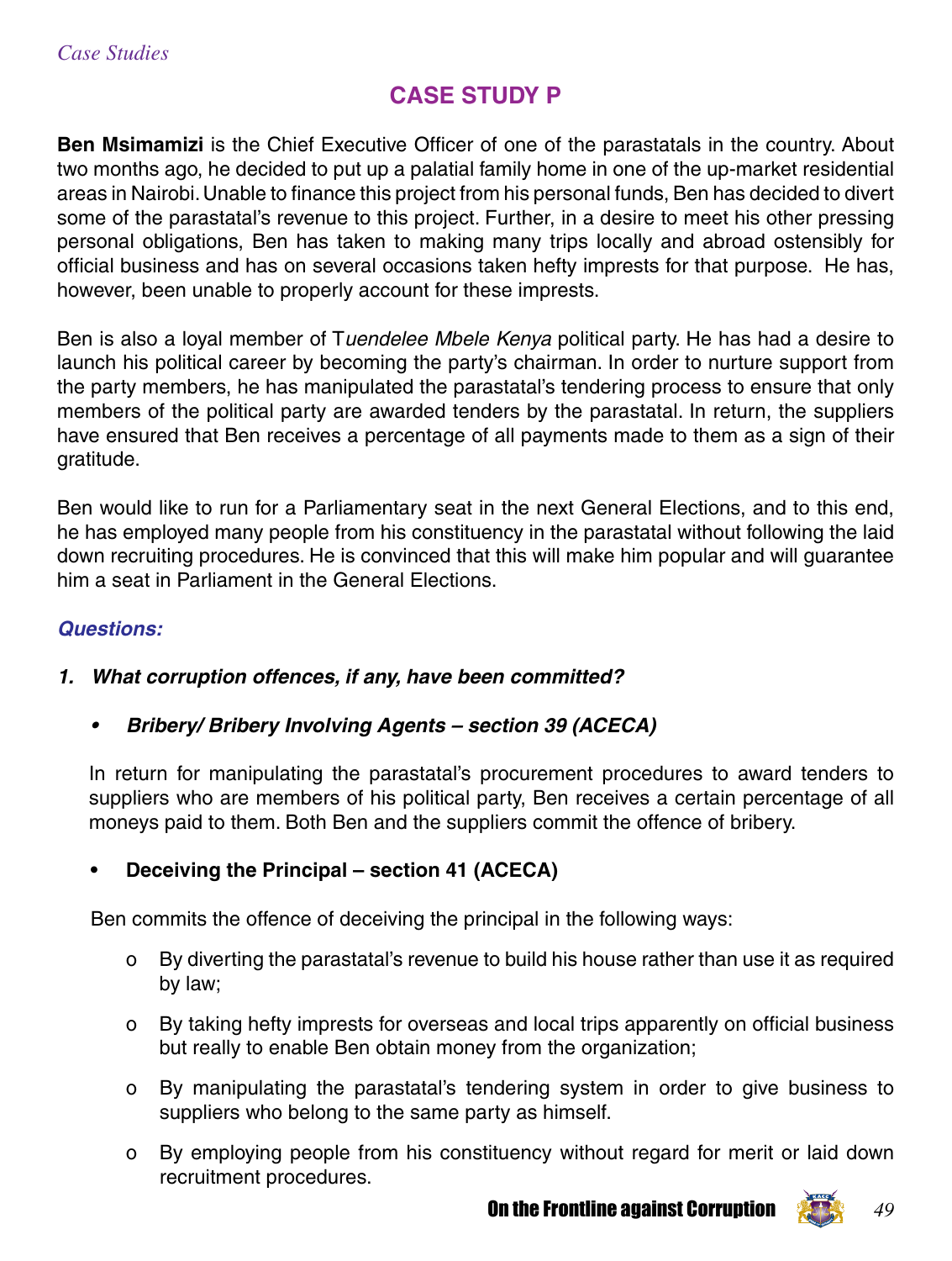# **Conflict of Interest – section 42 (ACECA)**

Ben is actively involved in Tuendelee Mbele Kenya Political Party. Instead of declaring this and desisting from participating in the awarding of tenders where members of this party put in bids, Ben manipulates the tendering process to award tenders to fellow party members. He therefore commits the Offence of Conflict of Interest.

#### **• Bid Rigging – section 44 (ACECA)**

By manipulating the tendering process in the parastatal to ensure that only fellow party members are awarded tenders, Ben commits the Offence of Bid Rigging.

#### **• Abuse of Office – section 46 (ACECA)**

Ben abuses his position as the parastatal's Chief Executive Officer by:

- o Diverting parastatal funds to his house building project;
- o Granting himself hefty imprests which are not accounted for;
- o Awarding tenders to members of his political party;
- o Employing people from his constituency without following laid down recruitment procedures.

#### **• Breach of Trust – section 127 Penal Code**

Ben is guilty of a Breach of Trust. He was supposed to discharge his duties honestly and in the best interest of the organization. He failed to do this.

#### **Economic Crime – section 45 (ACECA)**

Ben committed an economic crime. He embezzled parastatal funds by diverting these to his building project. He also awarded himself hefty cash imprests on the pretence of traveling locally and overseas on parastatal business, which he failed to account for.

#### *2. What ethical breaches have been committed?*

#### **• Lack of Professionalism (section 9 of the Public Officer Ethics Act)**

A Public Officer must conduct his duties in a way that maintains public confidence in the integrity of his office. Ben's actions were in contravention of this provision.

#### **• Rule of Law (section 10 of the Public Officer Ethics Act)**

A Public Officer is required to carry out his duties in accordance with the law. Ben did not follow the law with regard to tendering, recruitment of employees and the parastatal's expenditure.

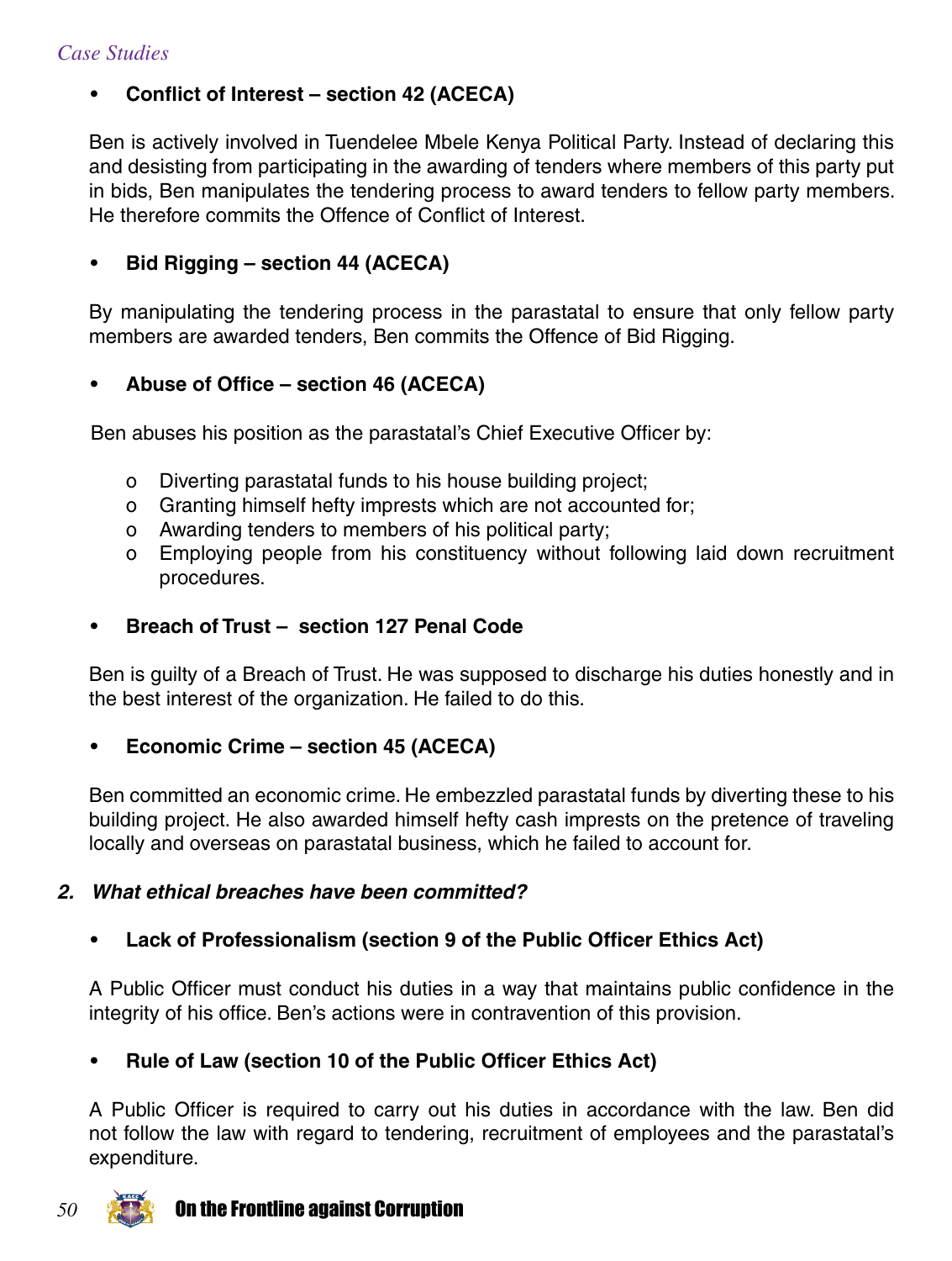# **lmproper** Enrichment (section 11 of the Public Officer Ethics Act)

A Public Officer shall not use his office to improperly enrich himself or others and shall not accept gifts unless this is allowed by law or regulations issued by the organization. Ben received money from suppliers in exchange for his influencing tenders in their favour. He therefore breached this provision.

#### **• Conflict of Interest (section 12 of the Public Officer Ethics Act)**

A Public Officer shall use his best efforts to avoid being in a position in which his personal interests conflict with his official duties. Ben breached this provision by using his position to influence tenders, and recruitment in favour of his party members and people from his constituency respectively.

### **• Political Neutrality (section 16 of the Public Officer Ethics Act)**

A Public Officer shall not, in connection with the performance of his duties as such, act as an agent for, or so as to further the interest of a political party. By influencing tenders in favour of members of his political party, Ben breached this provision.

#### **Nepotism (section 17 of the Public Officer Ethics Act)**

A Public Officer shall not practice nepotism or favouritism. Ben breached this provision by manipulating the parastatal's tendering procedures to award tenders to members of his political party. He also breached this provision by recruiting many people from his constituency without regard for laid down recruitment procedures.

#### **Selection of Public officers (section 22 of the Public Officer Ethics Act)**

A Public Officer is required to practice and promote the principle that public officers should be selected on the basis of integrity, competence and suitability. By recruiting many people from his constituency without due regard for recruitment procedures, Ben breached this provision.

#### *3. As an employee of the parastatal, you become aware of what Ben is doing. What action would you take?*

*4. As a member of the public you become aware of Ben's actions. What action would you take?*

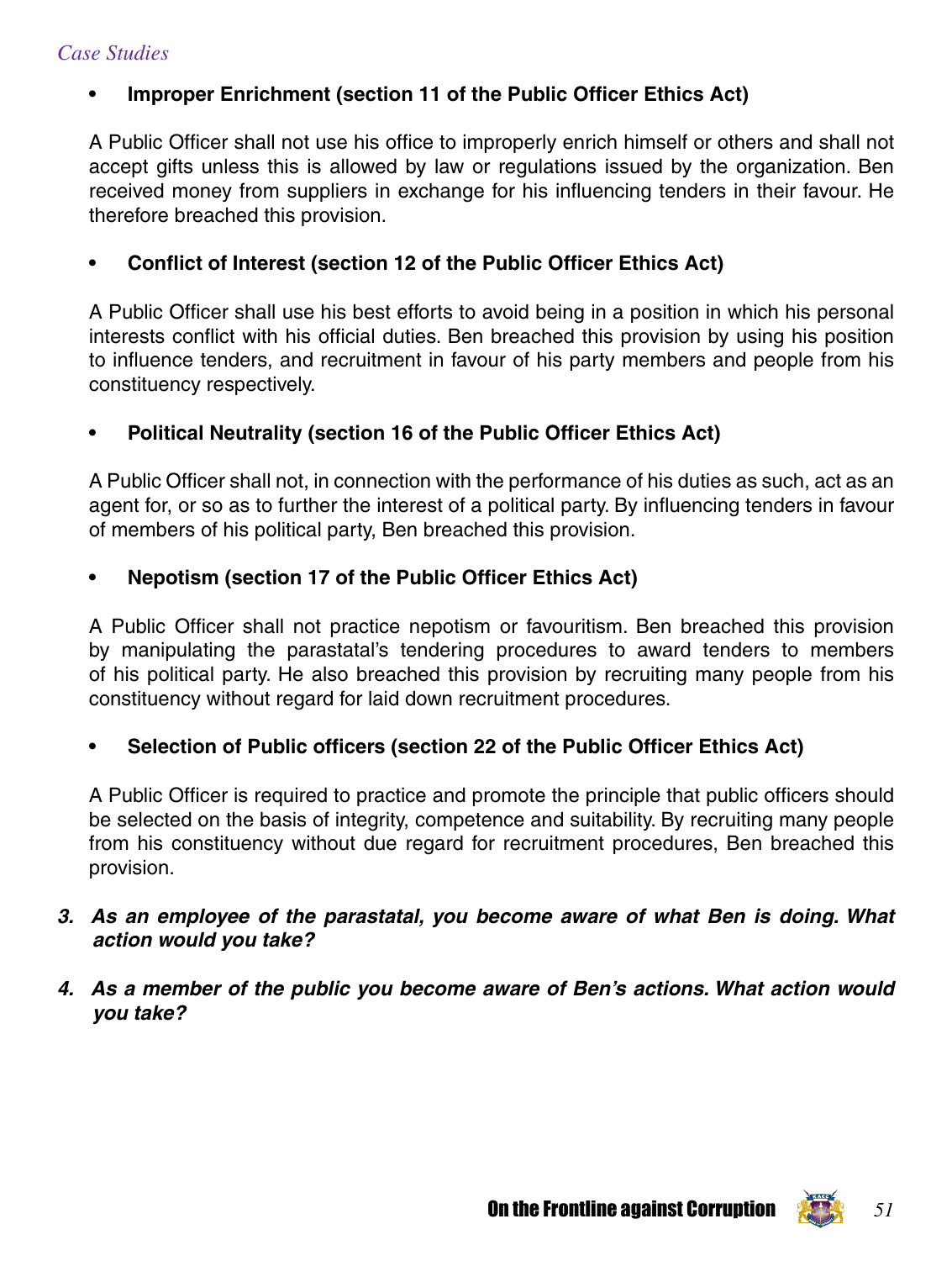# **CASE STUDY Q**

**Kauli Mnenaji** is the Senior Pastor of **Kanisa Mlimani Church.** The church has embarked on a project to build an ultra-modern sanctuary for its 2000 member congregation. It is expected that the project will cost KSh. 6,000,000/-. This amount has been provided for in the church's annual budget.

At a meeting of the church deacons to discuss the project, it is decided that a notice inviting tenders be placed on the church notice board. It is also decided that announcements be made in all three services of the church the following Sunday drawing the congregation's attention to the notice. All tenders are to be received by the Senior Pastor. Kauli is then to convene a meeting of the deacons to discuss the tenders.

**Kauli Mnenaji's** cousin, **Biashara**, is in the construction industry. He desires to win the tender and approaches Kauli for assistance. Kauli promises to help him on condition that Biashara completes a house that Kauli had begun building in his rural home. Kauli was not able to go beyond the foundation due financial difficulties. He requires KSh. 3,000,000/- to complete the house. Biashara readily agrees to complete it for Kauli using some of the money allocated by the church for the new sanctuary.

Pursuant to the notice, several contractors submit their tenders for the construction of the sanctuary. As Kauli receives these tenders, he passes on important information on pricing and specifications quoted by other contractors to his cousin, Biashara. Using this information, Biashara continuously modifies and improves his bid. By the time Biashara submits his tender, he and Kauli are convinced the tender will be successful.

At the next meeting of the deacons chaired by Kauli, Biashara's tender is unanimously approved and the contract for building the church awarded to him. Kauli participates in the proceedings of the meeting and does not mention that Biashara is in fact his cousin.

Biashara arrives on site and begins work. Construction is supposed to take a year and it is projected that the Church's Christmas services will be held in the new sanctuary. However by October of that year, it becomes clear that Biashara will not complete the construction by Christmas.

In November, Kauli convenes a meeting of the deacons whereupon he informs them that Biashara has run out of money and therefore will not be able to complete the sanctuary within the agreed time. He informs them that it is imperative that the church holds a harambee to raise a further KSh. 3,000,000/- to complete it. He does not, however, tell the deacons that most of the original sum of money that had been set aside for the building of the sanctuary has been used to complete his house. Kauli has since transferred ownership of the house to his wife with her consent.

The deacons vote to have the matter discussed by the entire congregation at a special meeting. At the special meeting the congregation expresses reservations on the proposed

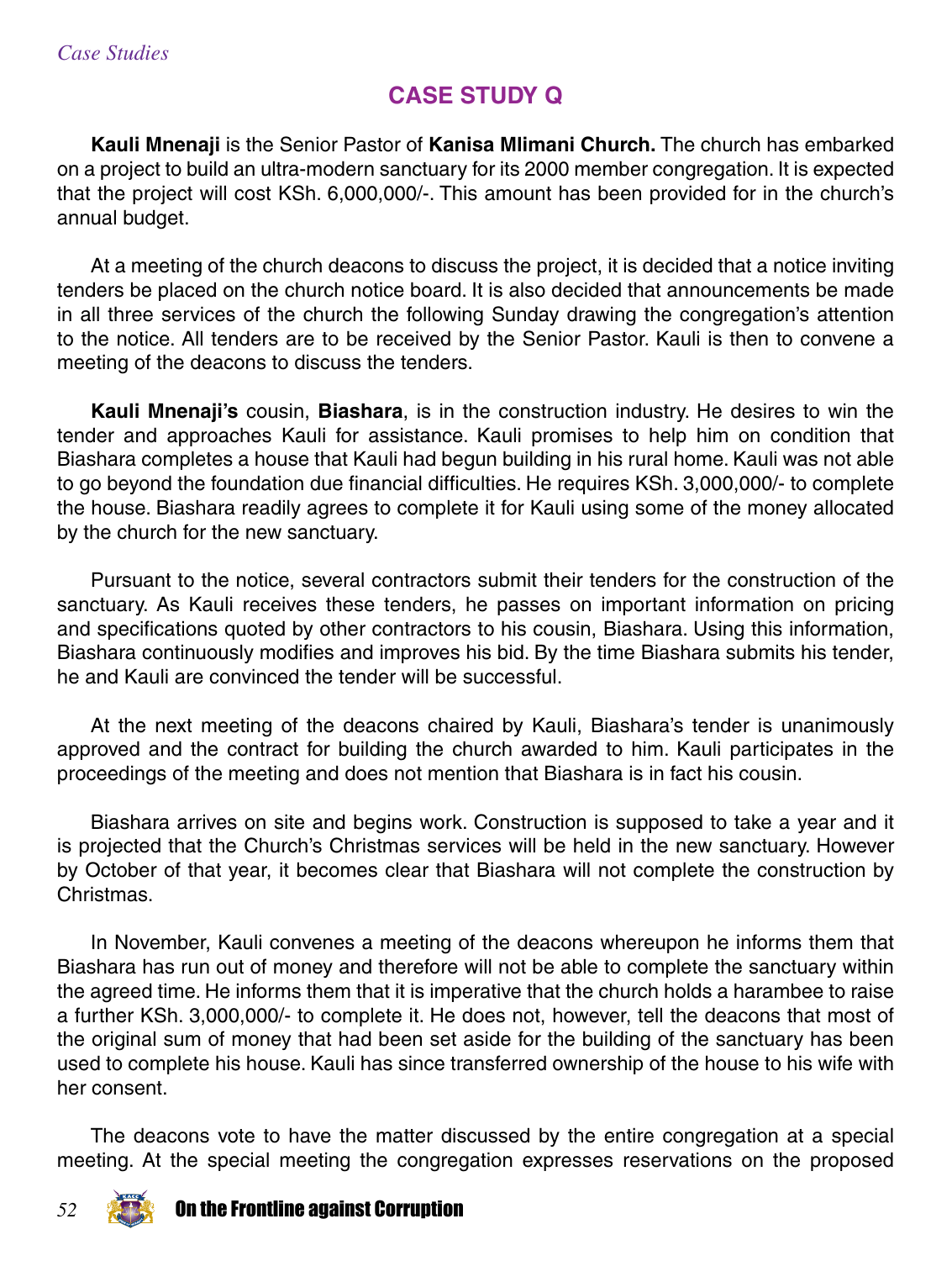harambee and resolves to have the contractor's work reviewed by an independent assessor. **Alfayo Meneja** is appointed for the task.

On conducting the review, Alfayo discovers that not only has Biashara used sub-standard materials for the building, but also that the quality of the workmanship is poor. His observation is that the building should have cost far much less than the KSh. 6,000,000/- Biashara is claiming.

Aware that Alfayo has made these discoveries, Kauli and Biashara approach him with an offer of KSh. 100,000/- for him to write a favourable report. They also ask Alfayo to recommend that a further KSh. 3,000,000/- be raised by the church to complete construction. Alfayo agrees to do this on condition that Kauli and Biashara give him a further KSh, 150,000/- over and above the KSh. 100,000/- they have brought. Kauli and Biashara agree and thereafter Alfayo issues a report praising the workmanship and progress made on the building and recommending that a further KSh. 3,000,000/- be raised to complete it. This report is issued to the congregation with the result that a decision is made to hold a harambee to raise the balance of KSh. 3,000,000/-. Alfayo is then given the remaining KSh. 150,000/- by Kauli and Biashara.

### *Questions:*

#### *1. What corruption offences, if any, have been committed?*

#### *A number of corruption offences have been committed. These are:*

# **• Bribery/ Bribery Involving Agents – section 39 (ACECA)**

Kauli committed the Offence of Bribery. The offence in his case has four counts:

- o *Soliciting for a Bribe.* He asked Biashara to complete the construction of his house for him in exchange for his assistance in winning the tender.
- o *Receiving a Bribe.* Biashara completed the house for Kauli in exchange for Kauli's assistance to win the tender.
- o *Agreeing to Give a Bribe.* Kauli agreed with Biashara to give Alfayo KSh.100,000/ as a bribe. When Alfayo demanded a further KSh.150, 000/-, he agreed to give it.
- o *Giving a Bribe.* Kauli and Biashara gave Alfayo a bribe of KSh. 250,000/-.

Biashara also committed the offence of Bribery. In his case, the offence has three counts:

- *o Agreeing to Give a Bribe.* Biashara agreed to complete the house for Kauli in exchange for Kauli's assistance with the tender. He also agreed with Kauli to give Alfayo a bribe of KSh. 250,000. When Alfayo demanded a further bribe of KSh. 150,000, he agreed to give it to him.
- On the Frontline against Corruption *53* o *Giving a Bribe.* Biashara completed the house for Kauli in exchange for Kauli's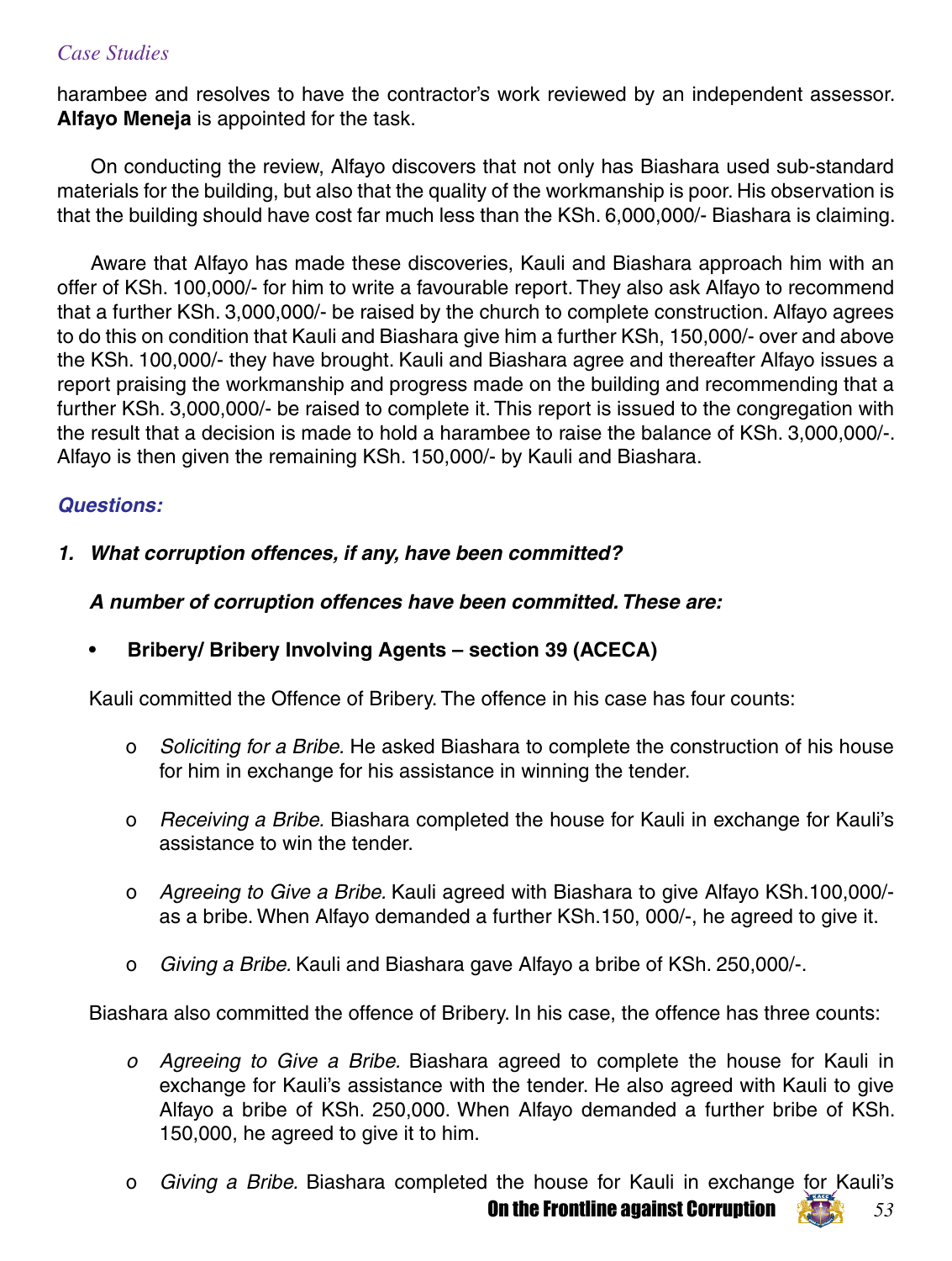assistance with the tender. He also gave Alfayo a bribe of KSh. 250,000/-.

 *o Offering a Bribe.* He offered Alfayo a bribe of KSh. 250,000/- to influence the report Alfayo was to give the congregation.

Alfayo committed the offence of Bribery. The offence in his case has three counts:

- o *Agreeing to Receive a Bribe.* When Kauli and Biashara approached him with the offer of a bribe, he agreed to receive it.
- o *Receiving a Bribe.* He accepted a bribe of KSh. 250,000/- from Kauli and Biashara.
- o *Soliciting a Bribe.* He demanded a further bribe of KSh. 150,000/- over and above what Kauli and Biashara were offering.

# **Secret Inducements for Advice – section 40 (ACECA)**

Kauli and Biashara secretly offered Alfayo a bribe for him to give certain advice to the congregation that was favourable to them.

# **Deceiving the Principal – section 41 (ACECA)**

Kauli committed the offence of Deceiving the Principal. He recommended that the church hold a harambee to raise further funds to complete the sanctuary. He, however, knew fully well that the amount previously allocated by the church for the construction was more than enough to complete construction, and had been misappropriated.

# **Conflict of Interest - section 42 (ACECA)**

Kauli committed the offence of conflict of interest. He failed to disclose the fact that Biashara was his cousin to the deacons, and participated in discussions on the awarding of the tender.

# **• Bid Rigging – section 44 (ACECA)**

Kauli and Biashara committed the Offence of Bid Rigging. Kauli had access to tenders submitted by other suppliers. He passed on information contained in these tenders to Biashara. Consequently, Biashara was able to improve his bid and win the tender.

# **• Abuse of Office – section 46 (ACECA)**

Kauli used his office to confer a benefit on himself illegally. He got Biashara to complete his house using money from the church in exchange for his assistance with the tender. He therefore abused his office.

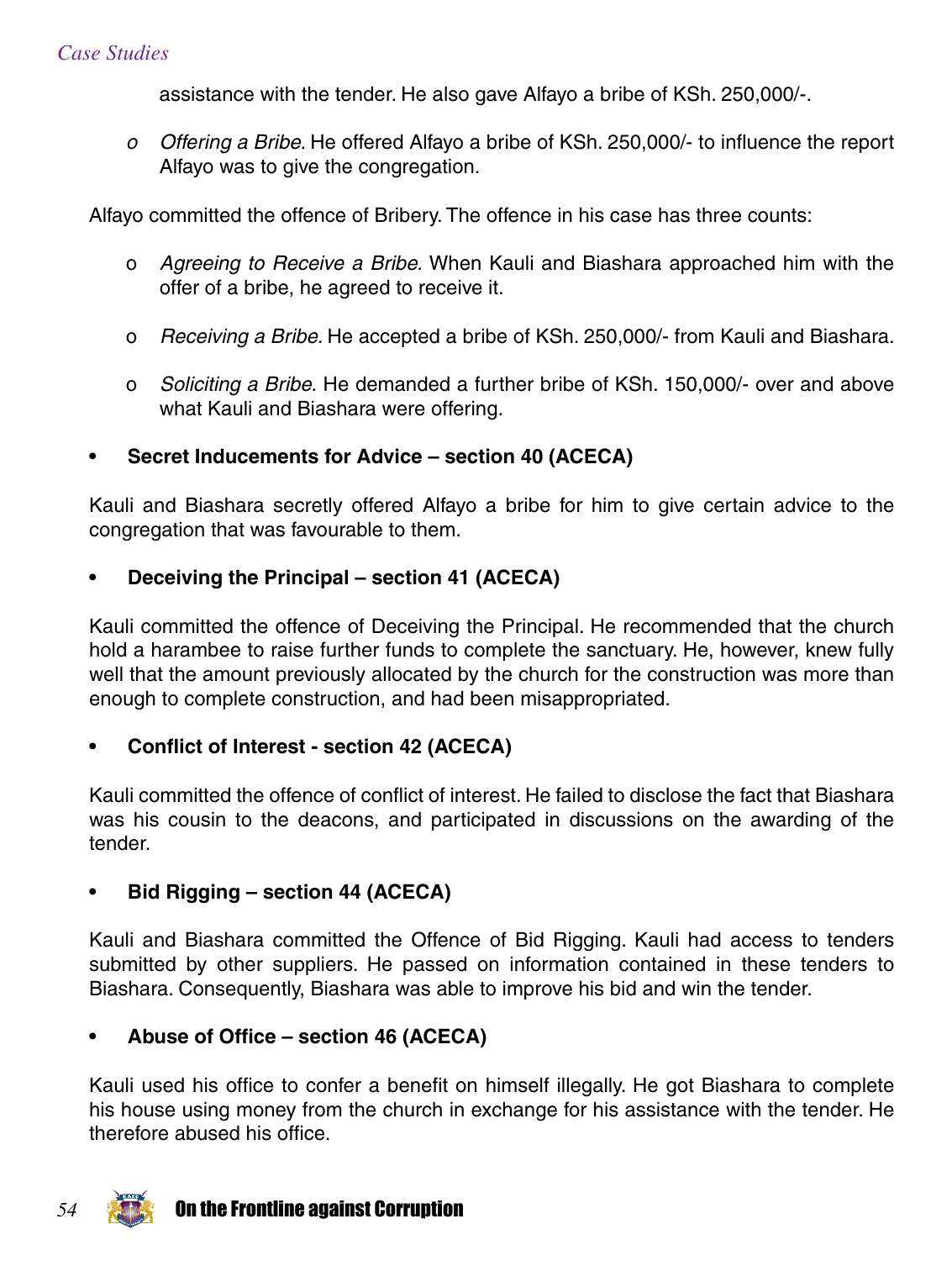- *2. If you were in Kauli's position and Biashara approached you for assistance, what would you do?*
- *3. If you were Alfayo Meneja, what action would you take?*
- *4. If you were a deacon of the church and was aware of what had transpired, what action would you take?*
- *5. If you were a member of the congregation who came to know what had transpired, what would you do?*

*In this Training Tool, the case studies illustrated so far have highlighted several offences that amount to corruption and economic crimes under the Anti-Corruption and Economic Crimes Act, 2003. For purposes of this Tool, economic crimes and ethical breaches will now be highlighted more in the remaining Case Studies.*



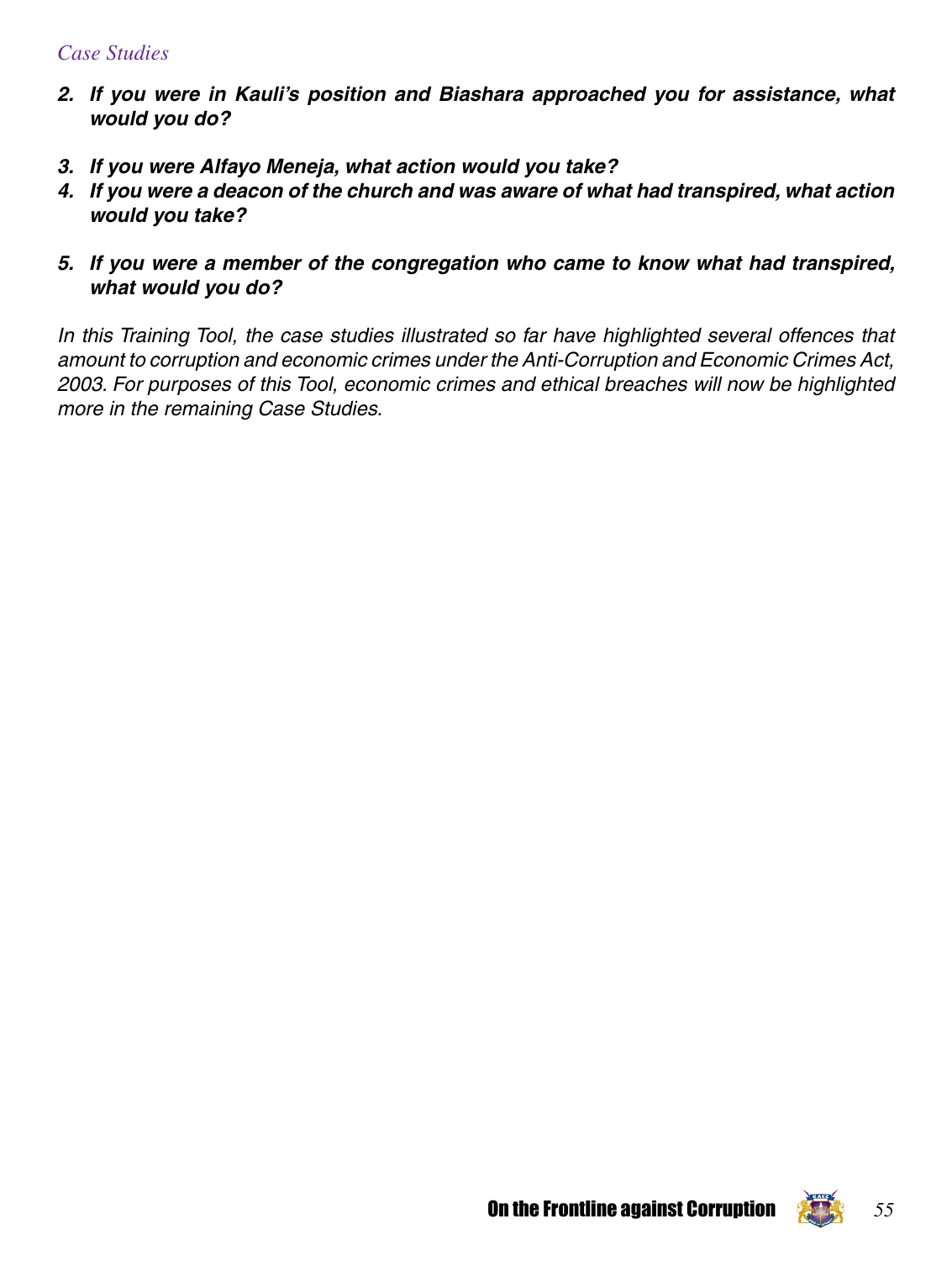# **CASE STUDY R**

**Mr. Ogwanjo** is a Senior Officer with a parastatal based in Nakuru. As part of his terms and conditions of service comes a fully furnished five-bed roomed parastatal house which is allocated to him. In the course of time, he becomes very close to the District Land Registrar, **Mr. Monke** following many Departmental meetings and familiarity after many seminars and conferences.

In the course of time, the government decides to dispose of non-core parastatal houses. The house in which Mr. Ogwanjo stays is not among those identified as non-core for disposal. Mr. Monke, having been tasked with the responsibility of identifying the houses for disposal and forwarding the list to the Commissioner of Lands, has compiled his list for Nakuru but has not forwarded it to the Commissioner for Lands. Mr. Ogwanjo approaches Mr. Monke and asks him to include his parastatal-provided residence in the list of houses for disposal. Mr. Monke readily agrees bearing in mind the idea of "you scratch my back, I scratch yours". Mr. Ogwanjo applies for the relevant consents and approvals which are granted by Mr. Monke and forwarded to Nairobi. The house is later disposed off to Mr. Ogwanjo.

Mr. Ogwanjo is expected to pay Stamp Duty, Land Rates, Land Rent and Transfer Fees. Valuation having been carried out by a government valuer, Mr. Ogwanjo prevails upon Mr. Monke to issue fraudulent receipts in respect of the Stamp Duty of KSh. 1 million, Land Rates of KSh. 50,000, and Land Rent of KSh. 250. On the basis of these fraudulent receipts, the property is transferred to Mr. Ogwanjo. Mr. Monke is paid KSh. 100,000 for his assistance as consideration.

#### *Questions:*

#### *1. In your opinion, what economic crimes have been committed?*

#### *A number of economic crimes have been committed. These are:*

# **a) Unlawful Acquisition of Public Property – section 45 (1) (a) (ACECA)**

The house was not one of those earmarked for public disposal as being non-core.

# **b) Failure to Pay Taxes or Levies - section 45 (1) (d) (ACECA)**

Mr. Ogwanjo colluded with Mr. Monke to issue him with fake receipts for Stamp Duty, Land Rates, Land Rent and Transfer Fees to facilitate the transfer thus denying the government revenue.

#### **c) Failure to Comply with Applicable Laws, Guidelines and Procedures relating to Disposal of Public Property – section 45 (2) (b) (ACECA)**

Mr. Ogwanjo and Mr. Monke conspired to include the house among the non-core houses for disposal without following the laid down guidelines and procedures.

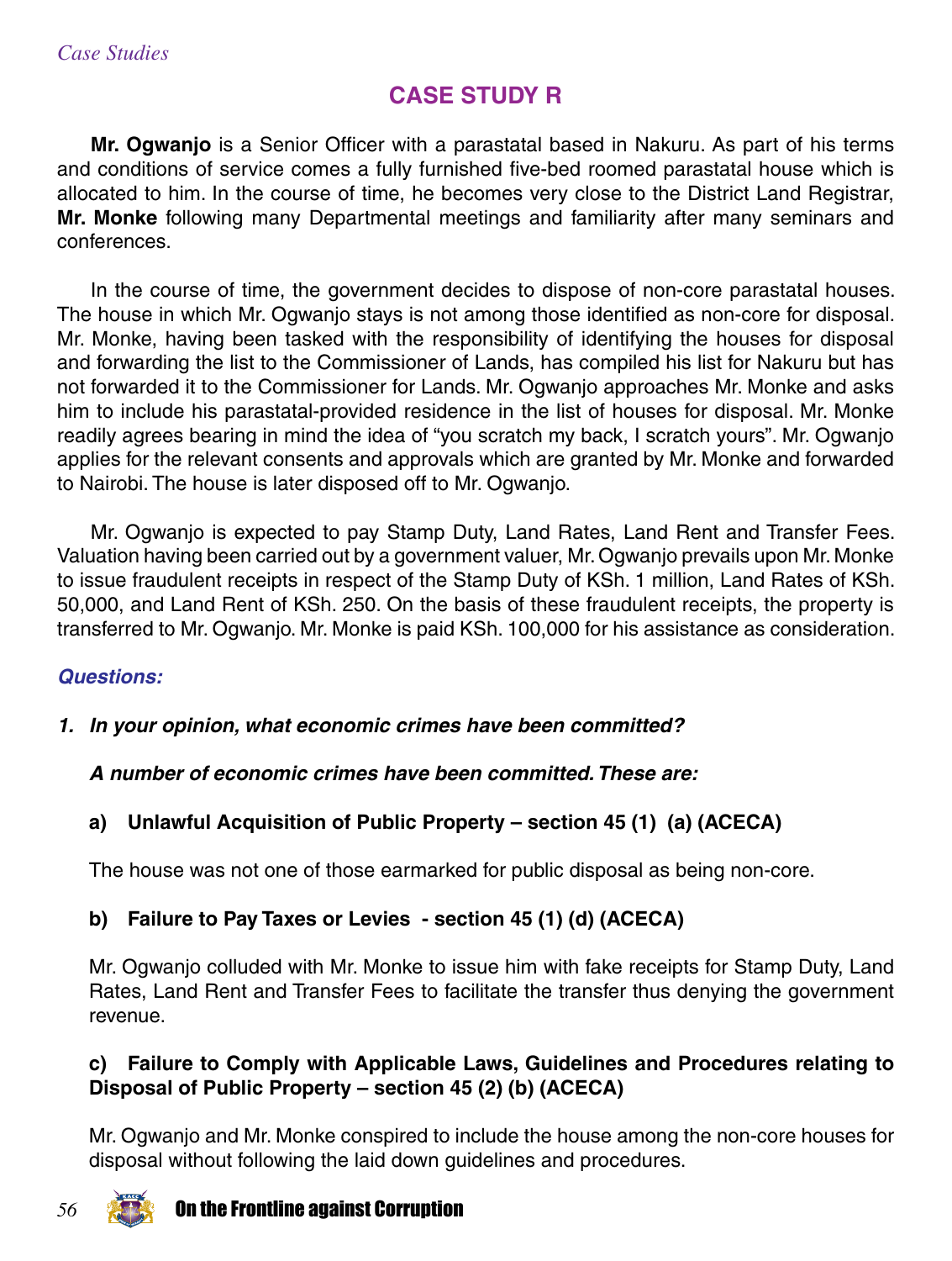#### **Have any ethical breaches been committed?**

### **i. Rule of Law – section 10 (POEA)**

All Public Officers are expected to observe and act in accordance with the law irrespective of their position and/or duties. By causing the house to be disposed off without following the applicable laws and guidelines, both Ogwanjo and Monke are in breach of the Rule of Law.

#### **ii. Improper Enrichment – section 11 (POEA)**

Ogwanjo has improperly enriched himself by having the house transferred to him by using his office in the public service to acquire the property and therefore, has breached the Public Officer Ethics Act.

#### **iii. Conflict of Interest – section 12 (POEA)**

Ogwanjo has breached the code in respect of Conflict of Interest by influencing the transfer to himself.

#### **iv. Conduct of private affairs – section 20 (POEA)**

Ogwanjo and Monke have both acted in concert to enable Ogwanjo evade the payment of the relevant taxes and levies. They are in breach of the Code of Conduct.



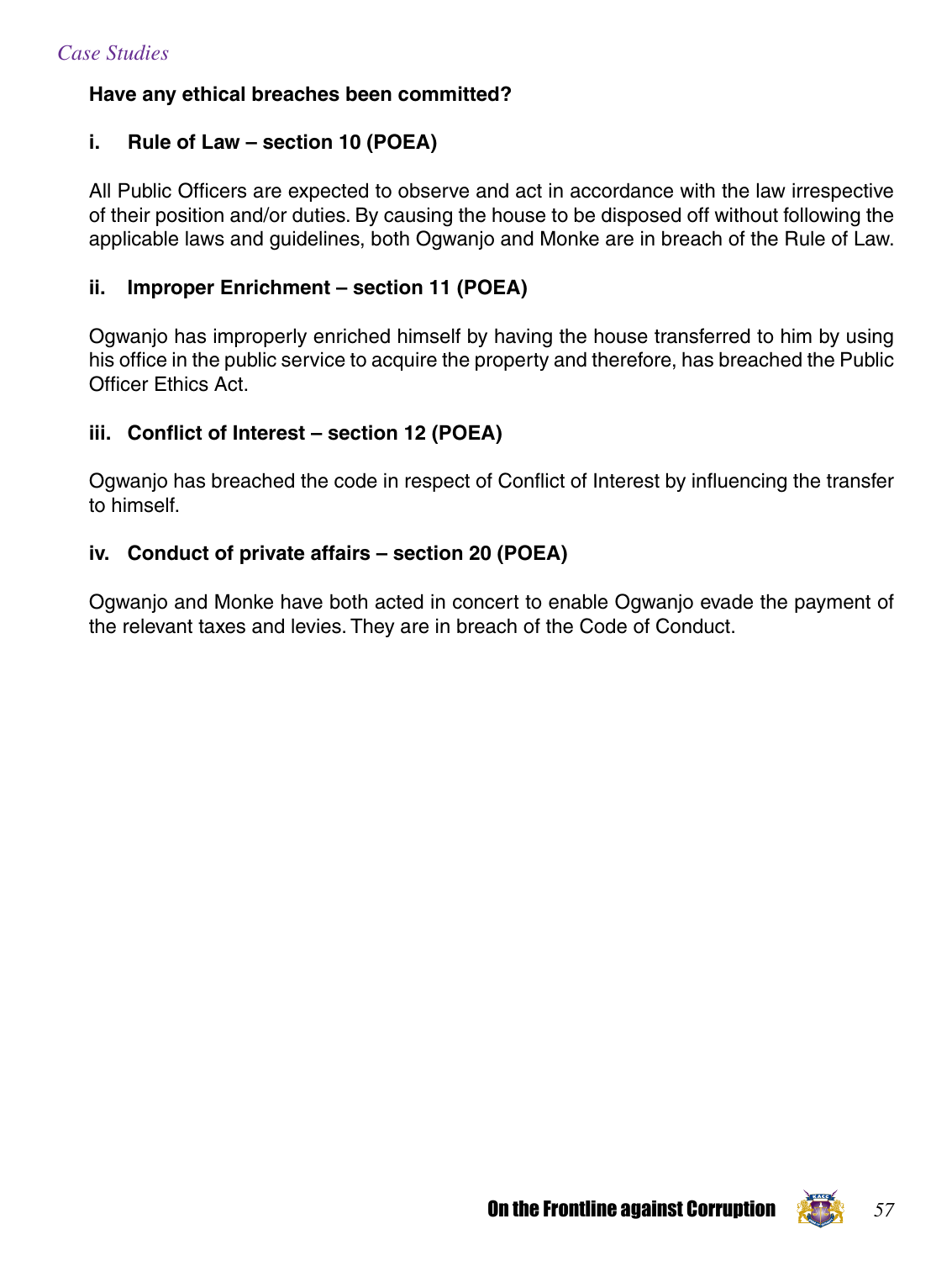# **CASE STUDY S**

**Tejpa** is a businessman in Thika. He employs 1000 workers. He is meant to remit statutory deductions namely, NHIF, NSSF and PAYE, on a monthly basis. However, he has instructed **Mwangi**, the Personnel Officer, to maintain parallel records showing that he only has 20 employees. Tejpa and Mwangi have been remitting statutory deductions in respect of only 20 employees instead of the 1000 from whose salaries they have been deducting on a monthly basis.

#### *Questions:*

#### *In your opinion, has any economic crime been committed?*

#### *Yes: These are:*

### **a) Failure to Pay Taxes – section 45 (1) (d) (ACECA)**

Tejpa has not been remitting PAYE to the Kenya Revenue Authority (KRA)

### **b) Failure to Pay Levies – section 45 (1) (d) (ACECA)**

By failing to remit the NSSF monthly deductions from his employees' and employer's contributions, Tejpa commits an economic crime.

#### *Are there any ethical breaches committed?*

Tejpa and Mwangi are not Public Officers as they work for a private company and therefore the Public Officer Ethics Act (POEA) does not apply to them in terms of the advancement of ethics for public servants. They certainly have breached ethics through their conduct. In this respect, there is increasing need to have private entities and professional organizations develop and enforce their own Codes of Conduct.

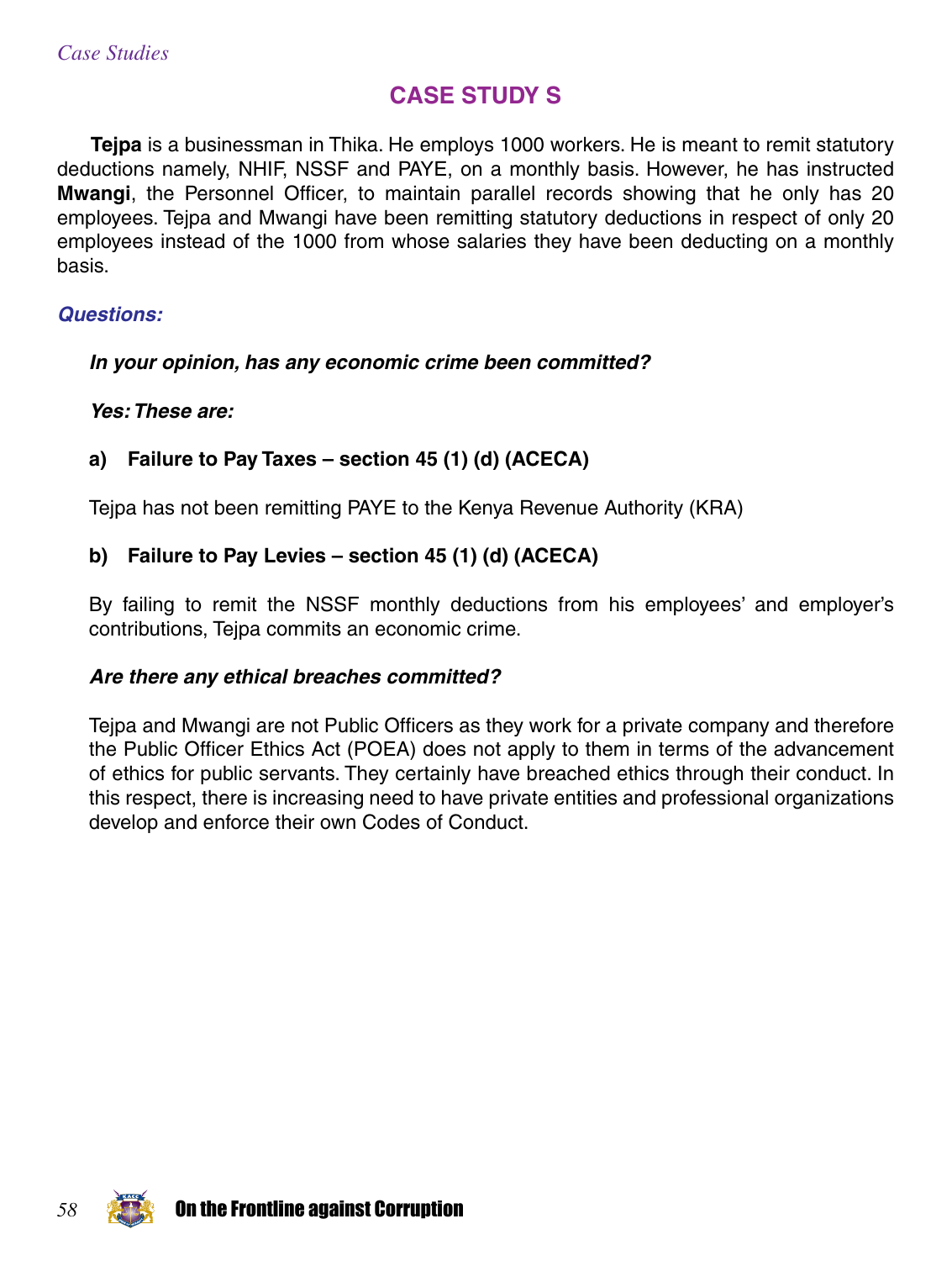# **CASE STUDY T**

**Jilo** is a Senior Systems Programmer in charge of payroll in **Mbula County Council**, which employs 1,500 employees. Every year, 10 employees retire from service. The Human Resource Department advises Jilo to remove the retirees names from the payroll. However, Jilo only removes two names and retains the rest every year. He ensures that those whose names are retained see him privately in order to effect a continuation of their salaries. They have an arrangement where Jilo takes 40% of the salary of each officer retained on the payroll.

For the past 10 years the books of accounts for Mbula County Council have not been audited. Recently, the Controller and Auditor General ordered an audit of the Mbula County Council accounts. The audit revealed serious shortcomings in the financial management of the Council. It also highlighted serious anomalies in the staffing levels, which showed that a big number of staff that had retired had been retained on the payroll.

#### *Questions:*

#### *In your opinion, are there any crimes committed?*

#### *Yes, there is.*

# **i. Unlawful Acquisition of Public Monies – section 45 (1) (a) (ACECA)**

By taking a percentage of the unlawful salaries fraudulently paid, Jilo and the respective retired employees commit the offence of unlawful acquisition of public property.

#### **ii. Failure to Willfully Comply with Applicable Laws, Guidelines and Procedures – section 45 (2) (b) (ACECA)**

By failing to remove the names of the retirees from the payroll despite the directive of the Human Resource Department, Jilo also commits the offence of willful failure to comply with the applicable procedures and guidelines on retirees.

#### **iii. Manipulation of Computer Records – section 45 (1) (c)**

Jilo unlawfully manipulates a computer to perform a function that results in loss of revenue by retaining retired employees on the payroll.

#### *Are there any ethical offences committed?*

*Yes.*

#### **i. Rule of Law – section 10 (POEA)**

Jilo is in breach of the Rule of Law by failing to comply and follow guidelines relating to the proper management of retirement within the Council.

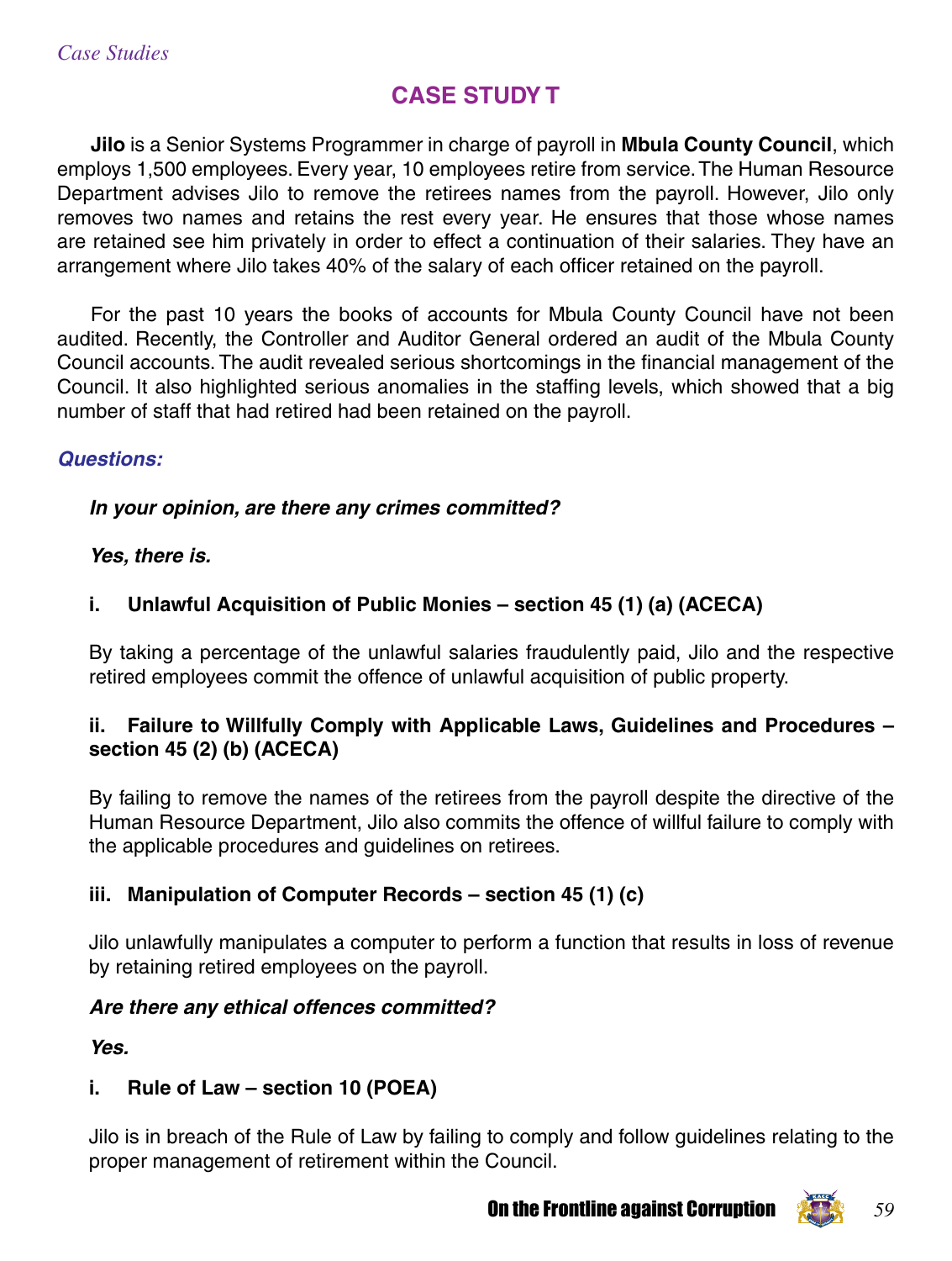## **ii. Improper Enrichment – section 11 (POEA)**

By taking a percentage of the monies paid out unlawfully, Jilo has improperly enriched himself and the retirees.

#### **iii. Care of Property – section 15 (POEA)**

Jilo has failed to take care of public funds entrusted to him by making the unlawful payments and is in breach. He will be personally held responsible for the losses.

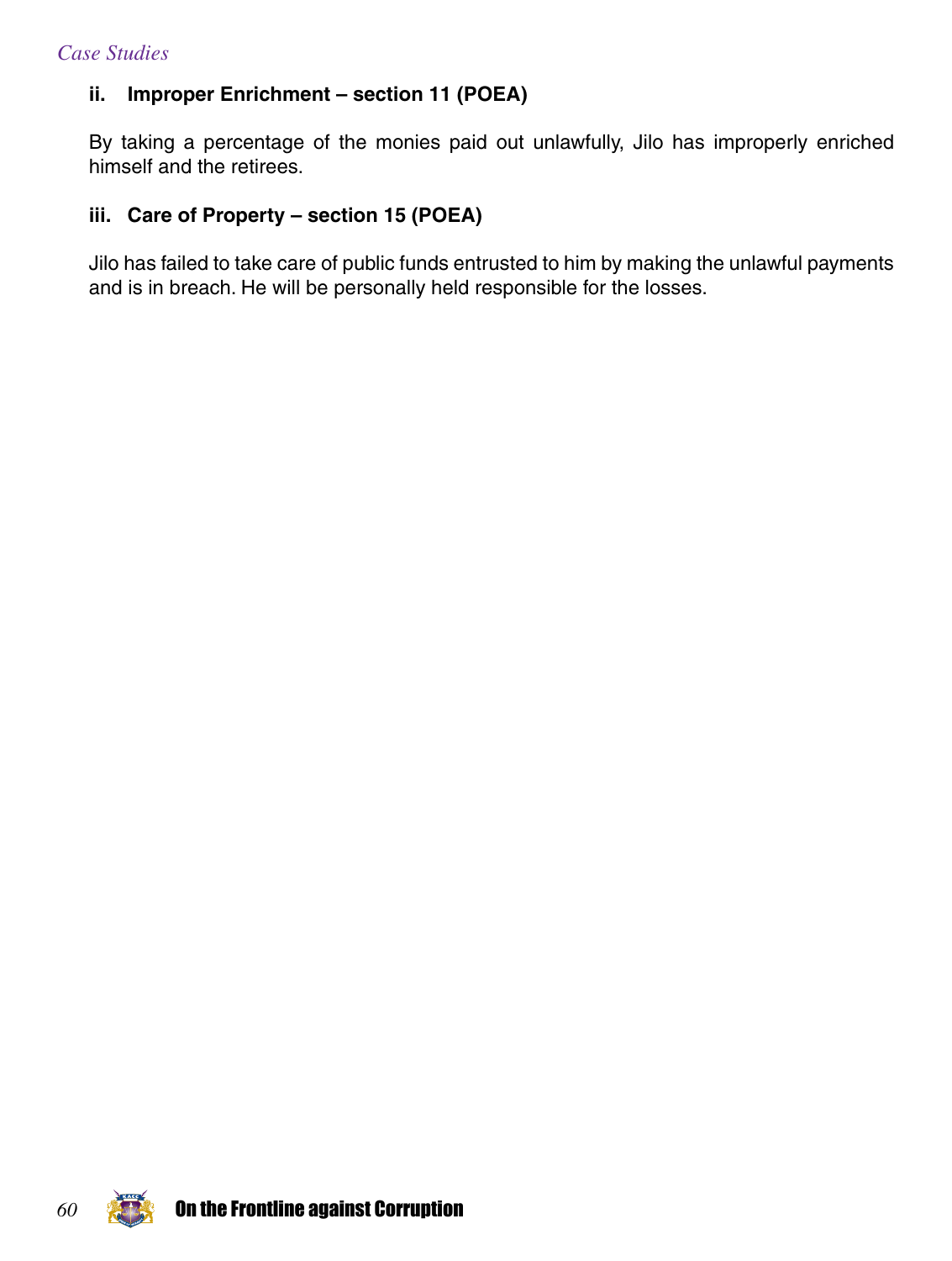# **CASE STUDY U**

**Mr. Kabu** is one of the drivers stationed in Munyu District Headquarters where the government transports relief food to neighbouring regions afflicted by famine. When they are on these relief missions, they are paid allowances which Mr. Kabu has been relying on besides his salary. Due to some misunderstanding with the Chief Transport Officer, **Mr. Asara,** Mr. Kabu has been stopped from the relief distribution missions and allocated standby night duties, which he really dislikes due to non-attachment of allowances.

One morning as he is retiring, he gains access to Mr. Asara's office. Instead of depositing the key to the vehicle he drives, he takes the keys of other vehicles and proceeds to open the three vehicles in the motor yard. Armed with two large packets of salt, he empties the packets into the three vehicles' engines and retires to his house for the day, satisfied with his mission of vengeance.

The engines of the three vehicles are destroyed. Investigations establish that Kabu was responsible.

#### *Questions:*

#### *What, in your opinion, is the economic crime committed?*

#### **a) Damage to Public Property – section 41 (1) (c)**

Kabu commits the offence of damaging public property by causing the engines of three vehicles to knock by using salt to immobilize the motor vehicles.

#### *Are there any ethical breaches committed?*

*Yes.*

# **i. Care of Property – section 15 (POEA)**

By using the salt to immobilize and damage the three motor vehicles, Mr. Kabu is in breach of the code by failing to take reasonable care of the property. He will be held personally responsible for the losses.

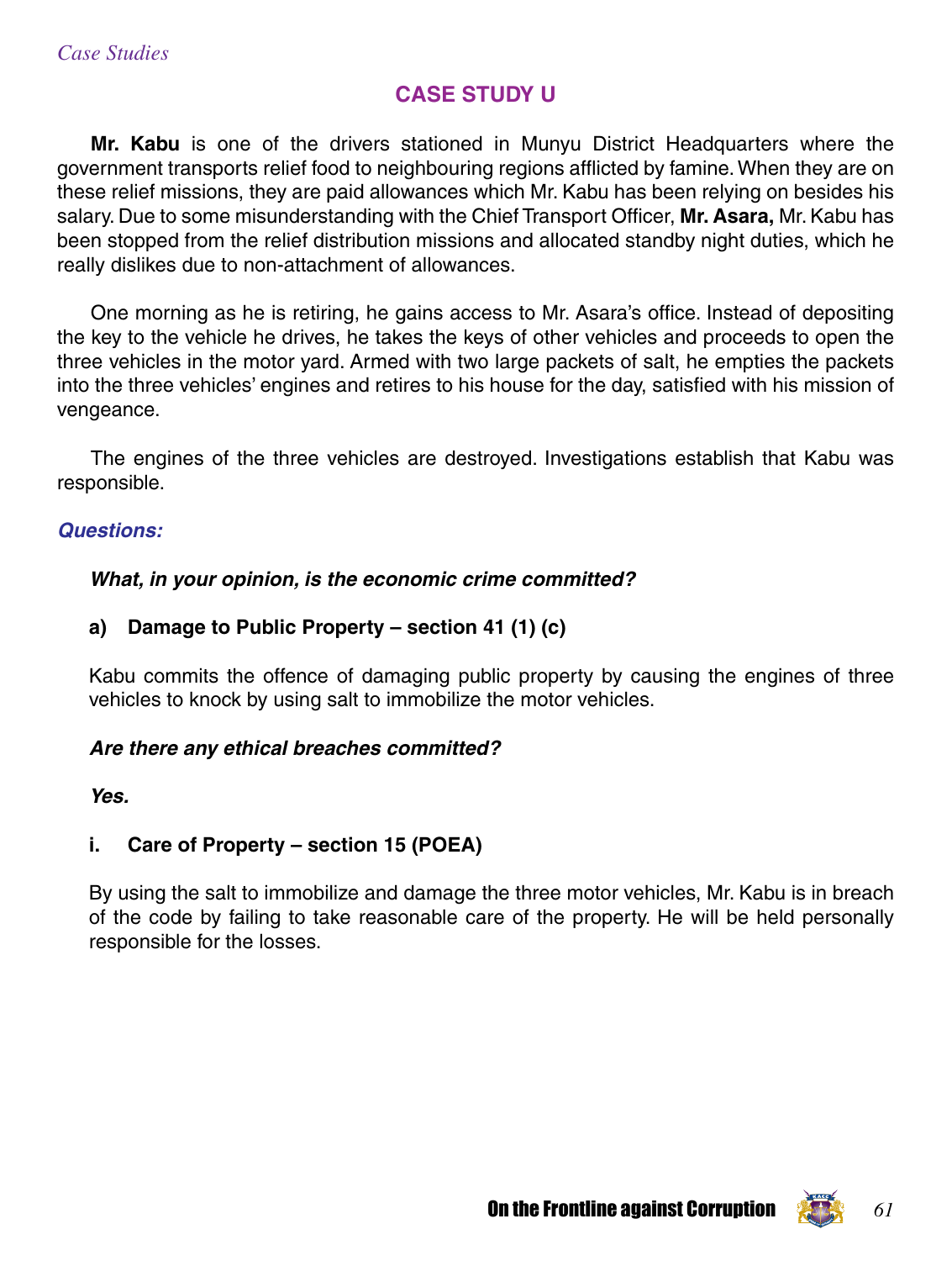# **PENALTIES**

Omuko is a Public Officer in the Ministry of Lands. Kwamboka approaches him with a request for assistance to secure land in a prime location in the city. Omuko agrees to do so on the understanding that she will give him **KSh. 200,000** for his efforts. Kwamboka agrees and Omuko arranges for the transfer of public utility land in Matajiri area to her. The land is valued at **KSh. 2,000,000** at the time of the transfer.

Kwamboka proceeds to put up a palatial home on the land. Several months later, the Government announces that all constructions on road reserves will be flattened to make room for bypasses. Ministry of Roads and Public Works officers visit Kwamboka's home and declare it to be on a road reserve. They recommend that it should be pulled down.

Since the house is very well constructed, the Ministry is forced to hire a bulldozer to bring it down. The bulldozer costs the Ministry **KSh. 100,000** in hire charges. Omuko and Kwamboka are thereafter arrested and arraigned in Court. They are found guilty of corruption and economic crime and sentenced to **ten years** imprisonment with a fine of **KSh. 1,000,000** each.

Omuko and Kwamboka's conduct resulted in quantifiable benefit and loss. The Court therefore proceeds to determine the **additional mandatory** fine to be paid by Omuko and Kwamboka respectively. The mandatory fine is equal to two times the amount of the benefit received or loss occasioned, or **two times the sum of the amount of the benefit and the amount of the loss** if the conduct that constituted the offence resulted in both a benefit and a loss.

Omuko benefited from receipt of a KSh. 200,000 bribe. Kwamboka benefited from receipt of land valued at **KSh. 2,000,000,** which conversely constituted a loss to the Government. Further, the Ministry of Roads and Public Works suffered a loss of **KSh. 100,000** as it was forced to hire a bulldozer, which it would not have done but for Omuko and Kwamboka's illegal acts.

The sum of the benefits received by Omuko and Kwamboka is **KSh. 2,200,000**. The total loss to the Government is **KSh. 2,100,000.** Thus the additional mandatory fine imposed on Omuko and Kwamboka respectively is **(KSh. 2, 200,000 + KSh. 2,100,000) = KSh. 4,300,000.** 

Furthermore, Kwamboka and Omuko are liable to the Ministry of Roads and Public Works for the loss suffered by the Ministry in hiring the bulldozer and may be called upon to pay the amount of Sh. 100,000 plus interest as compensation.

Omuko, being a public officer, is also subject to administrative action for his role in the transaction. Upon being charged with the offence, Omuko was **suspended on half pay** pending the outcome of the trial. Upon conviction, he remained suspended but with **no pay** pending appeal. He lost the appeal against the sentence by the Magistrate's Court and was thereafter **dismissed** from Public Service. Furthermore, he was **disqualified** from holding Public Office for a period of **ten years.** The Commission thereafter published the fact of Omuko's disqualification in the K**enya Gazette.**

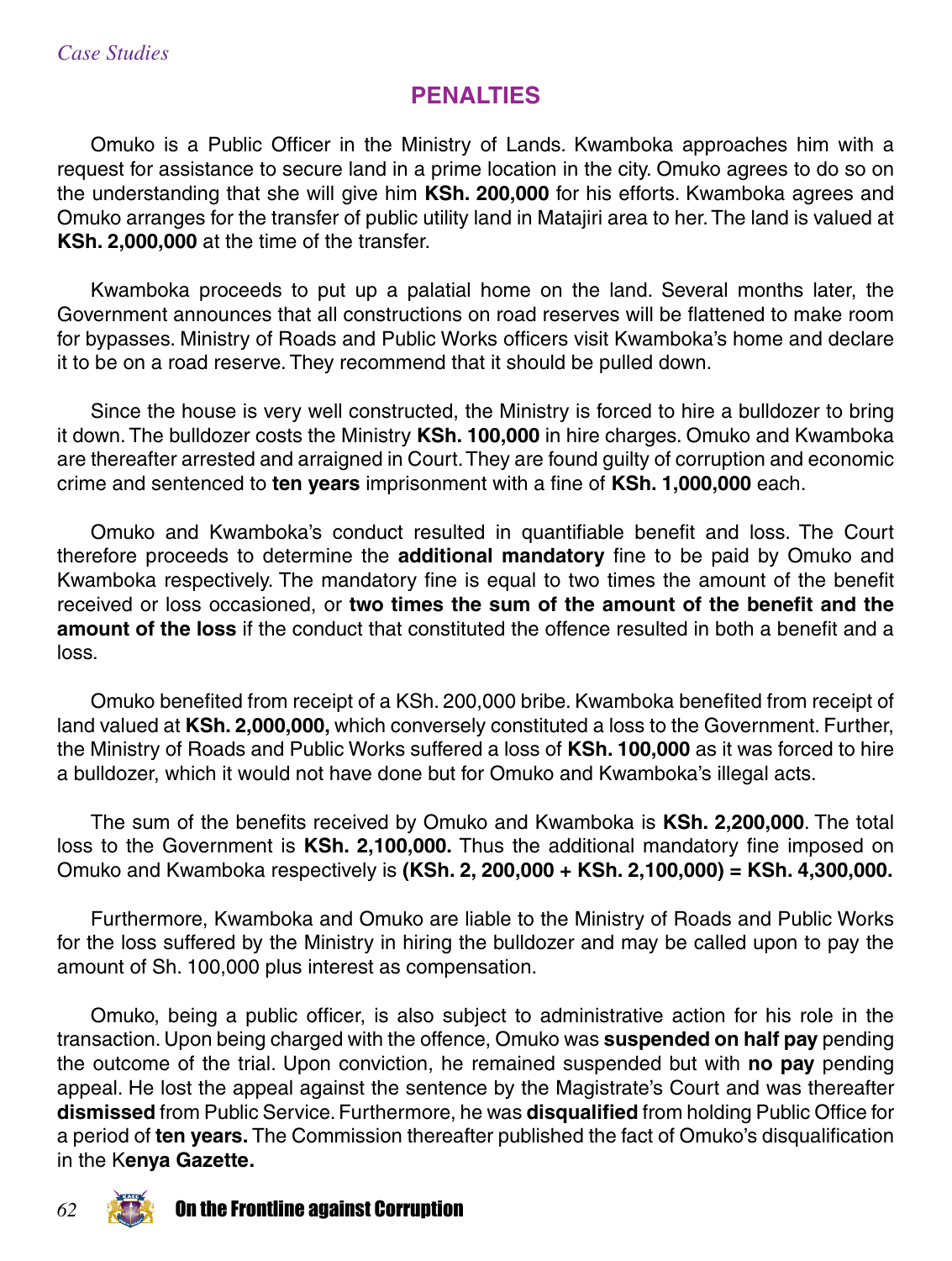